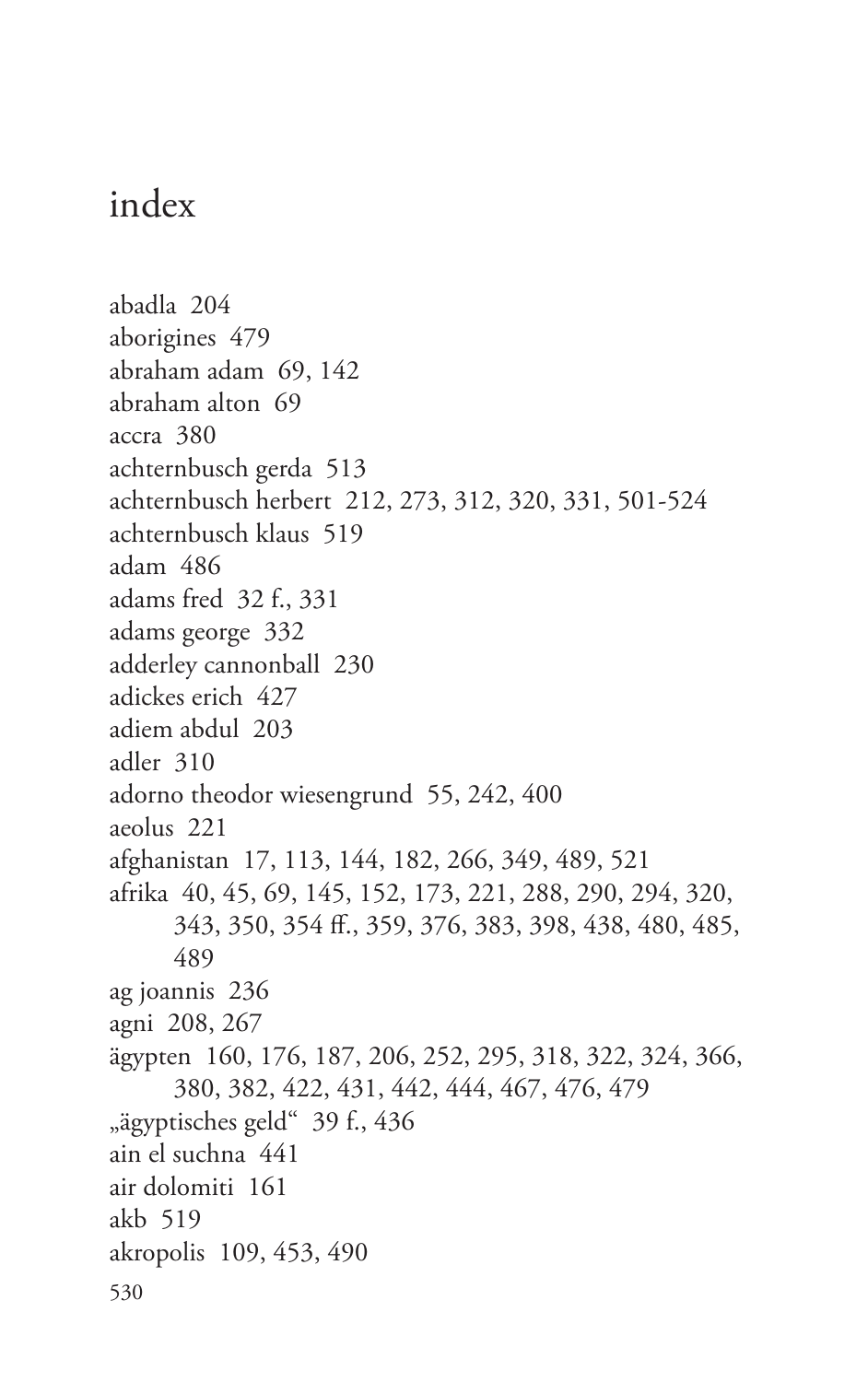```
index
```
akrotiri 460 al badawi ahmed 10 aleviten 111 alexander der grosse 187 alexander 37, 320 alexandria 182, 265, 324, 460 alexijewitsch swetlana 24 algerien 42, 264, 266 al-halladj abu l-mughith al-husayn bin masur bin mahamma al-baydawi 122, 153, 200-209, 228, 263, 354 alla 383 allassane moustafa 375 allen marshall 54, 58, 59, 331, 351 allen red 54 allen 424 alonissos 375 altvater 366 amanita ovoidea 12, 122, 227, 309, 383, 392, 467, 474, 481 amanita strobiliformis 41 amanita 78, 396 amazonas 392 ambach 512, 524 ambro lacus 226 amenophis der vierte 147, 165 ammersee 99, 306, 450, 512 anal nina 98, 234 anastatica hierochuntica 330 anatolien 123 anatta 321 andamanen 494 andechs 18, 44, 85, 107, 115, 125, 224, 264, 299, 313, 368, 409, 416, 461, 501, 513 andechser bergbitter 520 anderson chris 230, 283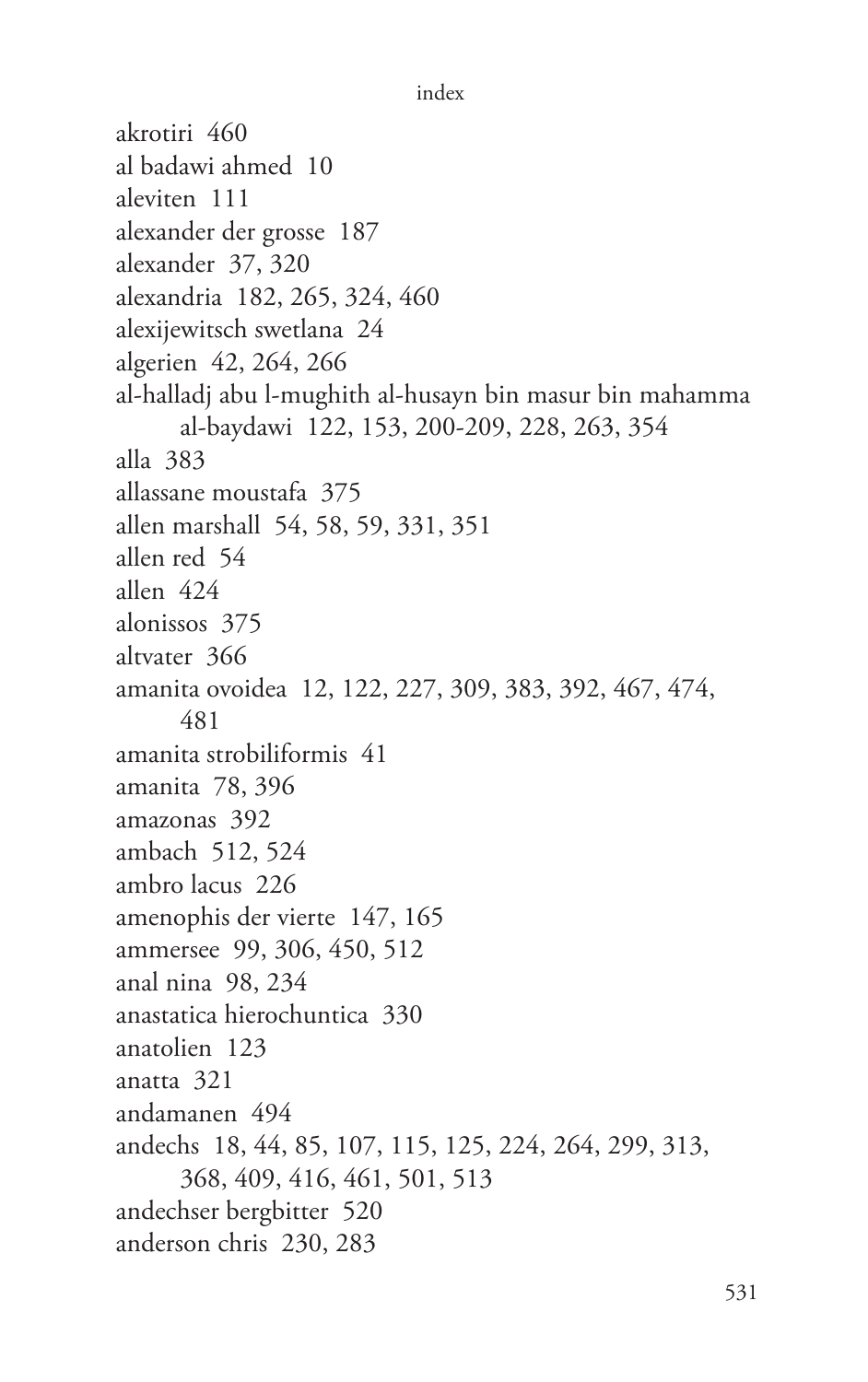andreas 52, 59, 67, 71, 145, 214, 251, 302, 311, 325, 360, 451, 459 angelus silesius 89 anidri 235 antably maha el 34, 335 antably osman el 335 antarktis 403 anthony 249, 288 antitrichia curtipendula 434 antonius 502 anubi 382 äolisches plankton 348 apuleius 477 arendt hannah 234 ariana 265 aristolochia littoralis 182, 354 aristoteles 140 arkadien 12, 221, 234, 240, 309, 424 armeni 43, 416 armenien 117, 226, 397 armstrong louis 283 arnold heinz-ludwig 423 aron raymond 17 arp jean 63 art ensemble of chicago 60, 79, 171, 360, 364, 367, 467 artaud antonin 191, 237, 270, 273-282, 354, 365, 489 aschlati el fantadu 285 aserbeidschan 243 asien 152, 173 aspergillus flavus 195 aspergillus fumigatus 195 aspergillus glaucus 195 aspergillus niger 195 assuan 69, 77,78 athen 18, 77, 109, 115, 118, 133, 160, 176, 212, 246, 265,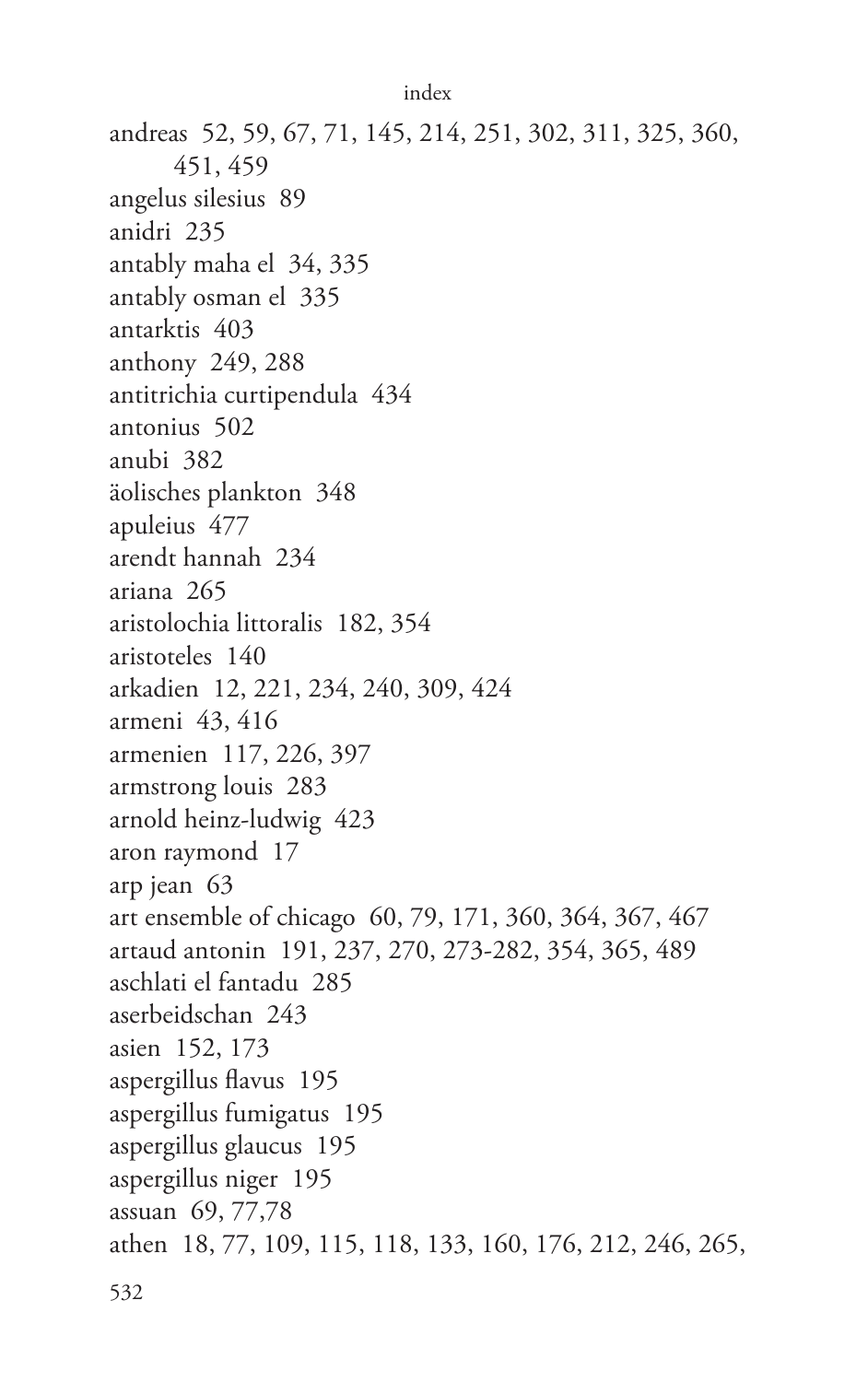279, 332, 362 f., 365 f., 368, 403, 448, 460, 490, 511 äthiopien 420 attar fariduddin 254  $atum$  428 "auf dem schwanz des herrn" 522 aufbruch 324 augsburg 78 augustinus 189 aurobindo sri 213 "aus der höhle" 170, 270, 278 auschwitz 44, 117, 166, 356, 406 australien 173, 303, 329, 370 avanos 34, 128 avraamov arseni 162 ayahuasca 268, 364, 390, 391 f., 519 ayler albert 57, 165, 203, 347, 458 azteken 72 bab el mandeb 51, 215 babalao fatumbi 109 bachelard gaston 443 bächler wolfgang 505 bäcker heimrad 405, 466 bad feilnbach 470 bad ragaz 325 badeguicheri 375 badenbaden 31 baden-baden 412, 460 badou 378 baga 37, 70, 163, 237 f., 296, 355, 384, 499 bagdad 200, 208, 423 bahauddin walad 157, 273 bahnsen julius 251-259, 283 baker chet 52 bal bullier 323 bali 465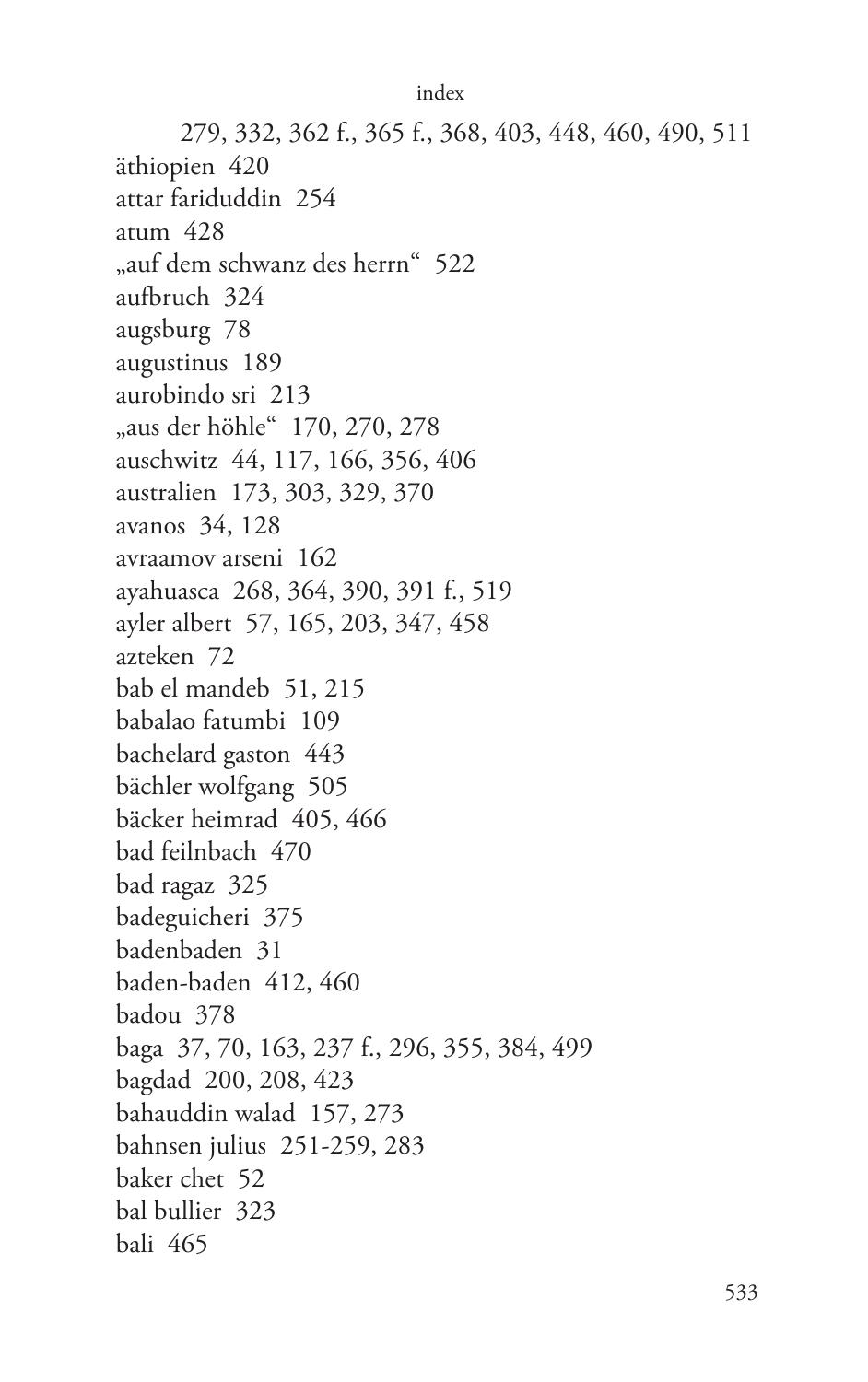balkan 279 balkh 12 bamako 435 bamyan 108, 265, 271 bandiamir 184 bangkok 265 bangladesh 193, 478 bangwa 44, 239 baraka amiri 58, 261 f., 285, 457 barlach ernst 364 barschel uwe 513 barth rudolf 113 barthes roland 285, 372, 386 bartsch werner 469 basel 157, 271, 336 bataille george 98, 323 batsas 105, 170, 365 baudelaire charles 122 bauder erwin 28 bauer johannes 382 bauer katja 260 bauer wolfgang 260 bauerbach 511, 519 bauhaus 321 baumeister willi 287 baumer franz 100, 271 baumgartner franz 510 f., 513 bayer konrad 464 bayer xaver 323, 330 bayerischer rundfunk 428 bayern 116, 120, 133, 168, 204, 217, 220 f., 324, 339, 391, 422, 481, 501 f., 508, 521 bayzo 375 bebop 167, 246, 385 beck am rathauseck 508 f., 515, 518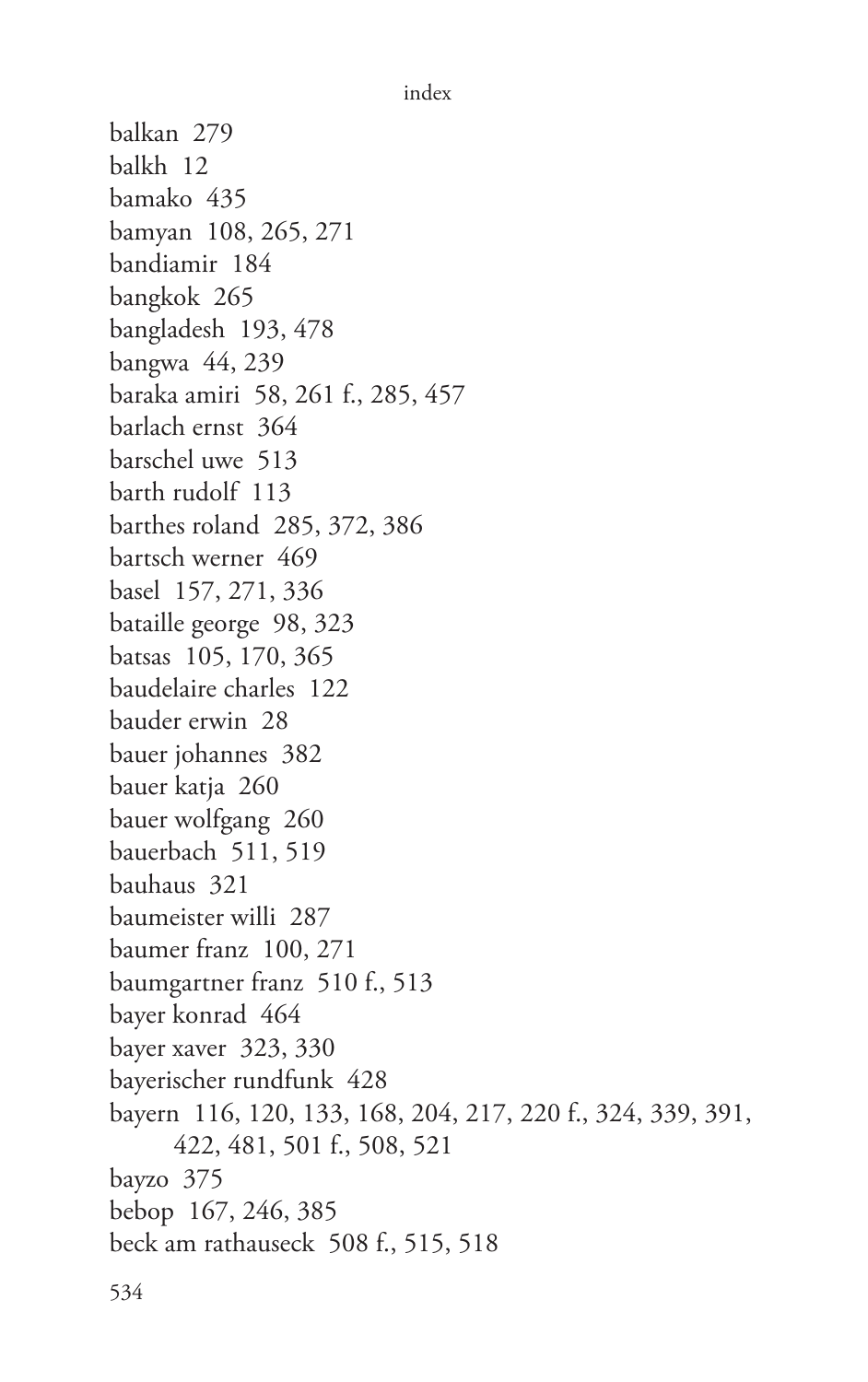```
index
```
beckett samuel 104, 193 beethoven ludwig van 162, 465 behrens 461, 463 beirut 265 bejaja 496 belemnitus elongatus 380 bellefonds linant de 498 benedikt papst 227 bengalen 105 benjamin walter 16, 165, 337 benl oscar 339 benn gottfried 42, 109, 184, 270, 377, 481 bense max 96, 256 berendt joachim ernst 246 bergen 339 berger urs 135 bergzabern 476 berl heinrich 460 berlin 77, 127, 157, 226, 235, 256, 319, 436, 469, 517 berlusconi silvio 242 bermudadreieck 299 bern 187 bernhard thomas 503 bernier jean 212 bertaux pierre 9-19, 251, 266, 373 bethge hans 13 beuys joseph 211 f., 488, 516 f., 524 bezzel chris 494 biedenkopf kurt h 234 bielefeld 64 bielefelder colloquium neue poesie 322 bienen 249 bierbichler annamirl 508 f., 513, 518, 521 f., 524 bierbichler sepp 518 bin laden osama 260, 308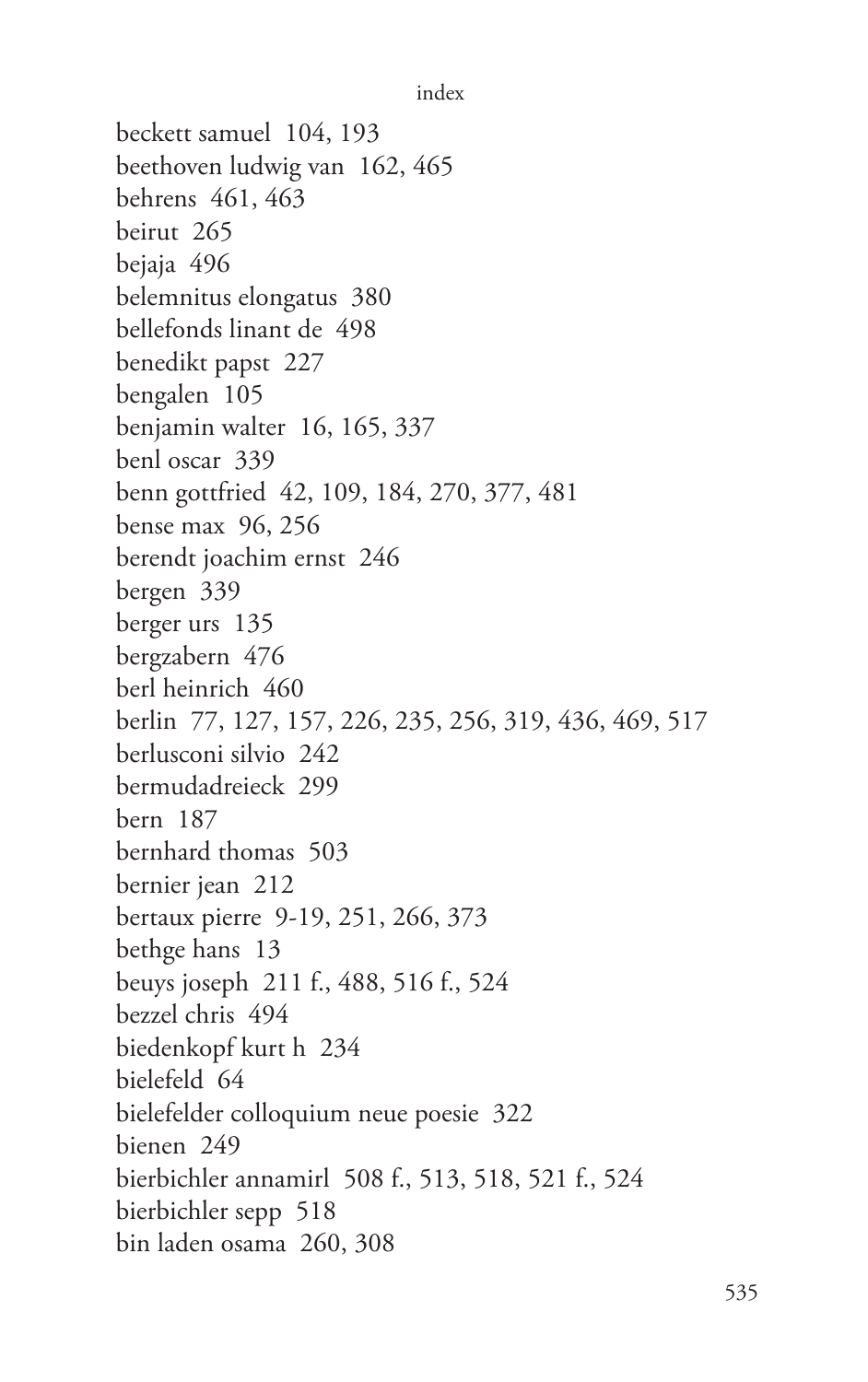```
index
```
biral heloisa 390 birgit 77, 207 birke 455 birkenau 34, 44, 406 birkenwein 32, 105, 124, 141, 217, 266, 394 f., 434, 442, 455, 478, 486, 493 birningaoure 375 "birds of gongs" 168 bizard léon 125 blanchot maurice 23, 443, 457, 495 blanton jimmy 363 blaue reiter der 182 blavatsky helena petrowa 27 bloch ernst 9, 16, 116, 165, 224, 295, 447, 492-500 block friedrich 215 blüher hans 324 blum paul richard 21 bodenseh rolf 216, 250 boghazköy 442 böhme jakob 477 boldt paul 461, 463 bombay 118 "bombus terrestris" 91, 206, 303, 385 bonn 227, 422 bonobo 365 boots 262, 313 borchert wolfgang 406 borgius walter 521 börne ludwig 224, 244, 263, 494 borrini grazia 52 bosch hieronymus 407 bouffadou 179 bougie 496 bowie lester 49, 56, 242, 283-290, 365, 367 bowles paul 353, 397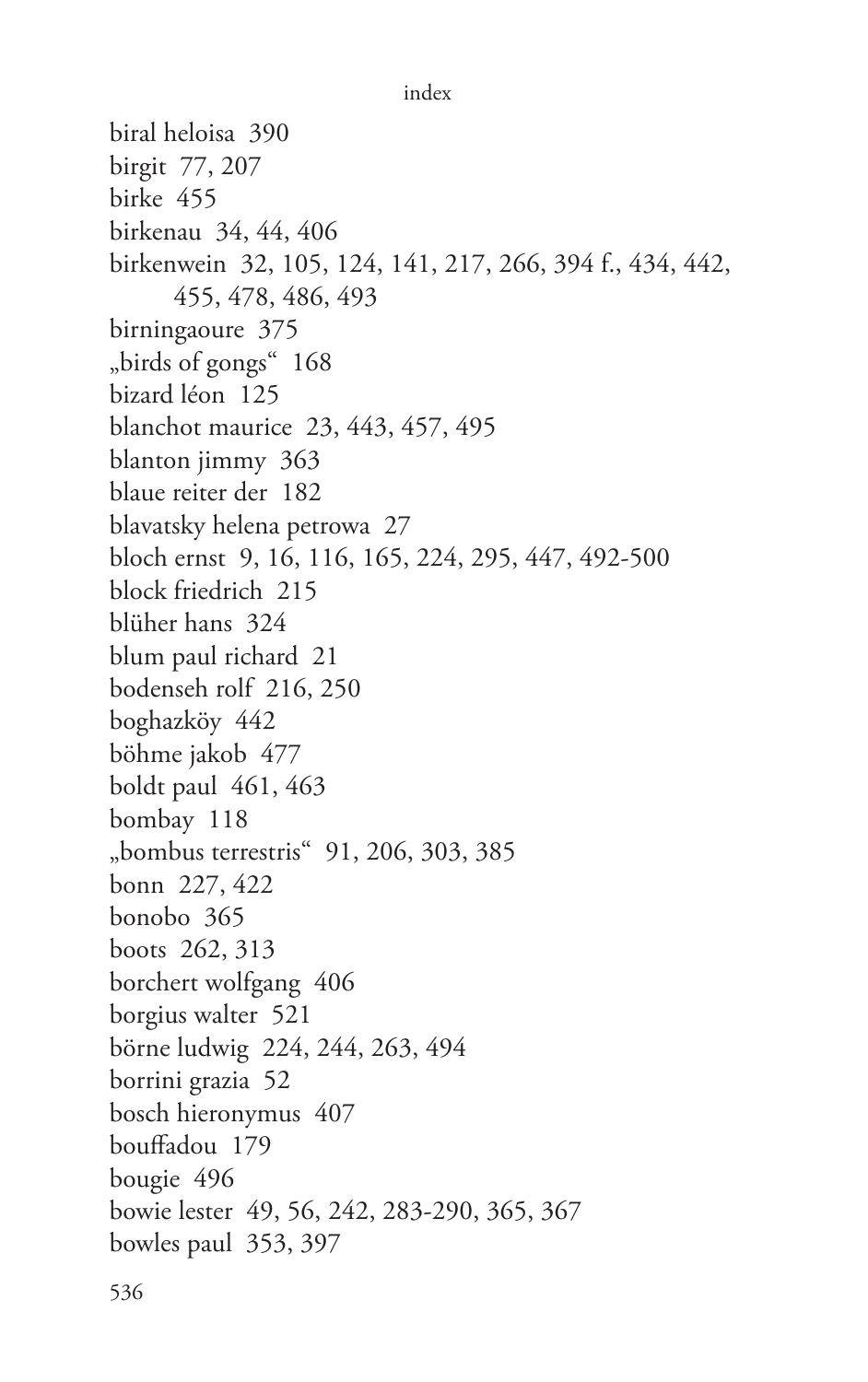```
index
```
boxen 81, 361, 428, 502, 521 brahma 514 brancusi constantin 242-250, 433 brasilien 169, 310 braun heinz 501 braun jens uwe 184 brecht bert 289, 496 breker arno 461 brewster lamon 346 brezine carrie 436 brno 478 broder henryk m 121 brown marion 425 bruxelles 109 buber martin 178 büchner georg 51 buddha 24, 48, 108, 195, 205, 231, 236, 251, 271, 301, 339, 341, 351, 479, 513, 515, 524 buhl hermann 136 bukowski charles 90 bulkowski hansjürgen 367 bunka roman 10, 21, 104, 171, 385 buñuel luis 403 bureimi 375 burgdorf 46 burma 195, 456 "burned beyond recognition" 263 burroughs william s 351, 433 bush george w 152, 203, 242, 261, 494, 504 buzkashi 223 byas don 60, 385 byzanz 179 cage john 20-30, 112, 160, 193, 291, 293 cairns 496 calcutta 294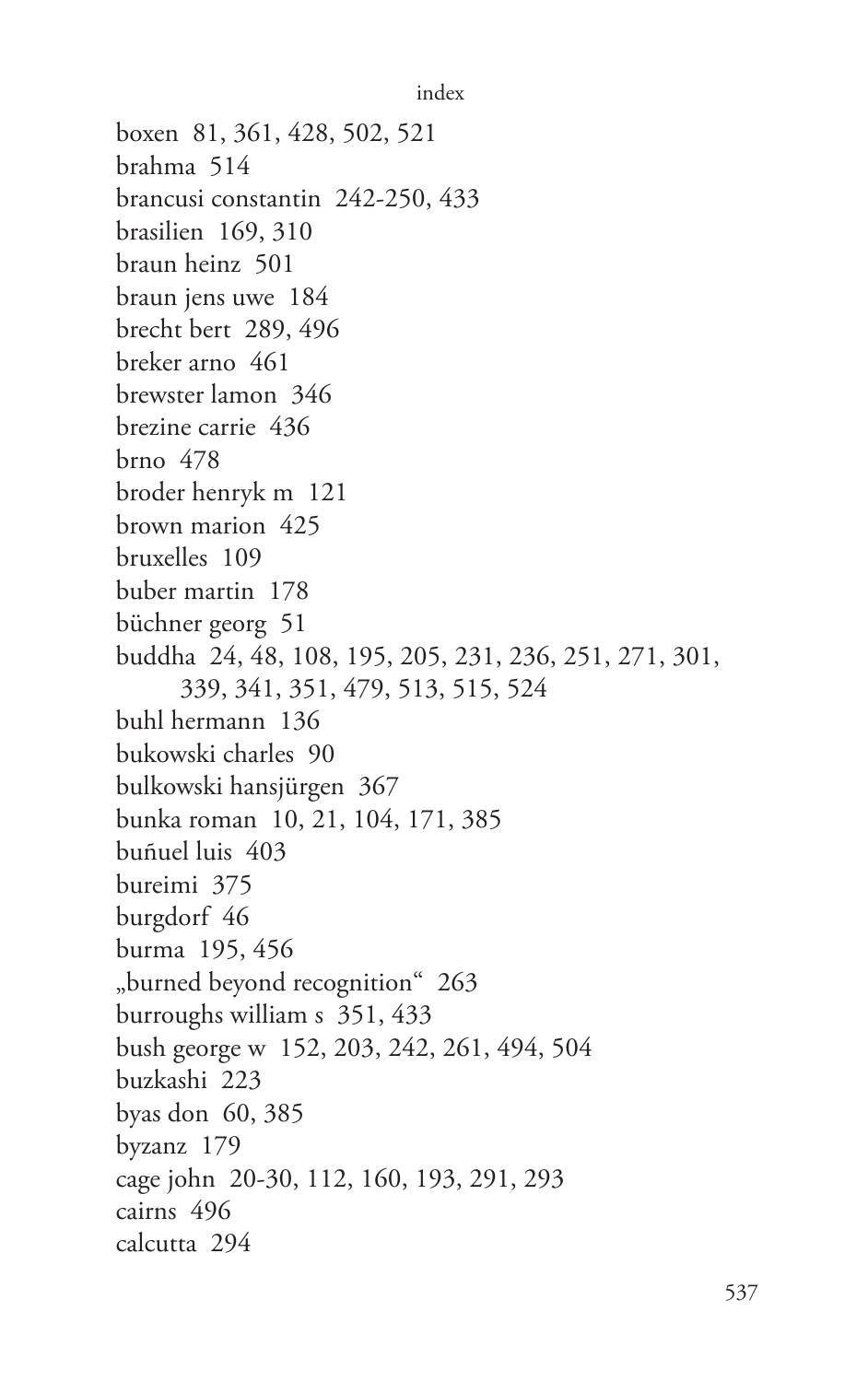```
index
```
caldera 246 callas maria 232, 483-491 callins jothan 59 calliope 82 camarophyllus borealis 483 camembertschachtel 134, 151, 159, 246, 268, 292, 298 f., 307, 323, 460, 479 f. campos augusto de 378 canetti elias 200, 496 cap tripiti 154, 260 capra 150 capréolus capréolus 217 caracciola rudolf 117 carducci giosuè 222 carossa hans 13, 339 carpaltunnel 308 carter howard 314 casares maria 270, 282 "cassava balls" 237 cassavetes john 31, 290-297, 346 cassirer ernst 477 "celebes" 169 cellini 154, 167, 217, 306 cérus élaphus 217 ceylon 113 challenger 358 chamisso adalbert von 435 chancey vincent 59 chang tang 163 chania 324 chaos 381 chaplin charlie 263, 270, 373 char rené 34, 332 chattuschili 442 f. chefren 152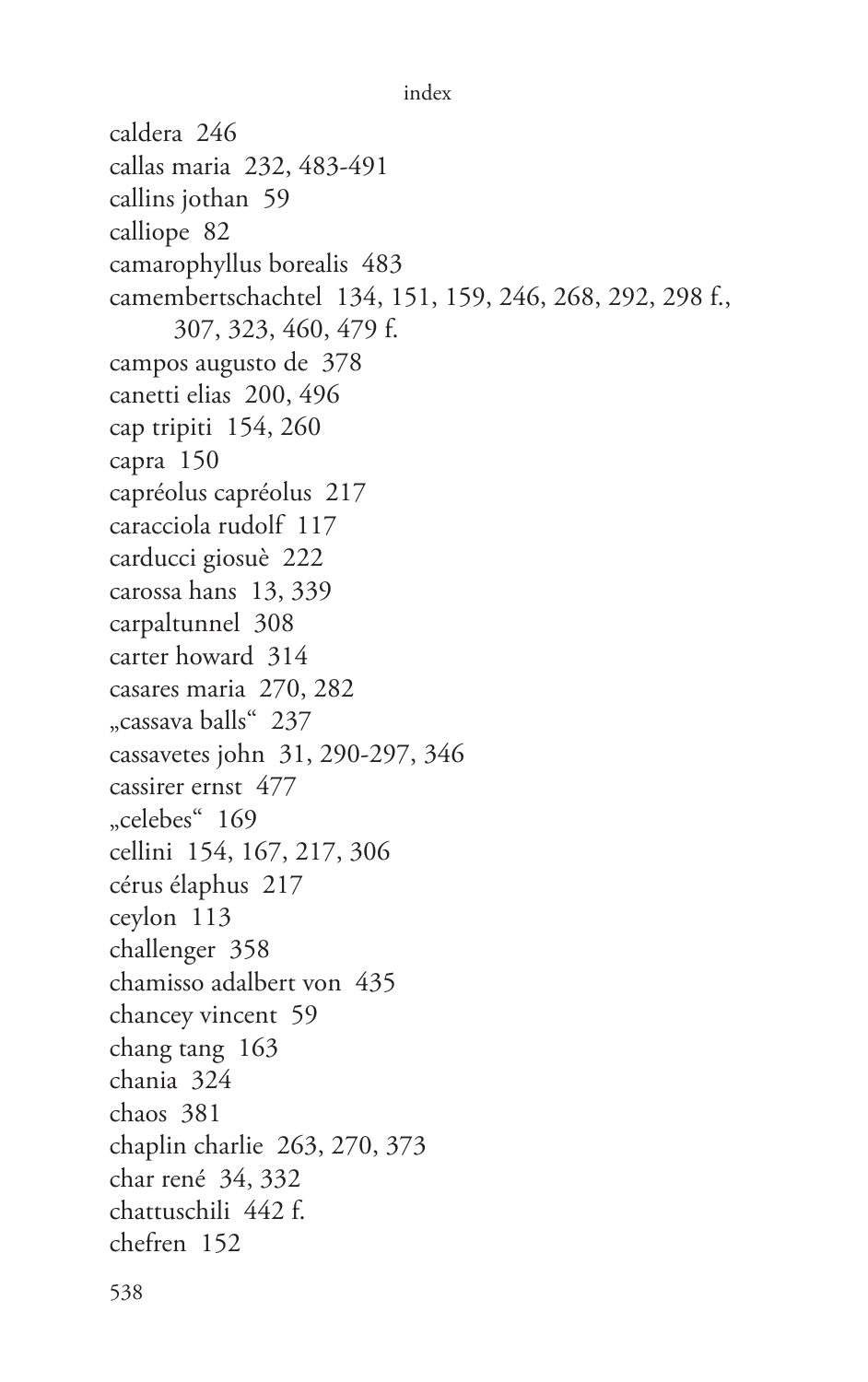cheops 367 chicago 284, 358, 382 chile 232 china 187 chopin frédéric 228 chopin henri 91 chora sfakia 115, 145, 466 chronos 328 churchill winston 356 cidambaram 409 circe 217 cladonia macilenta 434 claes ernest 14, 16, 256, 268 clark kenny 54 clarke sonny 230 claudius matthias 144, 310 claus carlfriedrich 20, 232-241, 346, 443 clausewitz karl von 151 clémençon 483 clio 82 cocteau jean 98, 270 coenen 449 coleman ornette 246, 273 f., 411 collingwood r g 443 coltrane alice 230 coltrane john 21, 147, 225, 230, 261, 459, 482 coltrane ravi 261 f. columbia space shuttle 358 columbia 425 consolas theodoros 15, 145 coprinus comatus 287 cortinarius 42 cotoneaster cashmiriensis 354 covendale dave 28 cruz celia 31-37, 483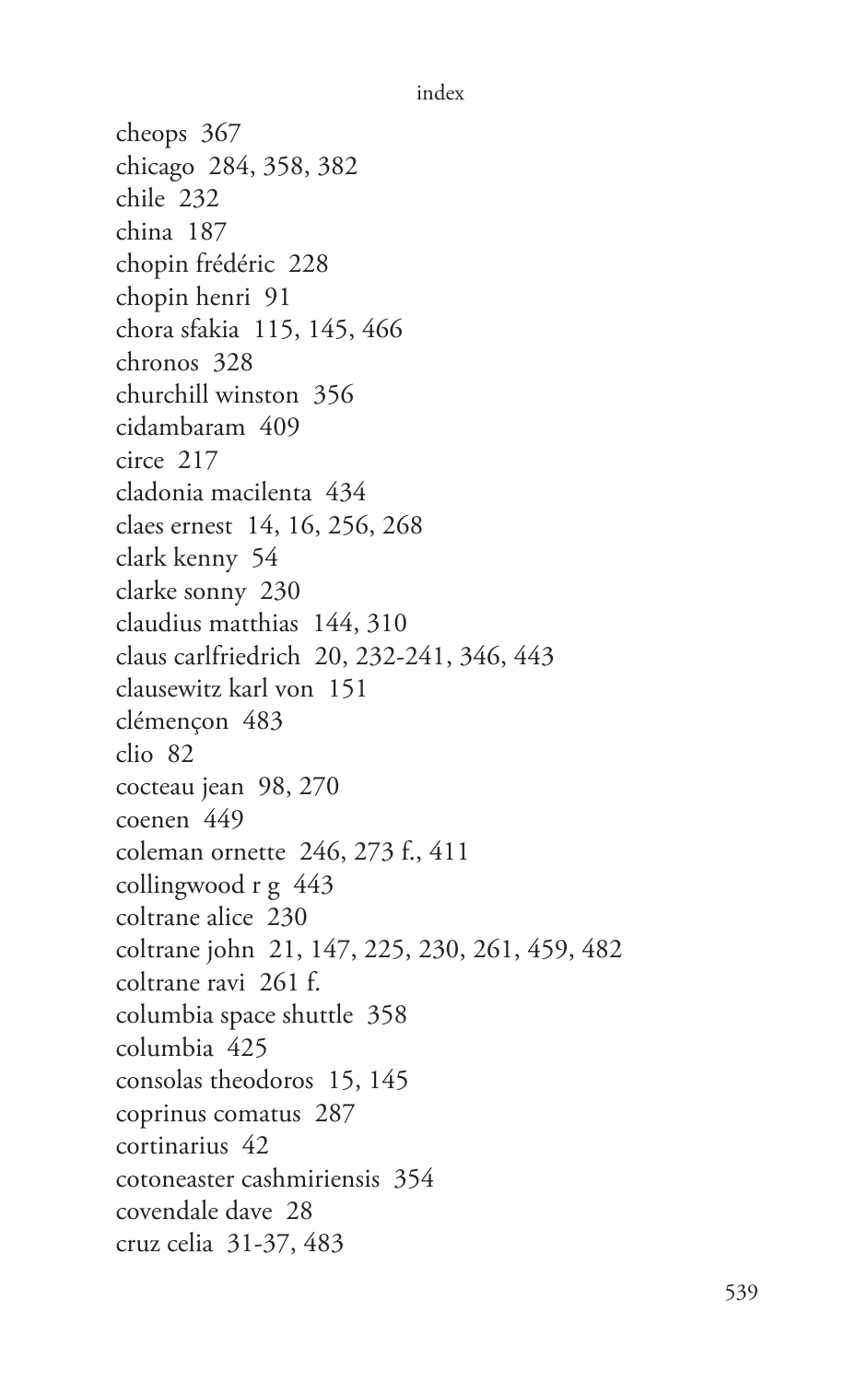csu 120 cuba 31 cues nikolaus von 157, 275, 292, 338, 405, 411 cumming edward estlin 151 cunningham merce 21, 218 cuphophyllus berkeleyi 483 czech danuta 44, 356, 406 d'arbre dr tee 128 d'cheval prof mag sebastian salba 128 da vinci leonardo 16 dabnou 375 dachla 466 dada 63, 418, 476 dagar ustad nasir faiyazuddin 217, 304, 477-482 dagar ustad nasir zahiruddin 298-304, 418 dagar wasifuddin 482 dagir abou 164 dagmar 390 dalai lama 38, 224-231, 268 dali salvatore 323 daoud 78 darmstadt 182, 288, 467 darwin charles 324 daucher connie 77 davis miles 137, 145, 229, 366, 407 davis walter jr 230 "deep purple" 28 deiléphila porcéllus 192 f. deleuze gilles 38, 428 delhi 304 dennett peter 142 derendingen 461 derrida jacques 38-45, 61, 105, 129, 224, 273, 330, 356 f., 428, 455 desoria glacialis 202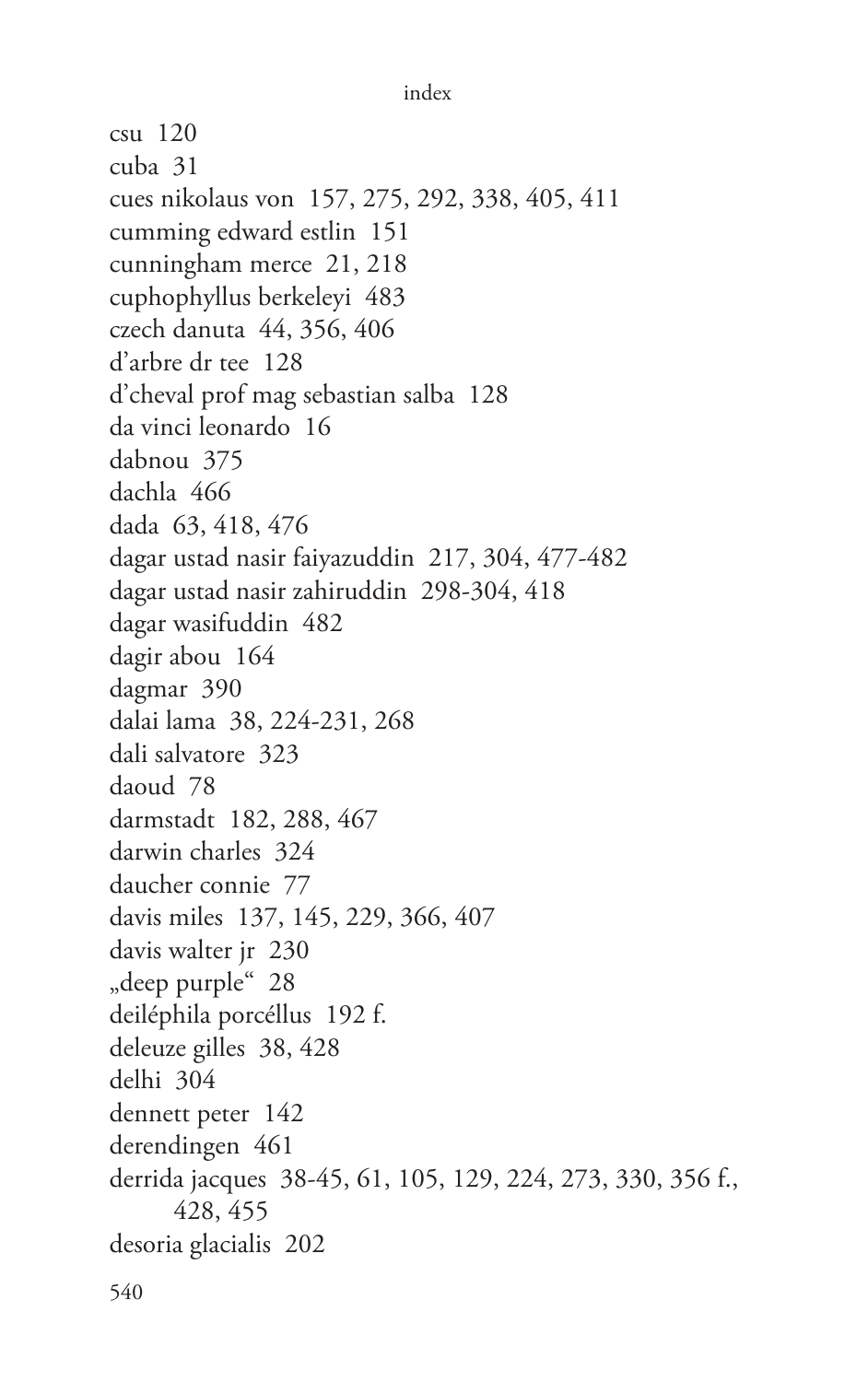```
index
```
deutsch ludwig 78 deyhle horst 429 dhrupad 304, 482 diana 83 "die weisse leinwand ist ein rotes tuch" 155 dieterlein germaine 372  $dijon$  189 dilthey wilhelm 211 diogenes 38, 246 dionysos  $30, 443$ dionyssos 16 diotima 136 dipkarpaz 106 disbray jonas 29, 41, 236, 261 disbray samantha 41 disney walt 151 dissipation 17, 19, 25, 30, 45, 53 f., 61, 86, 89, 108, 150, 163, 172, 244, 258, 291, 294, 305, 310, 321, 356, 375, 414, 416 f., 475, 499 divle 492 dixon bill 390 djidjelli 266 djolla 352 döblin alfred 16, 26, 104, 255 dogon 46, 52, 59, 348, 361, 368, 371, 374-377, 465 dogondoutchi 375 dolphy eric 347, 363, 394 donaueschingen 390 dora drei 166 dorn dieter 514, 521 dörr marie 468 dörr walter 468 f. dosso 375 dracula 299 draper ray 397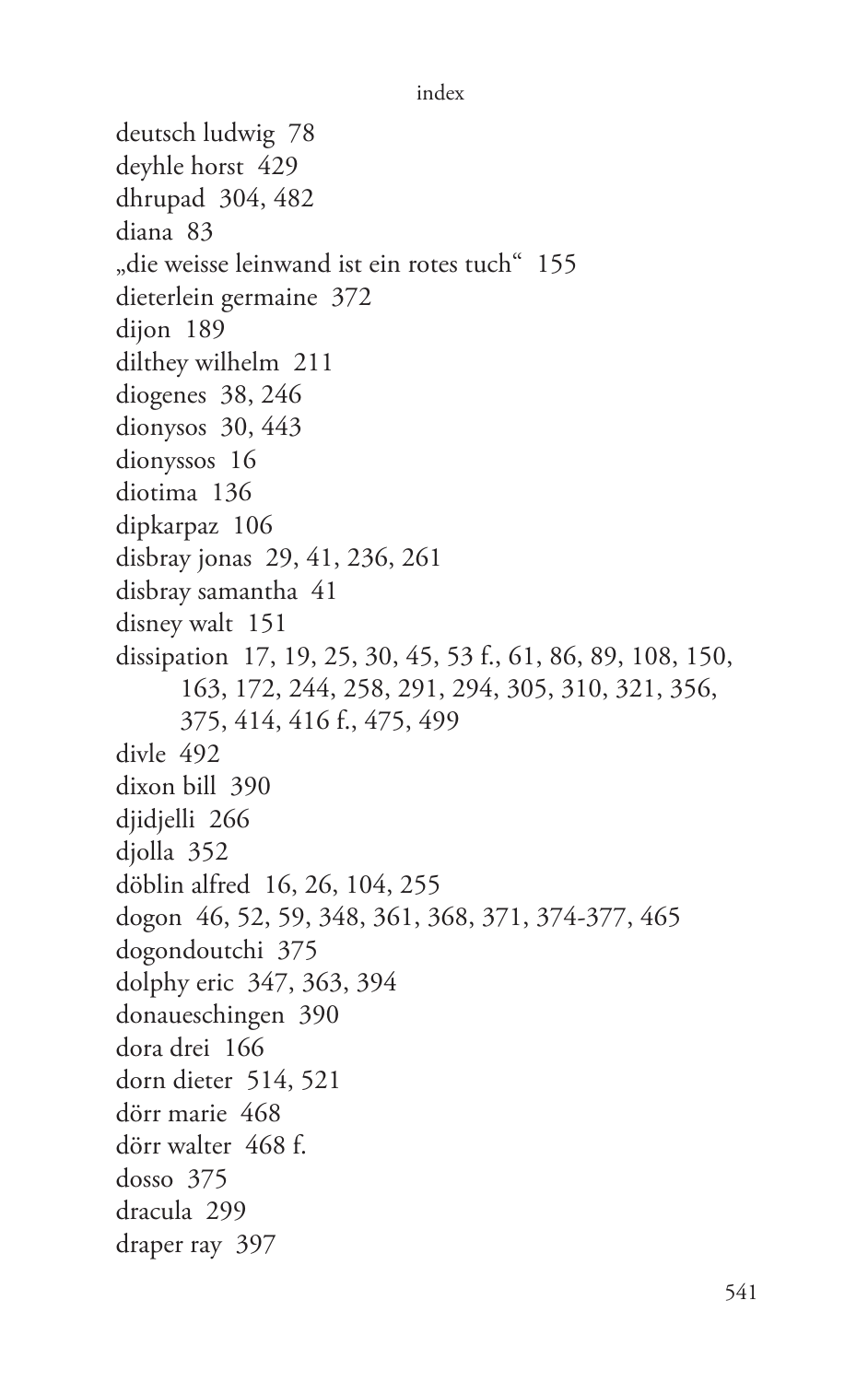```
index
```
drepanocladus longifolius 79 drews jörg 286 drews jürgen 411, 449 dschinn 120, 511 dschuang dsi 305, 470-476, 510 duchamp marcel 224, 362 dugong 400 dülberg peter 382 dülon 17 dunya funnya 201 durant will 187 echnaton 152 echsen 226 edfu 453 edison thomas alwa 89, 93, 311 edna 439 egehanf-gaiser ulrike 477 eheringopfer 420 einstein albert 184, 186, 306, 347 einstein carl 461, 463 einzige der 324 eisenack alfred 305-312, 387 eisler hanns 24 el jem 32, 73, 82, 95, 124, 165, 174, 185, 211, 224, 291, 315, 330, 337, 351, 420, 429, 471, 477, 484 el ksar el kebir 108 elfriede 169 eliot alexander 87 eliot t s 66, 147, 425 ellada 187, 239, 269 ellington duke 100, 368 eloesser arthur 13 empirikos andreas 133 encyclopédie de l'islam 295 energitzler thimostenes 204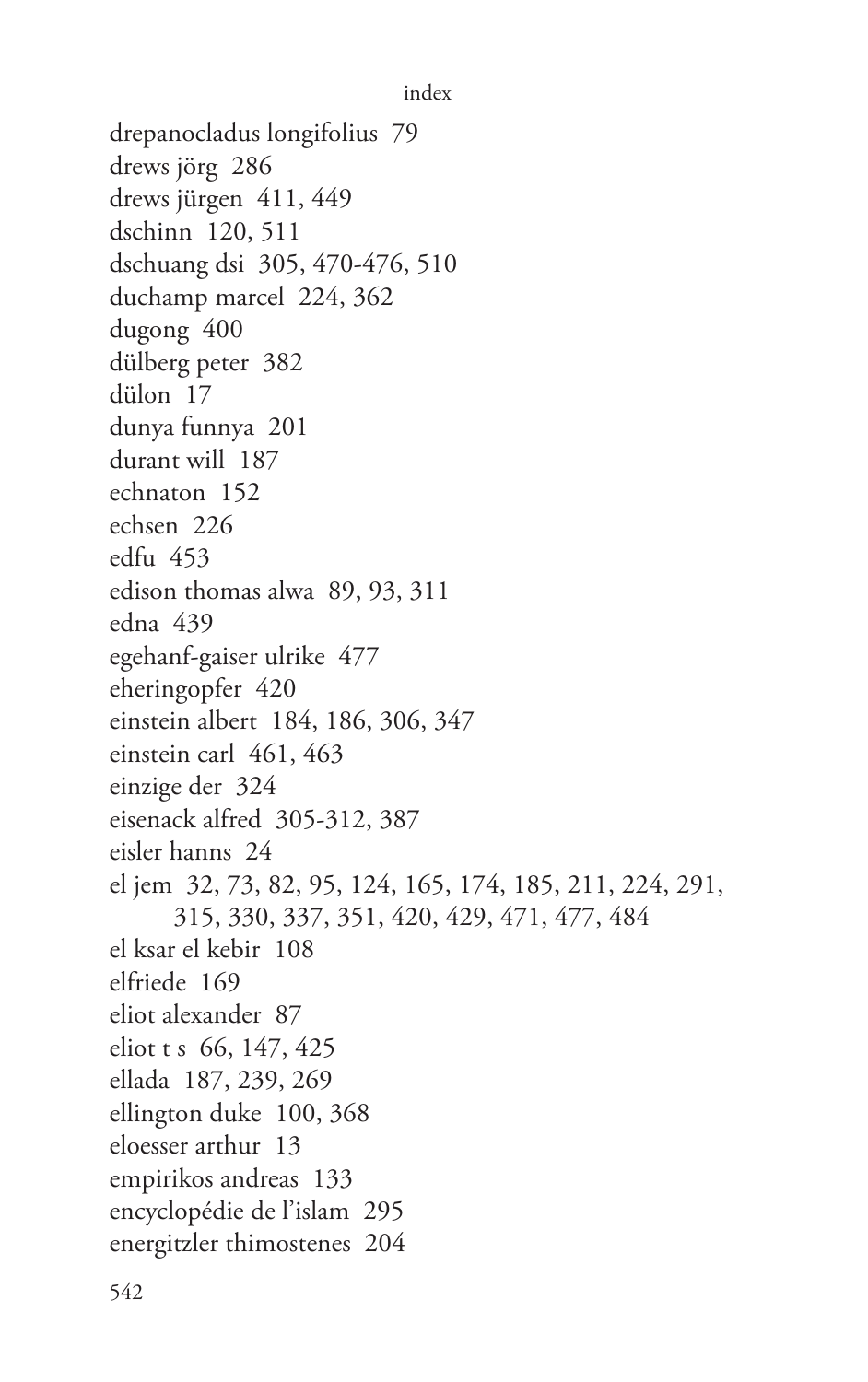epikur 277 er rachidia 204 erato 82 erciay 265 erfoud 204 erg erraoui 204 erhard ludwig 258 erikson erik 491 erlhoff michael 466 erling 509, 515, 518 ff., 522 ernst max 461 eschenau 260 essen 428 essig hermann 27 f. eulalia 468 euphorbia lathyris 95, 472 euphrat 207, 209 europa 320 euterpe 82 evia 212 ewald august 314 excentrische empfindung 339, 346 exner lisbeth 220 fabre jean henri 46, 217-223 fambondi 109 fang 194, 239 faraka 350 farani mahmoud 17 färber helmut 132, 291, 303, 374, 382, 503 farhad salmei 416 farida 440 faruk 77 faruq bey 418 fasching begraben 515 f. fassbender zdenka 488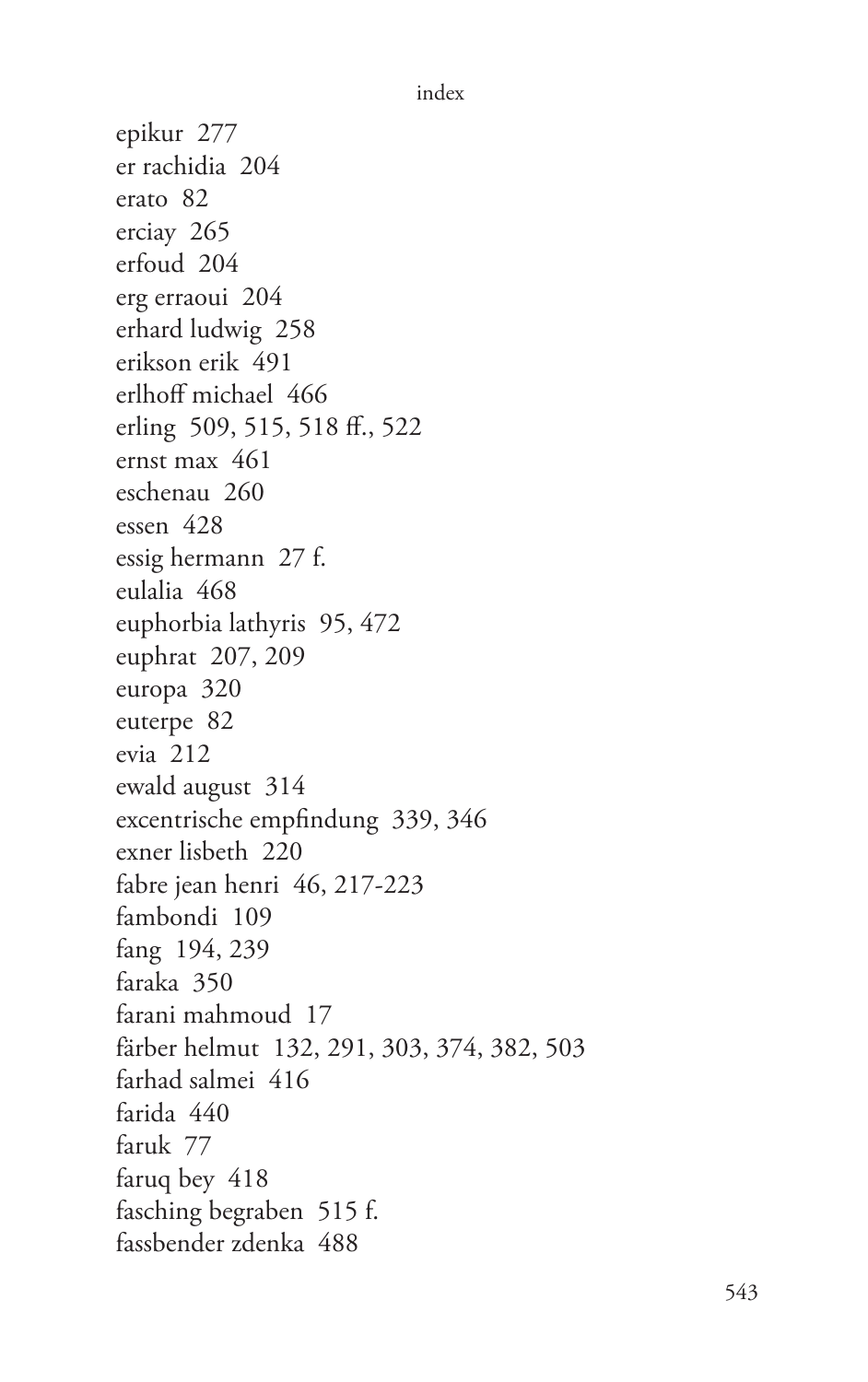```
index
```
fassbinder rainer werner 277 favors malachi 21, 273, 285, 347, 359 f., 363, 365 fechner gustav theodor 81 feigin leo 141, 169, 308, 473 ferlinghetti lawrence 191, 270 ferrer ibrahim 505 fest alexander 28 feuer 9, 102, 113, 150, 154, 157, 162, 168, 175, 200, 206 ff., 221, 223, 229, 238, 255, 261, 265 ff., 269 f., 280, 298, 303, 330, 344, 346, 348, 356, 375, 388, 402, 414, 435, 442 f., 471, 474, 492, 499, 512 feuerstein spedition 182 few bobby 58 f., 332 feyerabend paul 46-53, 477 ficino marsilio 131 fick roderich 138, 461, 499 fillmore 137 finlay jan hamilton 210 finnland 49, 359 finsterlin hermann 19 firkatan 239 firn edgar 461, 463 fischer janosch 211 fischer johann conrad 165 fischer roland 44 fisher beckwith 356 fitzgerald edward 202 flaherty robert 158 flanagan tommy 230 flasch kurt 477 flaubert gustave 314 flusser vilem 22 "föhnforscher" 516 f. fokia 236, 239, 424 formosa 397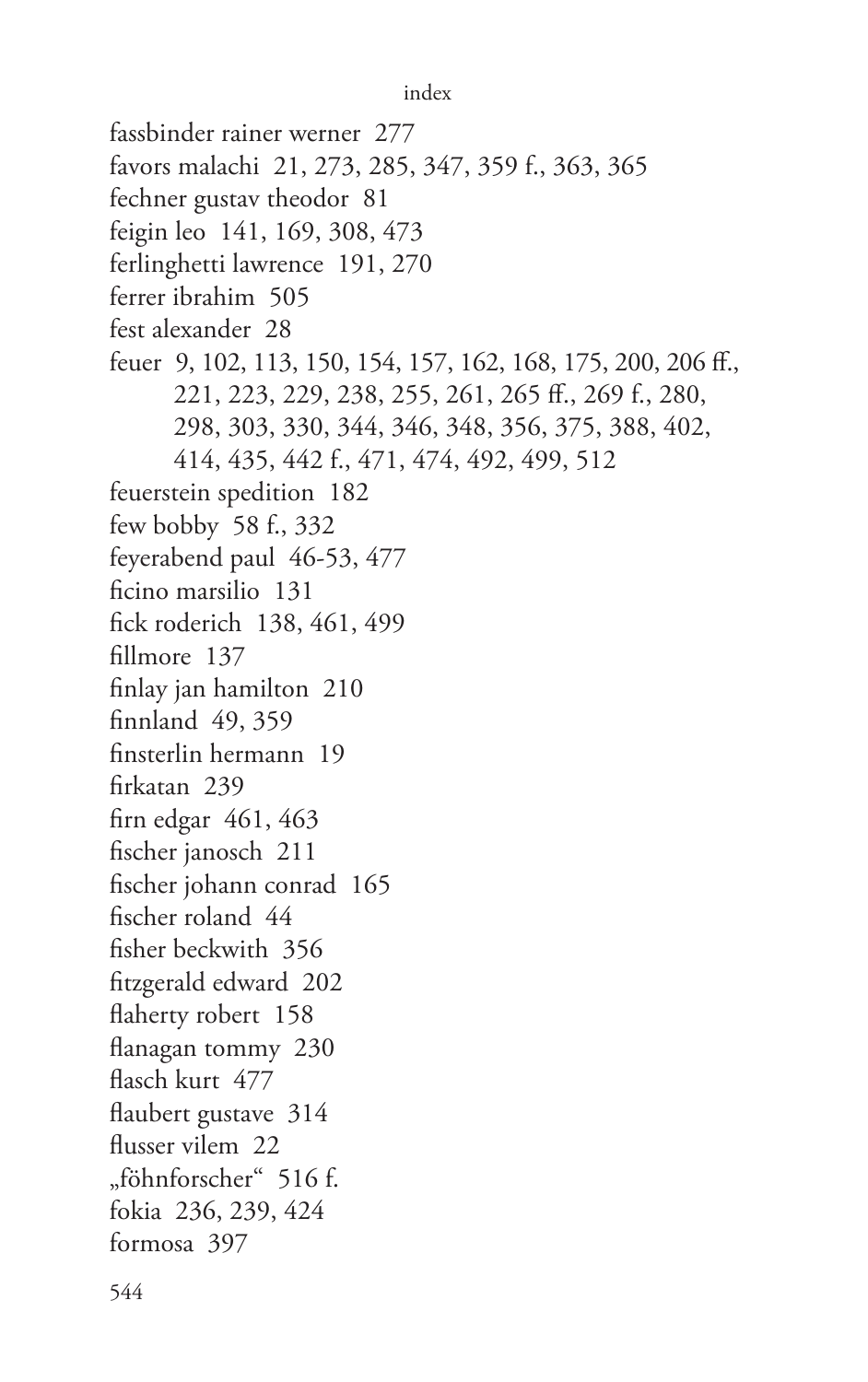"forschungen etc" 267 forster georg 87, 101, 179, 356, 366, 432 fotzenreiter martin 244 foucault michel 83, 151, 254, 275, 292, 307, 316, 329 f., 428, 473 fraenkel 182 francesco petrarca 142 franke gisela 145 frankfort h a 382 frankfurt am main 257 frankfurter schule 428 freejazz 150, 482 freetown 265, 378 freiburg 76 freistadt 507 freud sigmund 276 freudenstadt 285 freundlich otto 461 freyse gunther 507, 515 fridrich lodde jan 335 friedel hilde 15 friedlaender heinz ludwig 109 friedlaender ludwig 263 frieling heinrich 469 frost robert 71 frowein marie luise 257 fuad king 77 fuchs 103, 207, 223, 348, 361, 371, 376 f., 380, 440 fukuyama francis 287 gabriel engel 496 gadamer hans-georg 17 galapagos 183 gambia 220, 314, 475 ganga raphael 482 ganges 409 f.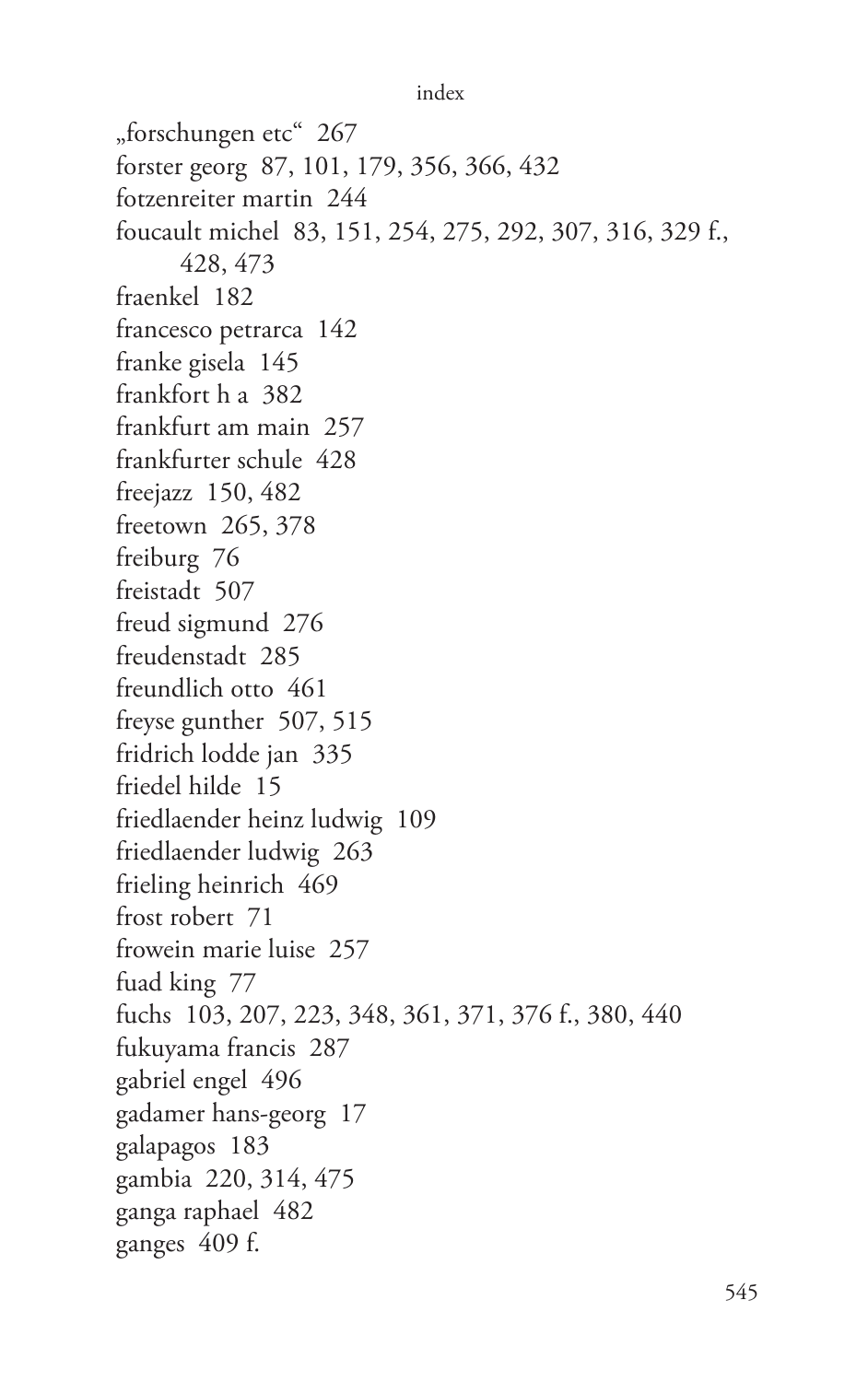```
index
```
ganghofer ludwig 213 ganoderma lucidum 167 garbo greta 186, 347 gardasee 467 garnier pierre 122 gate of india 410 gauglitz frau 467 gauglitz gustav 329, 463-469 gauguin paul 14 gauting 519 gavdos 26, 37, 52, 59, 67, 69, 76, 83 f., 86, 88, 90, 99, 108, 112, 116, 126, 128, 135, 145 f., 153 f., 166 ff., 171, 177, 184, 188, 198, 204, 214, 221, 227, 231, 233 f., 236, 239 f., 247, 257, 260, 272, 280 ff., 288, 296 f., 302, 304, 309, 315, 317, 320, 325 f., 345 f., 349, 353, 361 f., 383, 392, 417, 431, 433, 437, 439, 451, 453, 467, 469, 474, 476, 488, 490, 498, 524 geerken anita 37, 198, 215, 332, 381 f. geerken djamila 14, 203 geerken gesche margarethe 93 geerken hartmut 11, 20, 88, 96, 126, 186 f., 187, 236, 275 geerken heinrich 15, 27, 50, 65, 97, 98, 101 ff., 263, 285, 447, 469, 486, 506 geerken hinrich august 209 geerken horst 69, 231, 267, 396, 442, 464 geerken johann hinrich 191 geerken kurd 299 geerken lina 14 f., 27, 42, 50, 63, 72, 74, 98, 101, 103, 106, 164, 263 f., 266, 267, 329, 345, 348, 355, 378, 385, 400, 415, 456, 458, 486, 492, 495, 506 f. geerken olaf 261, 274, 362, 412, 421, 431 geerken ramon 16, 194, 327 gehen 253 geist gabi 32, 418, 507-514, 518 f., 521 f. genazio wilhelm 383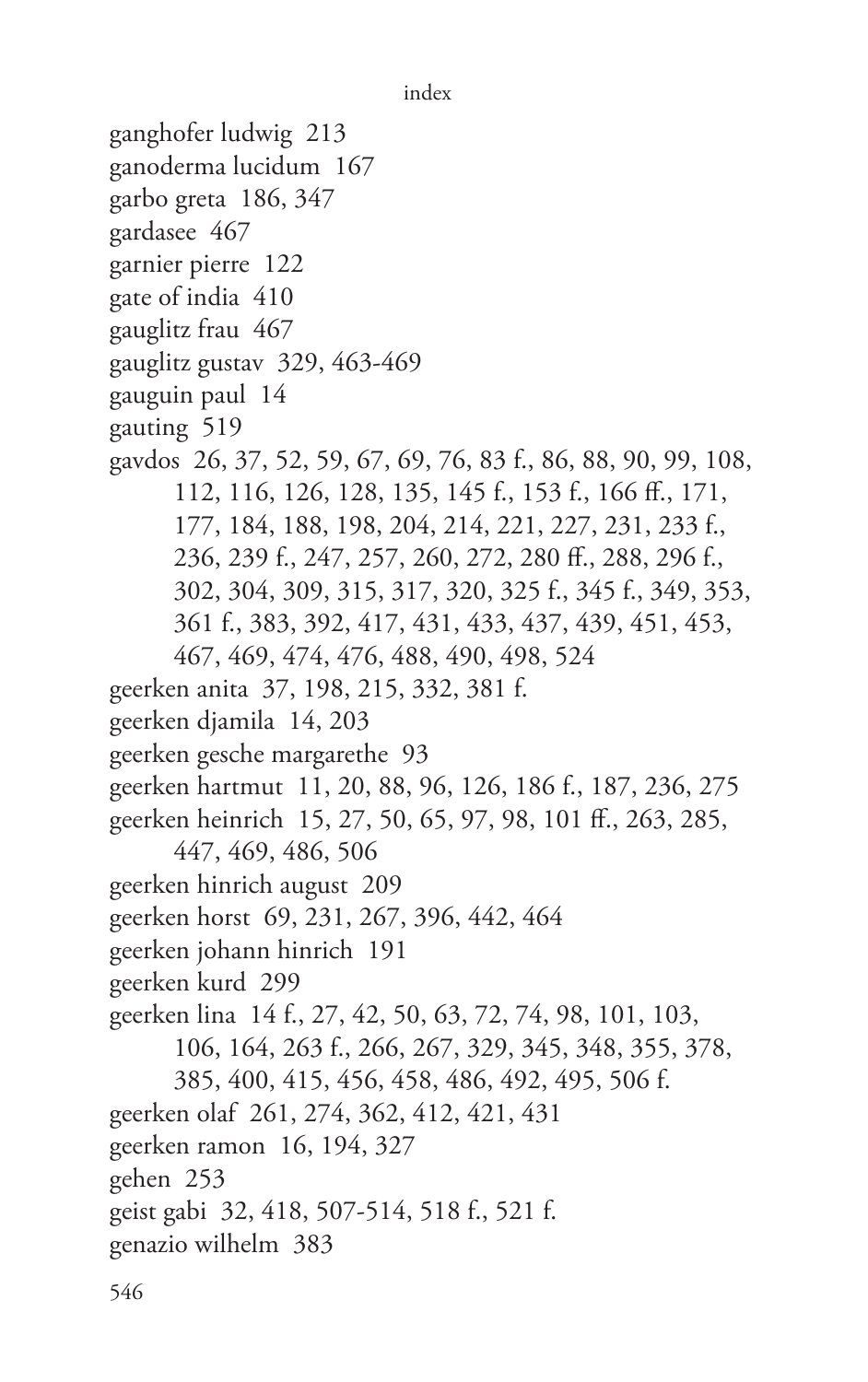```
index
```
genet jean 270 genta virginia 154 george stefan 19 gerson landaich 480 gerz jochen 128, 464 gesell silvio 426 geyer klaus 314 geyer veronika 210, 313-320 gharb essahel 78 giacometti alberto 54, 210-216, 244, 263 gibran khalil 230 giesmann anni 311 gilmore john 54-62, 147, 197, 218, 331, 347, 455 ginsberg allen 86, 88, 337 giordano ralph 121, 499 giovanni petracco 142 giuliani 494 gizeh 60, 262 glasenapp helmuth von 412, 455-463 gletscherflöhe 202 glimmerschüppling 46 gminder ulrich 188 göbbels joseph paul 138 gobi 351 gocks graf 166 godard jean-luc 291 goethe johann wolfgang 25, 73, 79, 104, 138, 264, 271, 399 f., 509, 522 goetheinstitut 66, 109, 113, 120, 136, 156, 325, 339, 411, 449, 463, 491, 512 gogh vincent van 331 "goldene bombe" 182 gomez de la serna 23 gommlich eberhard 420 gomringer eugen 25 f.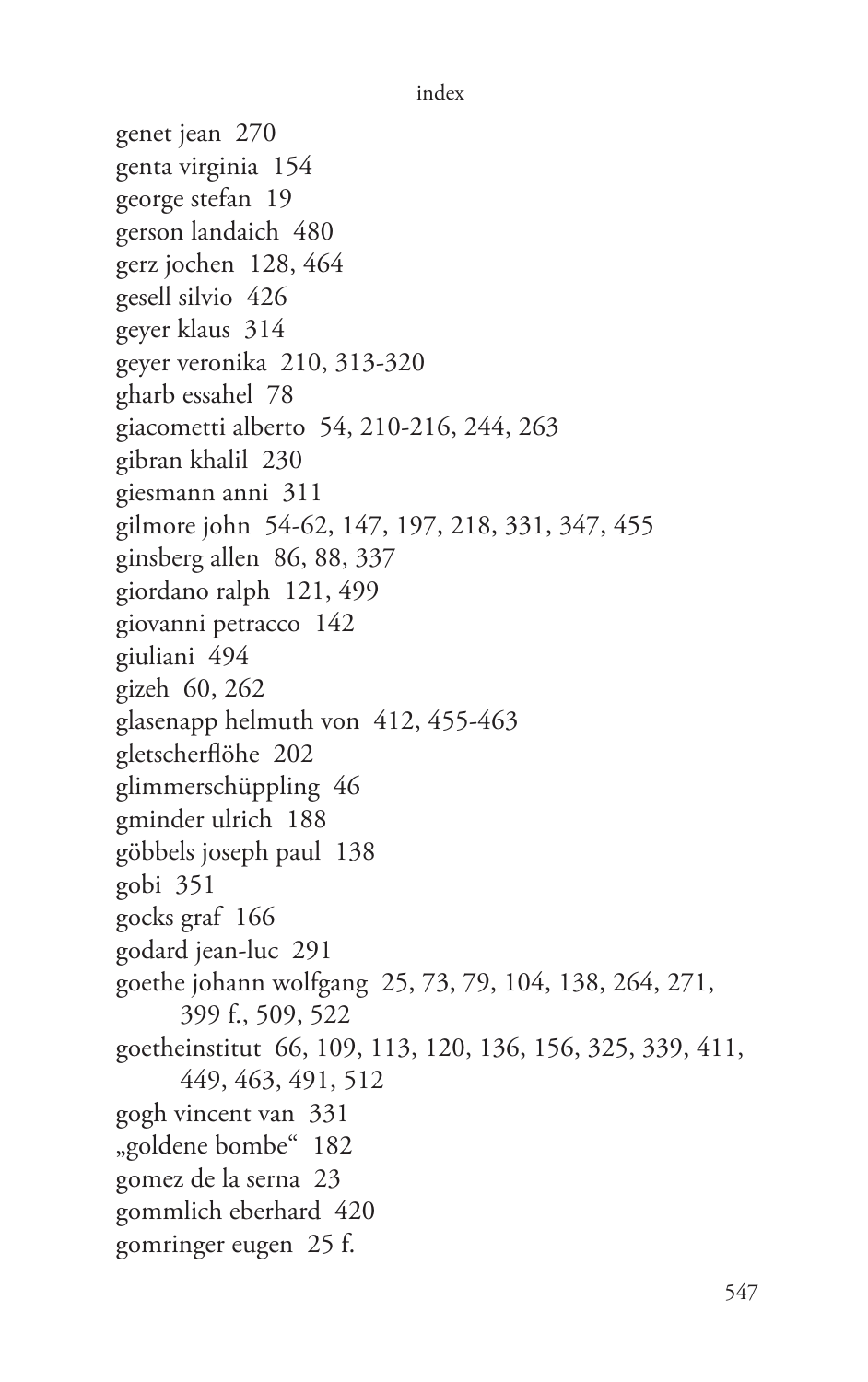```
index
```
gomringer nora 25 google 362 göreme 240 göring heinrich 314, 357 göring hermann 314, 357 goscha 383 gotteszell 15 goubran alfred 466 gouffier choiseul 14 gould glenn 130, 170, 385 graefe albrecht von 350 grass günter 26, 53f., 137, 461, 469, 509 "gray goose" 364 grell carolus 311 grell gudrun 270, 277 griechenland 133, 145, 314 grieg edvard 490 grillen 193, 362 grimm hans 13 grögerova bohumila 389 groppi 176, 353 grosz george 116 grubinger martin 349 gruelich a t 432 grün max von der 288 grünbein durs 53, 138, 301, 354, 435, 458 grüne schrey der 182 grünert helmut 252 grünert renate 252 grunsky hans 477 guama 424 guericke otto von 388 gulda friedrich 170 gunpo 474 güven yaşar 197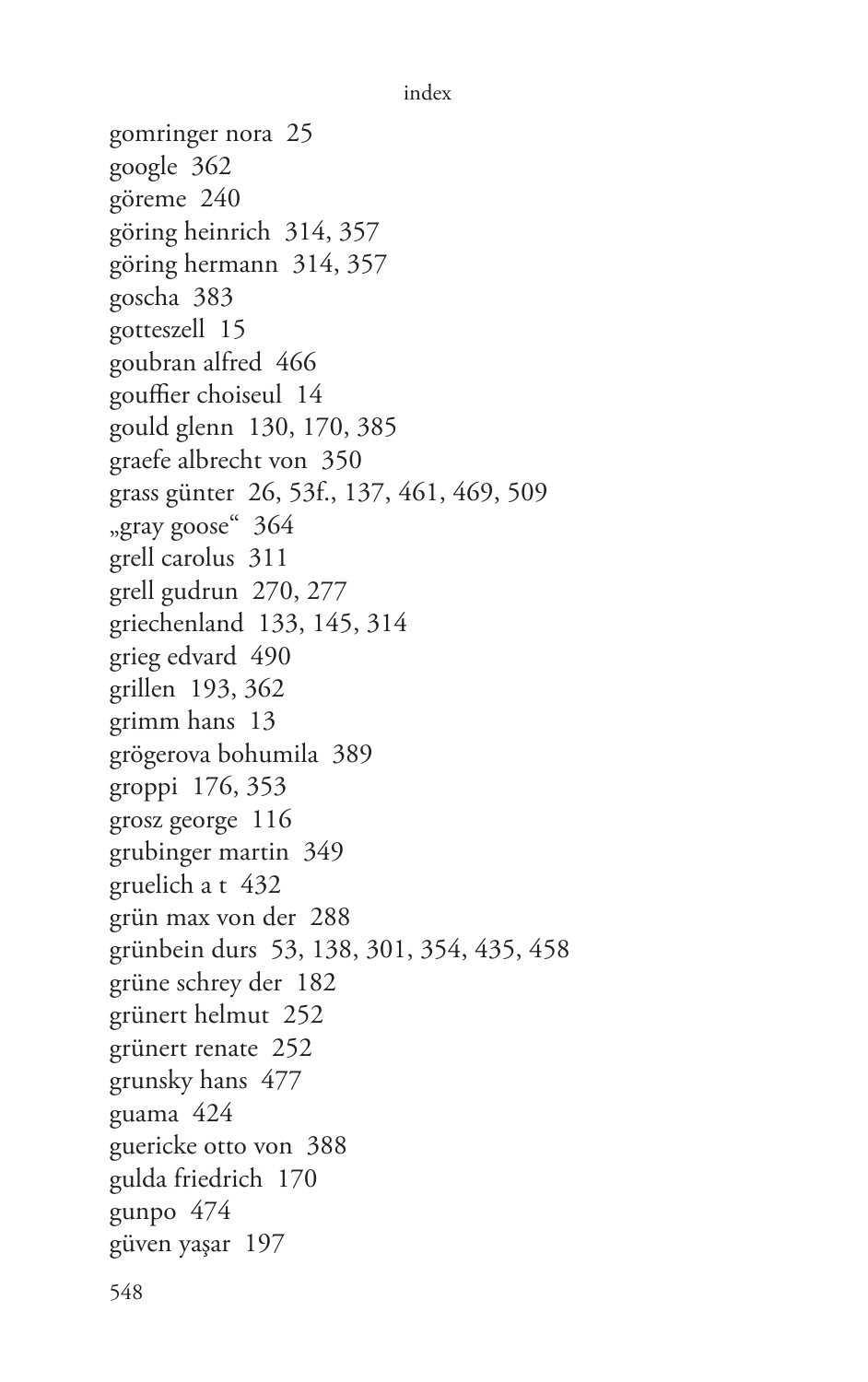```
index
```
haacker christoph 23 habel carl 256 habermas jürgen 428 hacibektaş 111, 268 hacks peter 81 hadramaut 220 hadwiger julia 40, 93, 201, 321, 322, 325 f., 328, 504 hadwiger victor 93, 321-328, 393, 404, 447, 461, 463 f. haeckel ernst 10, 284 hafa 353, 397 hägele 102 hagen nina 95, 337 haidar 168 hakel hermann 275 hakimi doktor 214 halaşdere 487 halberstadt 30 hallimasch 97, 100, 335, 354 hamburg 194, 278 hammer sir mellis 128 hammurabi 307 hampton lionel 166, 170, 231, 490 hamsun knut 28, 205, 426, 449 hanf rebecca 465 hardekopf ferdinand 461, 463 harig ludwig 522 häring nazi 217 harnischfeger horst 25, 449 harris barry 230 haschem ustad mohammed 63-70, 263, 321 hasenclever walter 461, 463 hatoum mona 201 hauff frida 114, 490 hauff friedl 415 hauff ludwig 27, 239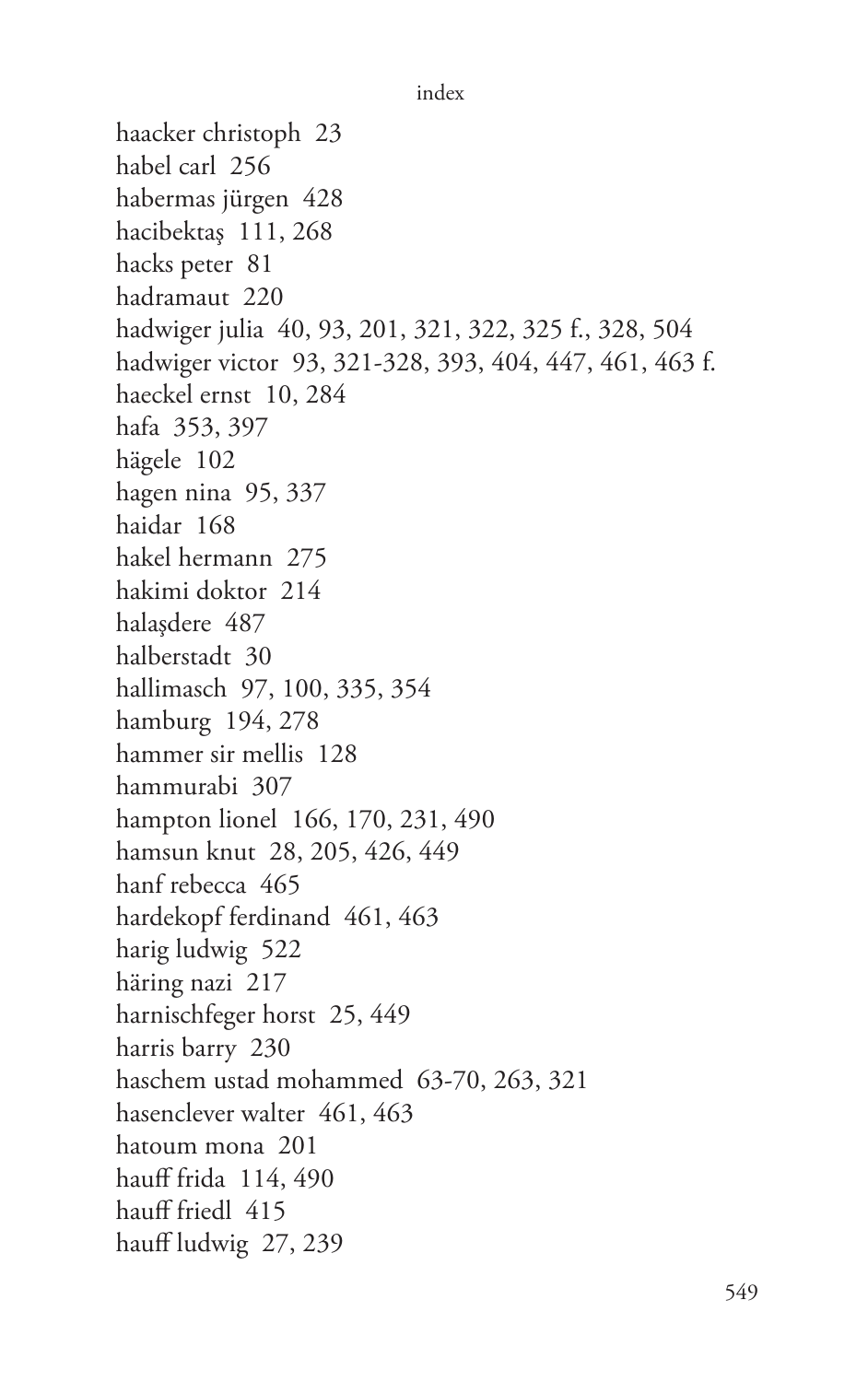hauff sigrid 20, 26, 29, 41, 44, 55, 60, 72, 77 f., 80, 90, 101, 105, 108, 110, 113, 116, 128, 134 f., 138, 142, 145, 164, 178, 189, 207, 215 f., 220, 225, 235, 238, 257, 260, 264, 268-271, 287, 289, 296, 303, 318, 328, 353, 371, 392, 396, 416, 418, 427, 470, 489, 493, 502, 506, 513, 524 hausmann raoul 286 havanna 33 hawkins coleman 230 hayes tubby 226 hayworth rita 335 hedin sven 269 hefele bernd 164, 176, 206, 359 hegab 330 hegel georg wilhelm friedrich 21, 38, 518 heidegger martin 40, 80 heidkamp konrad 57 heimchen 49, 58, 107, 193, 220 f., 300, 340, 438, 456, 458, 485 heissenbüttel helmut 173, 389, 411 heisserer dirk 502 held hans ludwig 339 heliopolis 40, 100 f., 142, 150, 200, 209, 252, 272, 428 hellmund heinrich 13, 51, 160, 161, 173, 178, 182-190, 206, 249, 474, 507, 513 hellsicht 169 helsinki 215 hemberger frau 516 hemingway ernest 216, 461 hennessey mike 54 heraklit 165 herat 168 herberger 141 hereros 149, 186, 201 herkuleskeule 344 550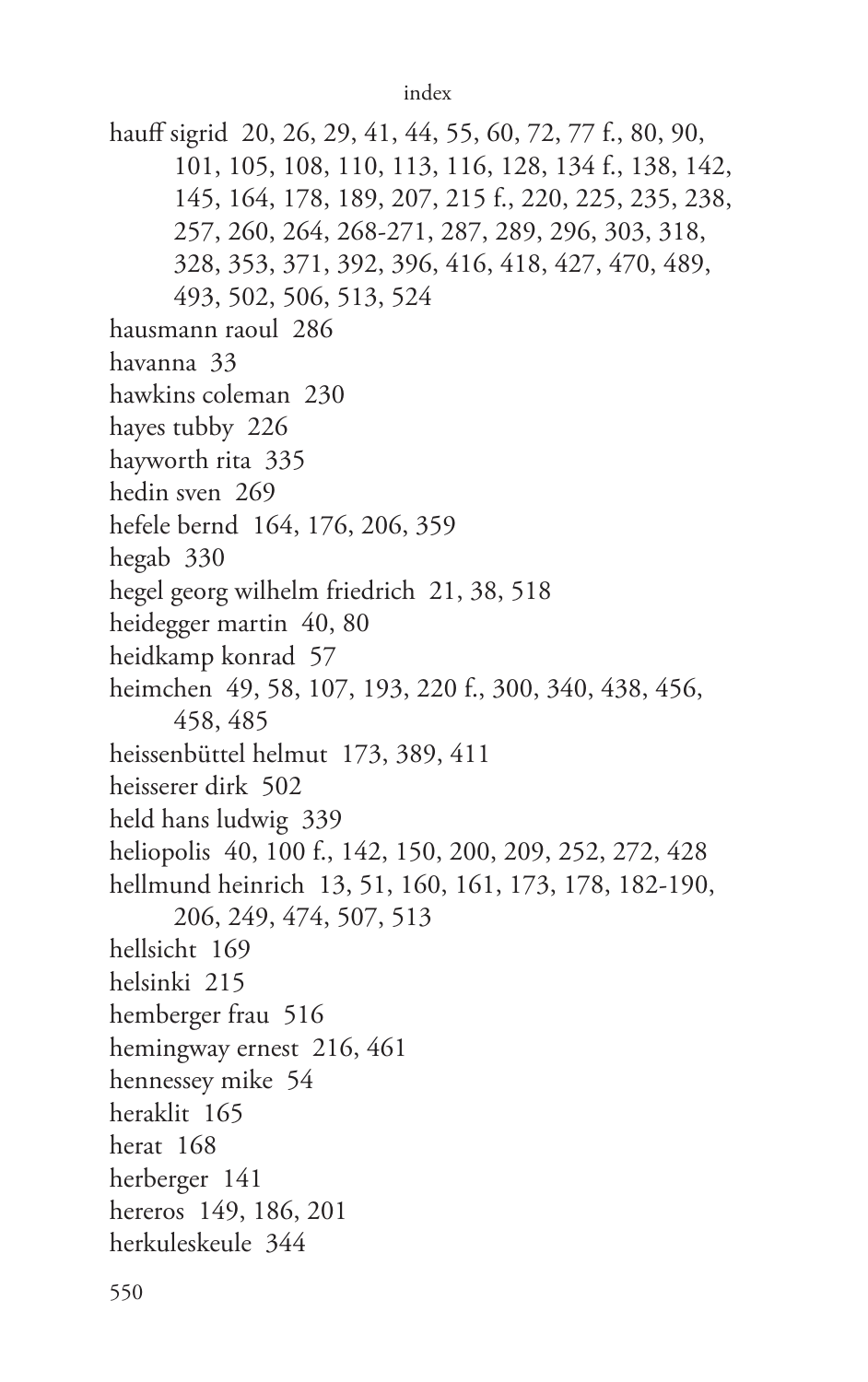hermann edith 31 hermes baby 69, 112, 189, 252, 288, 336, 415, 497, 518 herodot 277, 295, 352 herrsching 11, 28, 163, 188, 359, 409, 435, 497, 514, 520 herwegh georg 150, 405 herzog werner 518 hesse hermann 237 heterotopia 249 hethiter 106, 318, 442, 467 heydrich reinhard 405 heym georg 88 hicks john 201 hielscher martin 437 hilberseimer ludwig 19 hildegard von bingen 125, 380, 492 hildesheimer wolfgang 58 hill gary 457 hill tyrone 22, 141, 331 hiller kurt 63, 324, 352, 447-454, 505 hilsbecher walter 21, 291, 381 himalaya 186, 378 hindemith paul 37 hindukusch 480 hiroshima 424 hirsch 403 hirschfeld magnus 505 hitler adolf 152, 235, 258, 261, 356, 358, 402, 405 hitzenbichler luis 513 ho fred 467 höch hannah 39, 388 hoddis jakob van 229, 239, 461, 463 hoffmann e t a 432 hoggar 159 hohenpeissenberg 430 hohl franz 477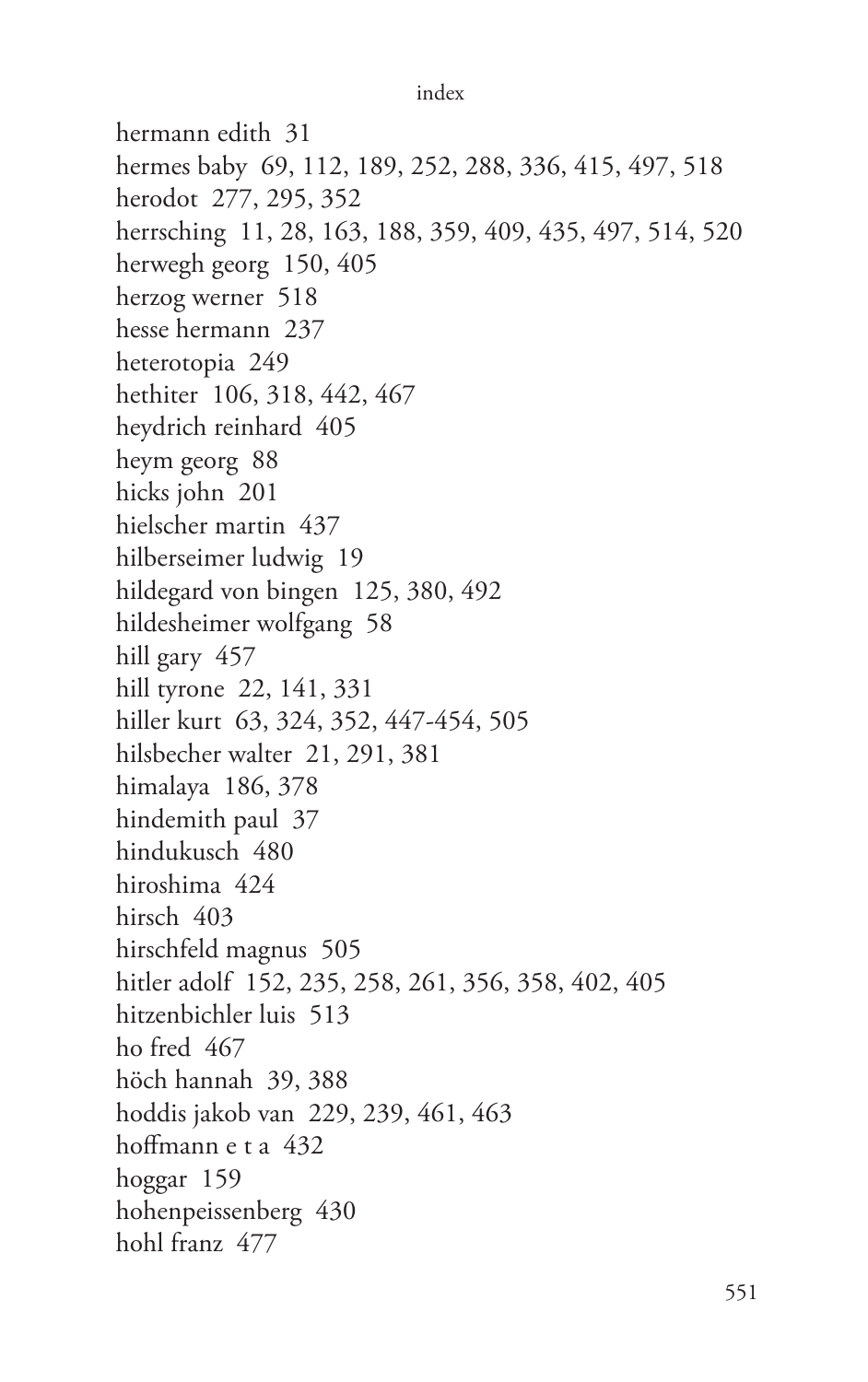holbein ulrich 80, 104 hölderlin friedrich 11, 14-19, 43, 135 f., 147, 153, 191, 271, 292, 321, 393, 401, 425, 496 holiday billie 36, 58, 89, 200, 329-335, 489, 507 holland dave 366 holländer horstmar 276 holyfield evander 521 hollywood 344, 489 "holunder" 509 holzkirchen 511 homer 43, 133, 351, 447 horn camelia 187 horscaningun 11 hubbard freddie 21 huelsenbeck richard 36, 135, 186, 285, 347 hühnergötter 517 humbert nicolas 83 f., 344 hummeln 10, 34, 43, 84, 154, 219, 294, 460, 514 humphries lex 230 huntington samuel p 189 hunza 378, 383 hüppi alfonso 23 hurghada 206, 362, 431 hyderabad 119 hyksos 442 hypatia 38, 151 hyperion 321 hypnagogie 11, 66, 72, 140, 146, 206, 242, 256, 351, 373, 405, 415, 433 hypomnemata 84 *i* ging 25, 274 ifrikos 350 ikonenmaler 195 ikonomaki sofia 176 imerovigli 152 552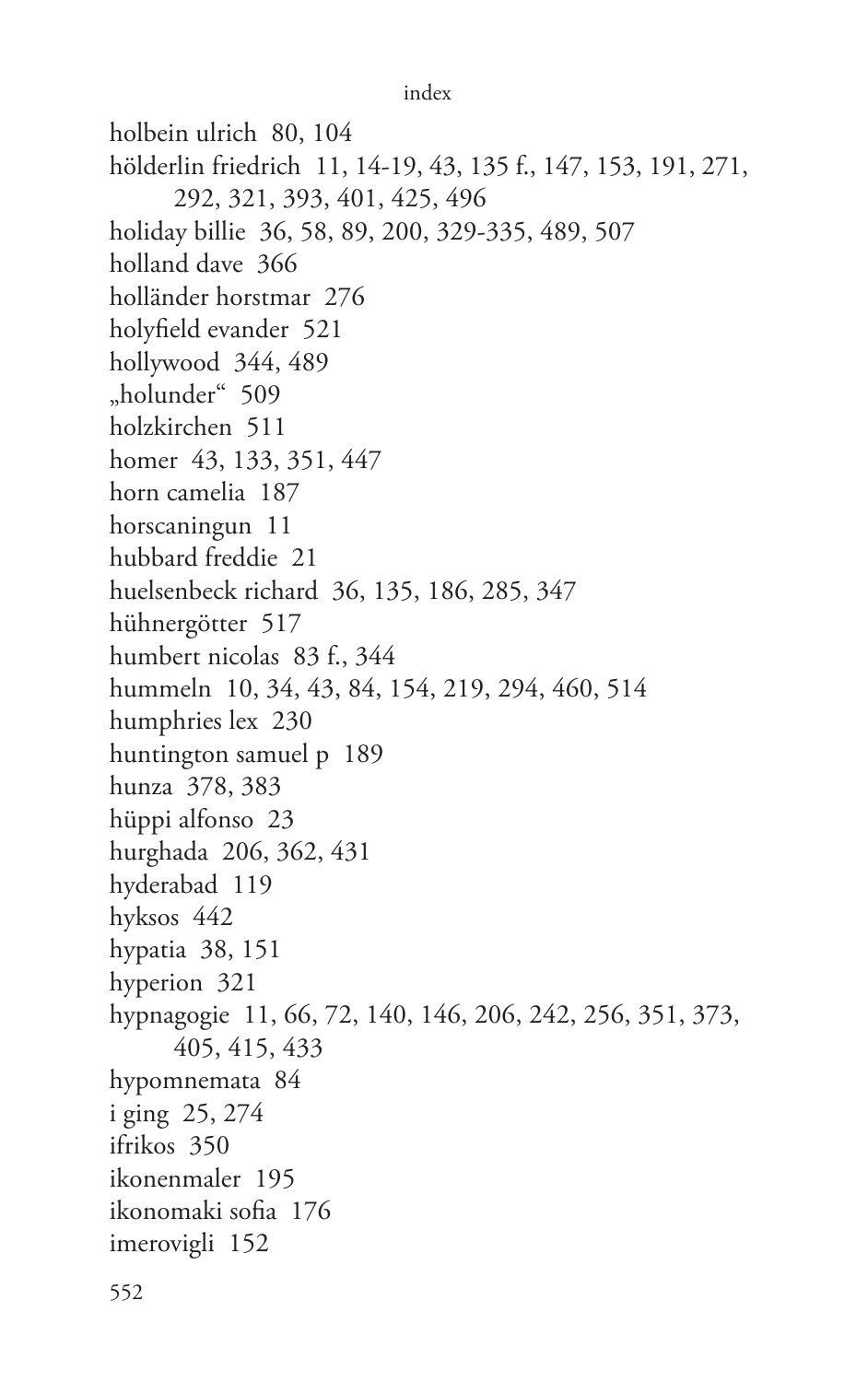```
index
```
"immeasurable equation" 393 index 138, 218, 297, 328, 463, 478 indien 187, 455, 461, 465 innsbruck 271 interpunktion 120 ioannina 265 ipşiroğlu mazhar şevket 71, 190-199 irak 208, 214, 521 iran 186 ireni 302 irland 409 iske wilhelm 220 islam 202, 205, 217 islamabad 123 isótoma sáltans 202.466 israel 37, 51, 109, 260, 306, 329, 397, 419, 452 istanbul 115, 197 f., 265 italien 420, 489 ixódes ricinus 217 jackson mikel 255 jackson shannon 347 jacobsen thorkild 382 "jägerstätter" 517 f. jahnn hans henny 221 jahwe 479 jandl ernst 331 janetzki uli 26 jannis fischer 145 japan 187, 306, 358, 432, 455 jarman joseph 365, 367 jarrett keith 257, 407 java 306 jean paul 69, 71-79, 87, 203, 370, 399 f., 501 jelinek elfriede 210 jenkins art 58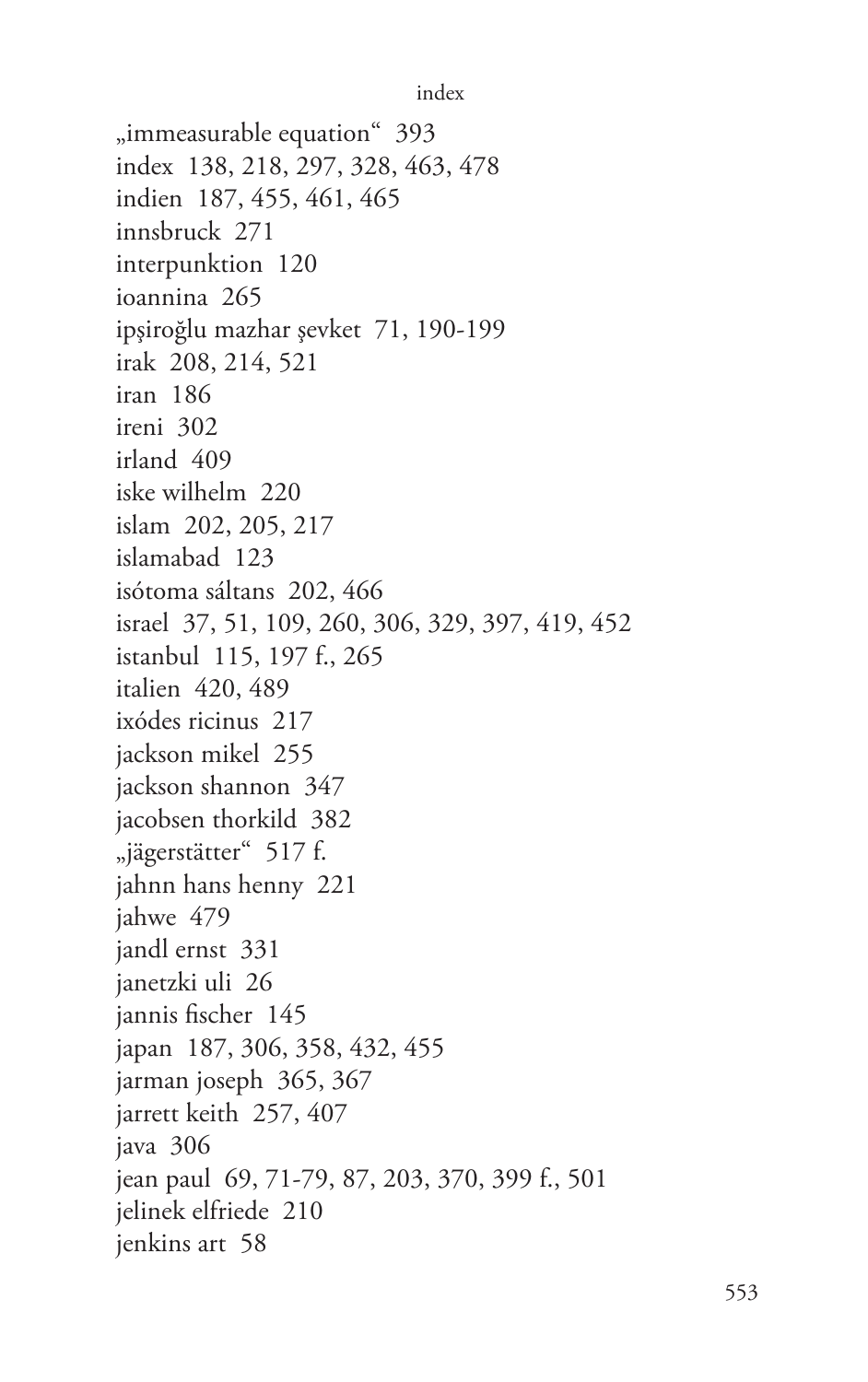```
index
```
jenkins leroy 21 jenssen christian 364 jesus 48 joel ernst 324 johannes papst 242, 301 johns jasper 29 johst hanns 13 jokhang 155 jones elvin 118 jones philly joe 230 josef esel 239 joyce james 83, 190 jünger ernst 13, 19, 40, 89, 155, 223 junio 390 kaaba 483 kabbala 15, 117 kabul 63, 77, 113, 119, 156, 182, 187, 214, 220, 246, 265, 288, 304, 345, 386, 411, 423, 460, 482 kafka franz 192, 215 kagie rudie 68 f. kailantzi jannis 112, 176, 235 kairo 55, 63, 77, 150, 182, 184, 201, 210, 219, 243, 265, 276, 335, 337, 353, 363, 428, 440, 444, 459 f., 495, 524 kairos 328 kaiser wilhelm 137 kalamatta 136 kalati 409 kali 48 kalidas 490 kalioussis dimitri 215, 247, 271, 424, 460 "kalkfeld" 357 kalypso 26, 233, 236, 247 f., 266, 383, 387 kamakura 420 kamerun 27, 239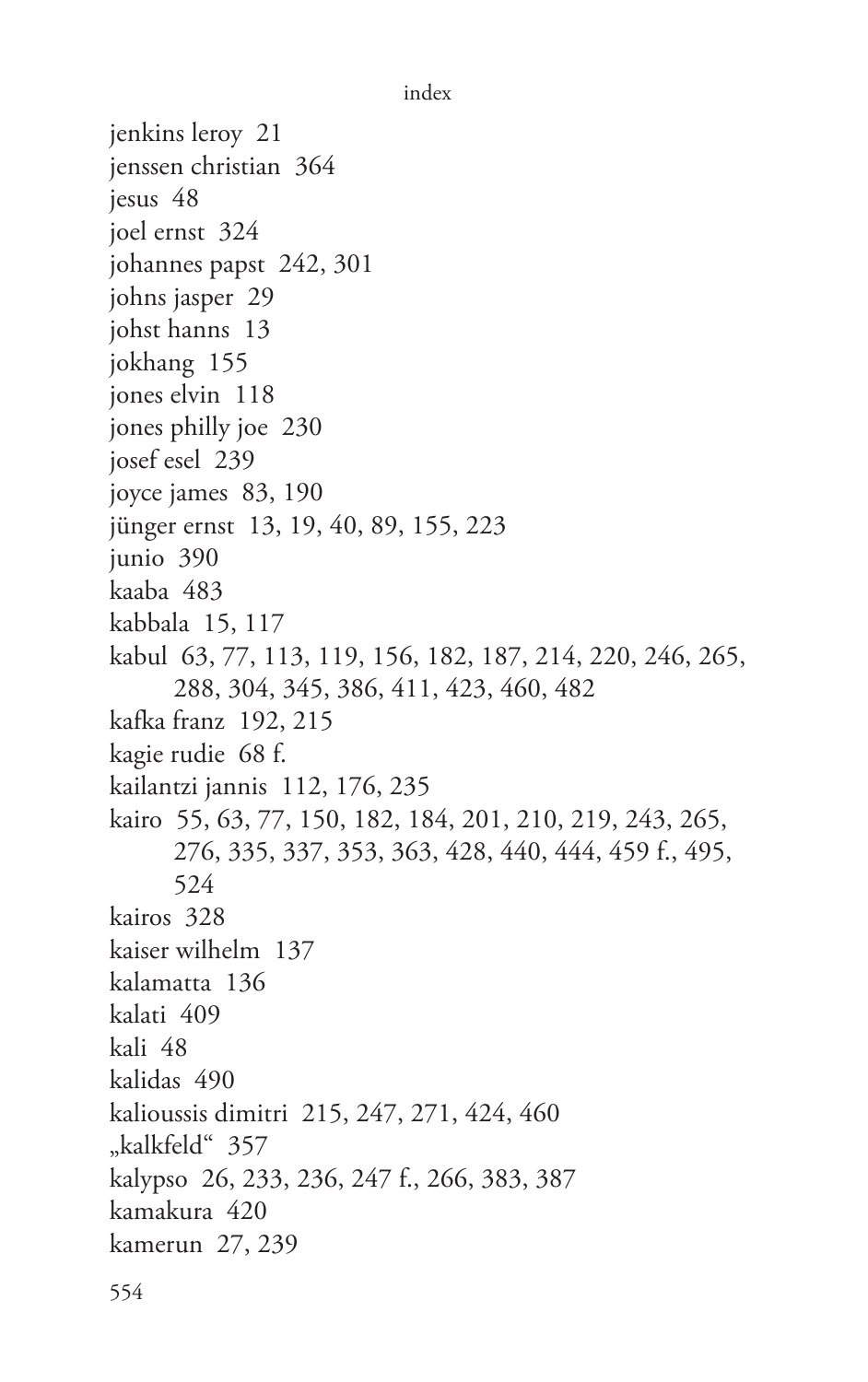```
index
```
kamtschadalen 141 kansas city 286, 339 "kant" 70, 83, 219, 403, 473 "kant für kinder" 256 kant immanuel 66, 93, 150, 157, 211, 226, 271, 315, 333, 393, 403, 411, 423, 427-431, 450, 515 kanton 468 kapfer herbert 41, 88, 104, 116, 149, 178, 220, 344, 411, 428, 449, 457, 505, 516 kapitza piotr 36 kappeler 59 karachi 265 kareta marielena 240 karim osman malik yakub 286, 339, 397 karlsruhe 460 karmakar romuald 215, 291, 293 karnak 442 karnali 93 karpfen 105 f., 122, 127, 132, 135, 147, 149 f., 178, 220, 226, 227, 251, 254, 300, 405, 418 f., 478, 494 f., 519 kästner erich 268, 508 kategorischer imperativ 411, 413 katharina 390 kenia 288 kenko yoshida 21, 43, 82, 97, 114, 133, 158, 185, 189, 193, 221 f., 237, 275, 292, 302, 316, 319, 336-349, 375 f., 385, 405, 412 f., 432, 440, 443, 459, 467, 472, 474, 481, 484, 504 kensington 425 kenton stan 177, 289 kenya 249 kessariani 17 khan aga 17 khan el khalili 176 khan gholam hussein 120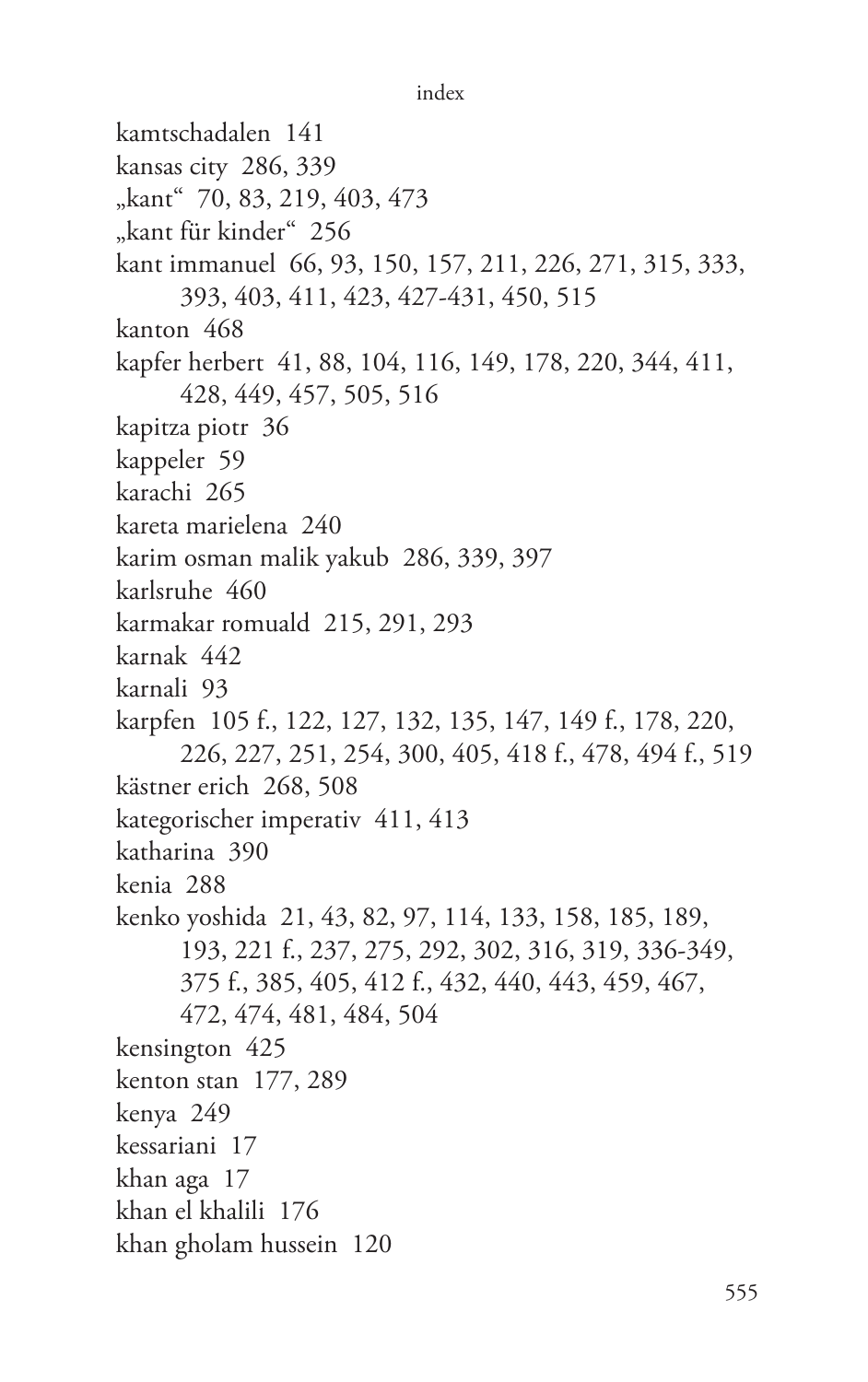```
index
```
khan nazakat ali 9 khan ustad fayaz 120 khan ustad ghulam mustafa 118 khan ustad zakir ahmad 118 khattab omar ibn al 202 kiepenheuer irmgard 339 kikeriki 498 kim mun ig 474 kinsey alfred 319 kinsey pomeroy martin gebhard 173 kipling rudyard 514 kirk roland 165, 225, 347 kirkbirpinar 286 kirsch werner 284 "klafti" 214 klagenfurt 418 klages ludwig 51, 161, 178 klee paul 461 kleinasien 443 kleist heinrich von 166 kleopatra 457 klimburg max 152, 197, 510 f. koenigswarter pannonica de 229 kohl helmut 357, 366, 423, 428 koi koku 520 koiso masashi 11 kolbenheyer erwin guido 13 köhler horst 423 köln 278, 372, 439 komombo 198 kompe karl 239, 297 kompost 24, 27, 86, 168, 206, 215, 256, 261, 296, 339, 363, 383, 387, 395, 411, 422, 452, 481 konfuzius 165 kongo 435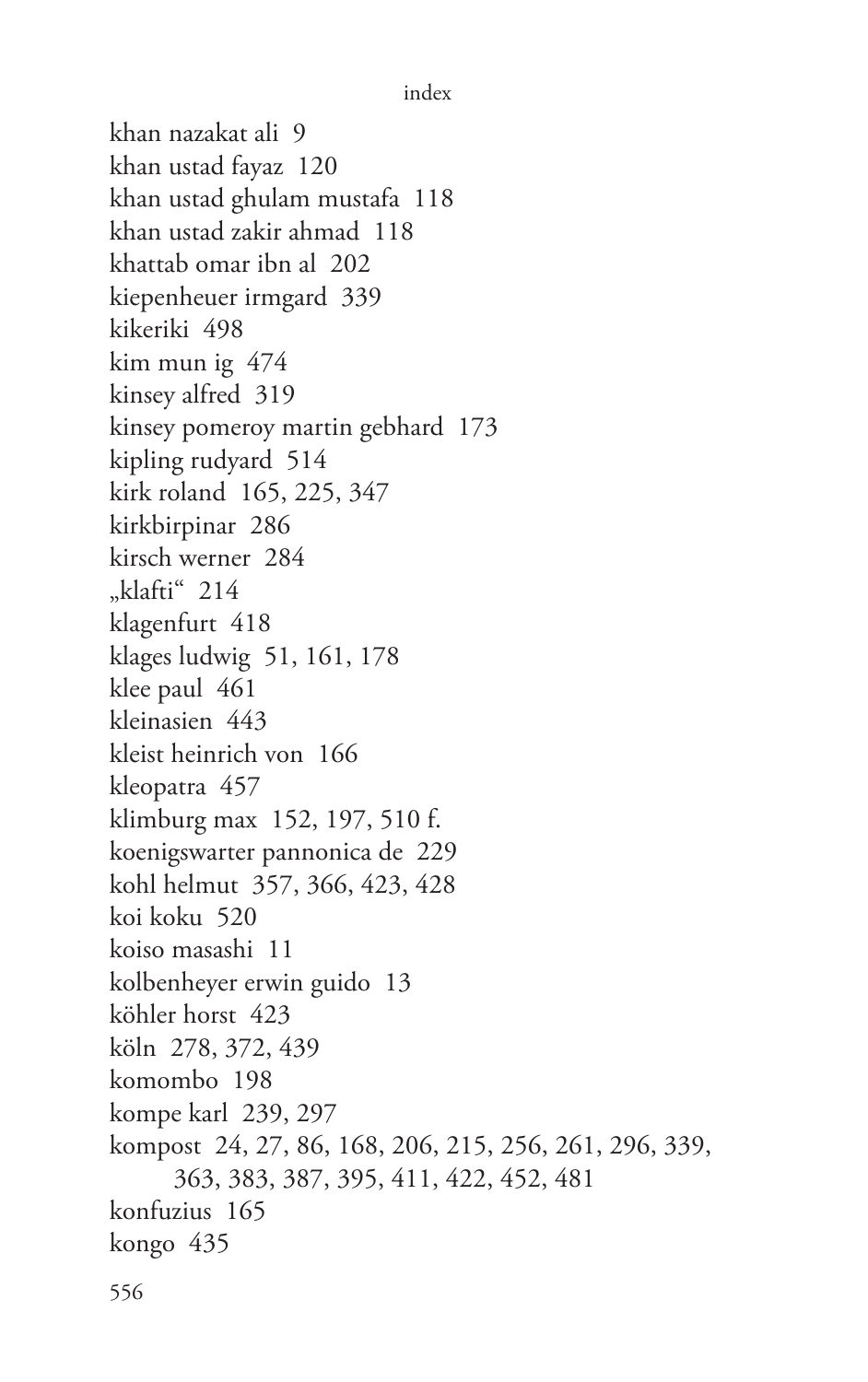königsberg 91, 278, 307 f., 373, 430, 503 königssee 311 konnersreuth 55 konni 375 kontarsky aloys 495, 498 koos 41 korea 318, 431, 474 koremairwa 375 kormoran 310 kornfeld paul 461, 463 köstler eberhard 289 kowald peter 363 kran 170 f., 206, 522 krasniqi luan 346 kraus karl 472 krause glucke 335 kreta 45, 145, 153, 159, 168, 171, 353, 406, 455 krieger arnold 50 krojanker gustav 324 krolop kurt 324 kroton 323 krüger michael 283 kuala lumpur 135 kuba 283 kubin alfred 13, 507, 513 kuchelmeister anton j 299 kugelblitz 36, 44, 231, 289, 304, 311, 482 kuh anton 13 kühn joachim 273 f., 411 kühn renate 41, 143, 351, 430, 435 kulka georg 461, 463, 501 kumagaya 389 kurilen 461 kynegetikos 324 kyongido 474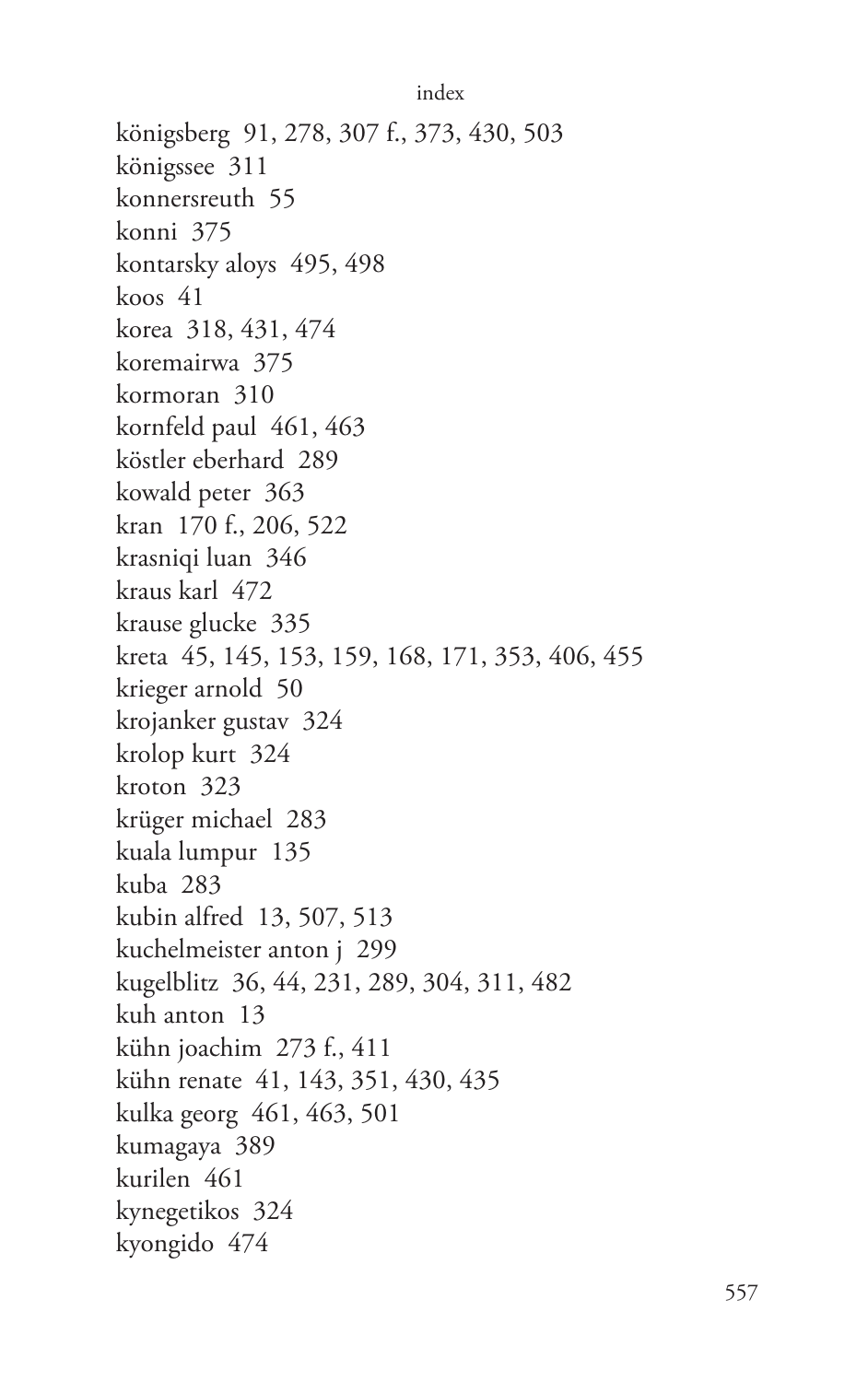```
index
```
"kyrill" 91, 453, 476, 499 la monte young 15 lagos 380 lahore 26, 325 lambert johann heinrich 66 lamothe jocelyne 373, 375 landa boris 341, 383, 447, 455, 481 landai 384 landauer gustav 324 lappas 353 laqueur walter 44 larry 295 lasker-schüler else 184, 186 f., 187, 189 f., 213, 315, 393 lasswitz kurd 135, 461, 463 lattmann dieter 266 laws bolitha 425 lax robert 32, 80-94, 182, 220, 344, 362, 386, 405, 450, 481, 498 le prese 58 leaf june 352 lee jeanne 39, 361 lega 163 leipzig 116 leiris michel 350, 433-439 leiva pio 33 leng tan margret 29 leningrad 26 lentz michael 76, 93, 100, 137, 489 leo africanus hassan ihn mohammed al wazzan es sajjati ben johann 80, 350-357 leo X 352 leonhard rudolf 337 leonhardt magdalena 480 leonhardt siegfried 415 leonhardt sonja 73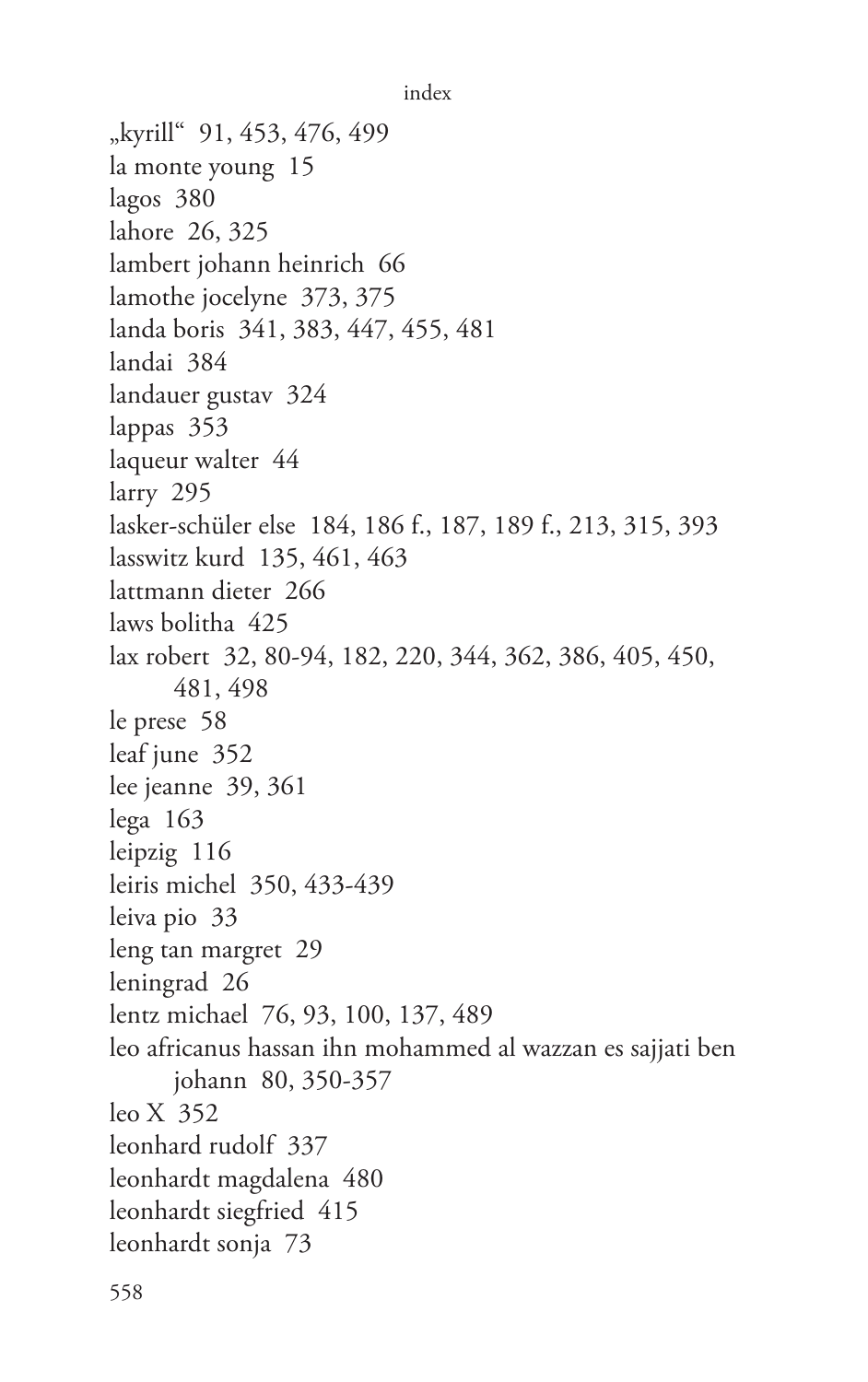leros 189 leroy 21 lessing gotthold ephraim 460 levy 362 lévy-strauss claude 339 lewald august 210 lewis wyndham 129, 426 leybold hans 461, 463 li mirok 339 libanon 467 liberia 378 library of congress 513 libyen 346 lichtenberg georg christoph 173-181, 254, 501 lichtenstein alfred 461, 463 liebenthal prof 455 lienhard friedrich 55, 122, 200 lightnin hopkins 366 liguori alfonso maria di 97 lilith 486 limax maximus 182 ff. limba 378 lincoln abraham 165 linsenhofen 122 linz 507 f., 514 liriodendron tulipifera 218 lissauer ernst 13 lissitzky el 177 literaturmuseum der moderne 18 f., 28, 147, 490 locus solus 159, 163 logar 169, 265 löhner ludwig von 329 lohse christian 174 lohse frank 474 lohse gerhard 174, 261, 276, 333, 474, 484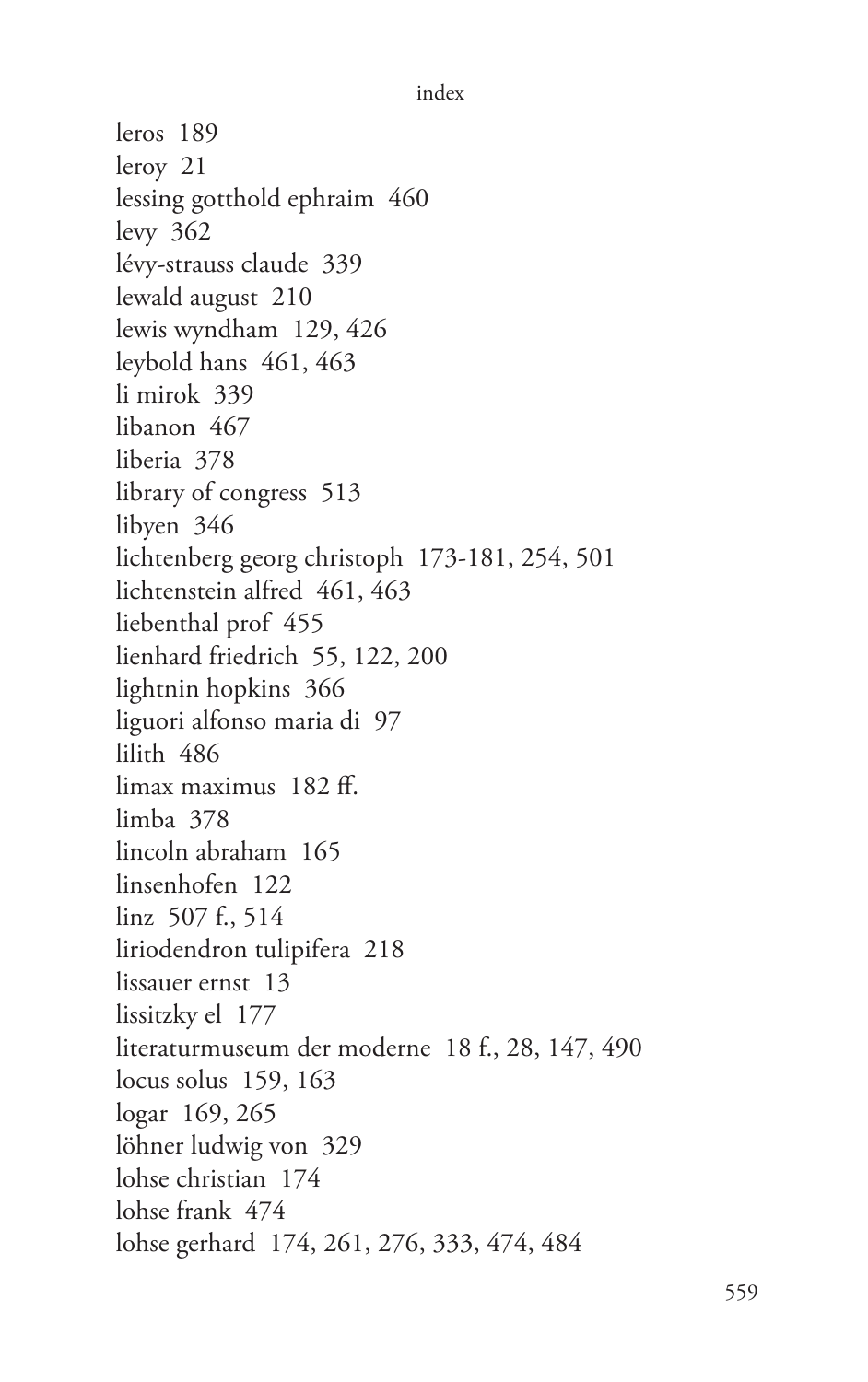lohse peter 474 lomografie 405 f. london 142 f., 276, 511 louis philippe 134 lü bu we 303 lübben gerd hergen 428 lublinski samuel 35 luchs peter 413 luchterhand 163 ludmilla 283 ludwigsburg 182 luers von 508 luhmann niklas 54, 97 lukacz georg 505 lumet sidney 274 lumumba patrice 226, 452 lüneburger heide 191, 377 lungenkuss 131 f. luppa peter 510 luther martin 358, 402 lutz dido 77 lux lesebogen 95, 100, 179, 269, 271, 364, 432 luxor 16, 69, 77, 222, 499 luz edison da 390 luzifer 12, 516 lyon 133 maadi 311 mabarak abdulrahman 234 macleish archibald 86 madadi wahab 113, 119 f., 194 madagaskar 520 madrid 397 maelk hieronymus feth de 128 mafiosa 326, 467 mahabarata 138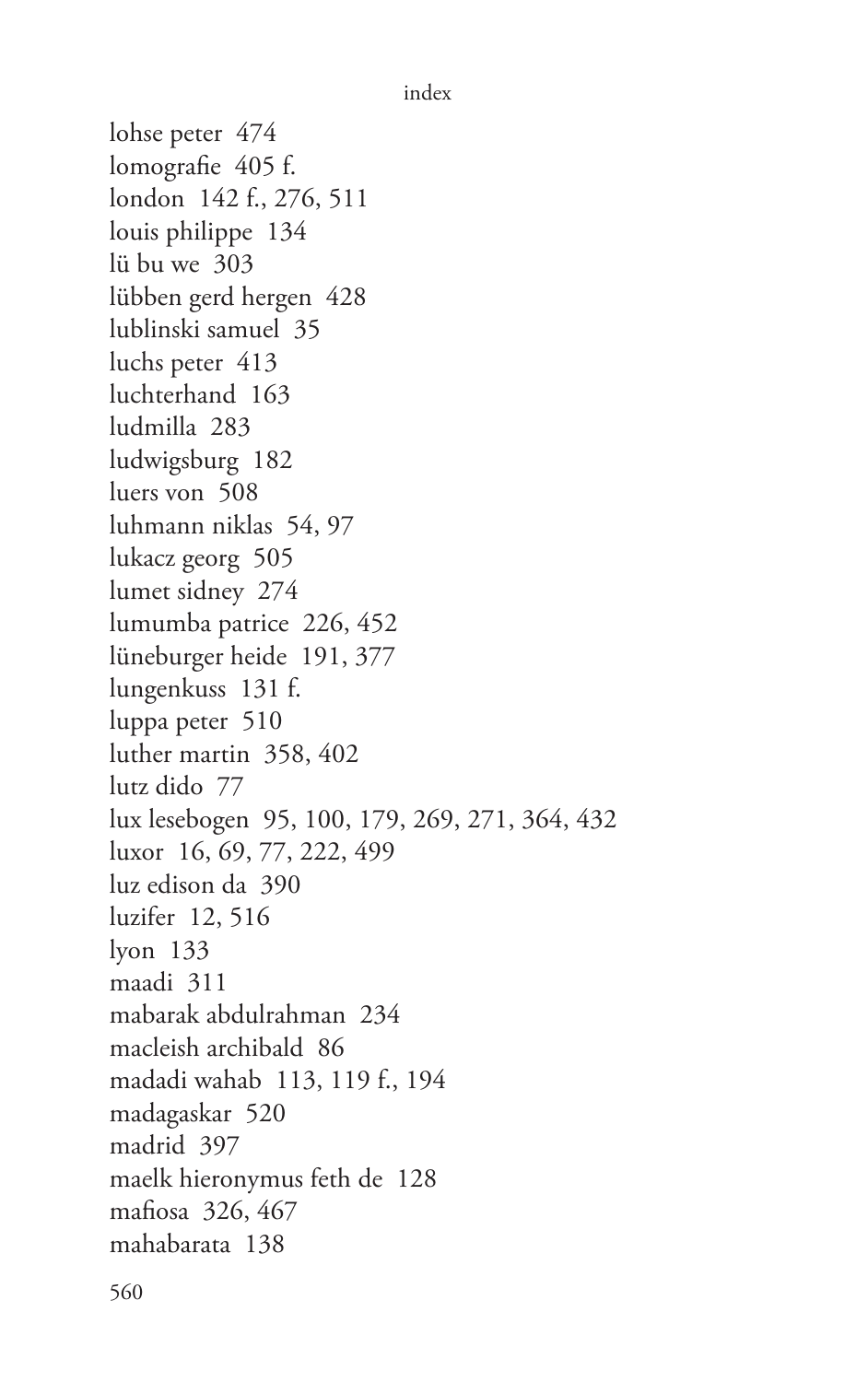```
index
```
mahdia 274, 502, 524 maidan 363 maier reinhold 65 maimonides 352 mainz 513 majid yahya abdul 57 f., 78 malabar 411 malaga 116, 505 malaparte curzio 276 mali 372, 435 mann heinrich 16 mann thomas 16, 36, 50, 53, 104, 137, 167, 190, 216, 310, 354, 424, 432, 484, 490 mannhardt carl 96 mannhardt erna 102 mannhardt hedwig 15 mannhardt karl martin 15, 48, 77, 86, 95-104, 291, 355, 358, 360, 471 mannheim 182 maori 334 "mappa" 83, 507, 516, 519 marais jean 268 marathon 112 marbach 18 f., 28, 89, 147, 178, 209, 226, 490 marcus ernst 13, 95, 407, 427-432 marcus hanna 429 marcuse ludwig 13 maria french 112 maria 82 f. marina marina 173 mariza 397 marokko 108, 397 marsa alam 53, 147, 160, 282, 426 marseille 520 massignon louis 208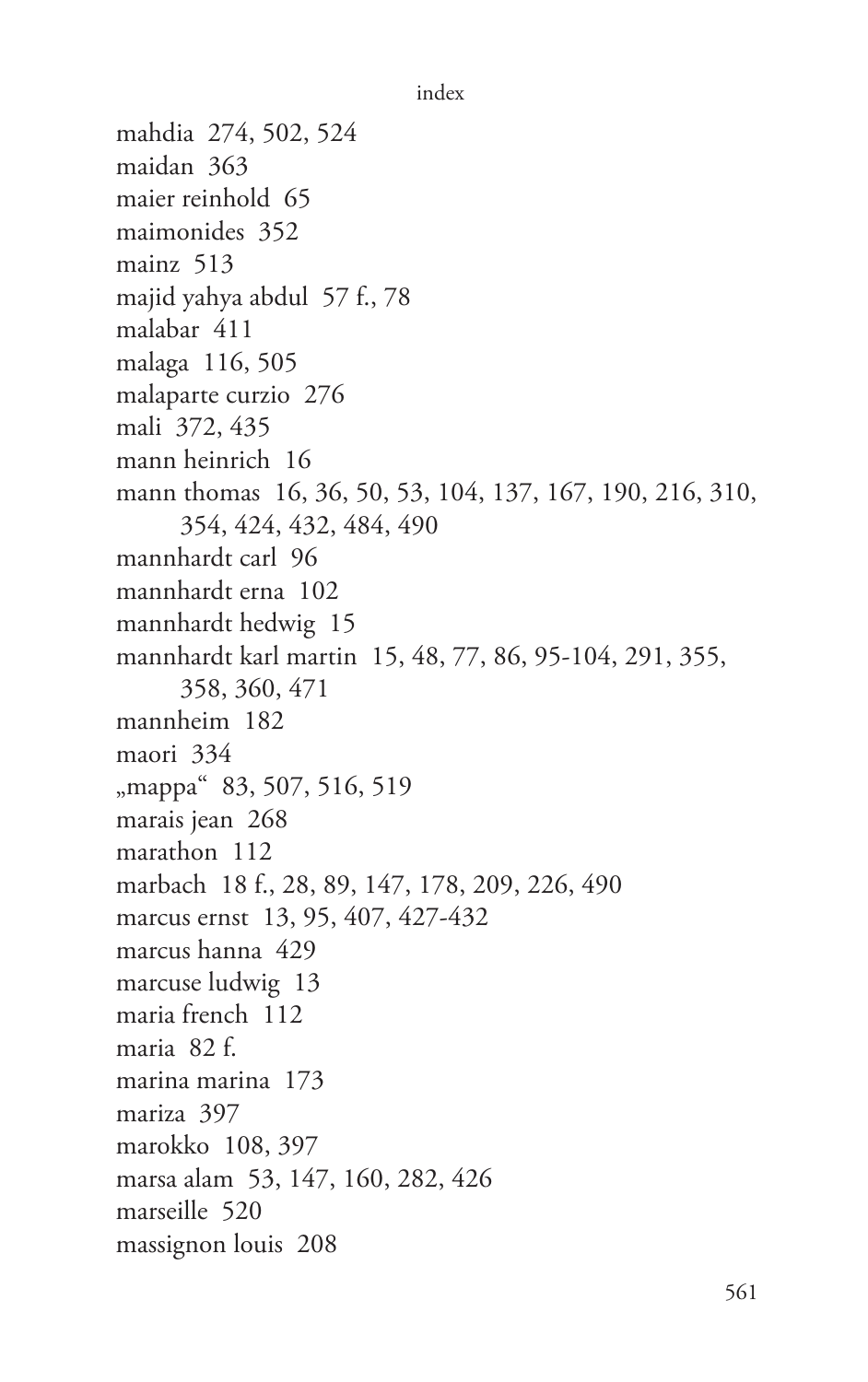"massnahmen des verschwindens" 505 mata hari 74, 125, 185 mathar ludwig 171 mathar rudolf 96 mather joy 204 matta roberto 90 maureen 295 mavrudis renate 334, 443 may karl 101 mayas 334, 412 f. mayfield curtis 96 mazar-i-sharif 196, 345 mazedonien 318 mazhari kobra 384 mccraven steve 332 mechthild von magdeburg 184 meckel christoph 96 mehring walter 337 meier affe 305 meissen 276 mekka 20 meknes 397 melendez juan 13 melpomene 82 melville herman 268, 497 mende 378 mendelsohn erich 505 mendelsohn moses 458 mendes paul 390 merkel angela 152 merton thomas 52, 88, 92 mesopotamien 382 messina paula 159 methodus 453 mexiko 422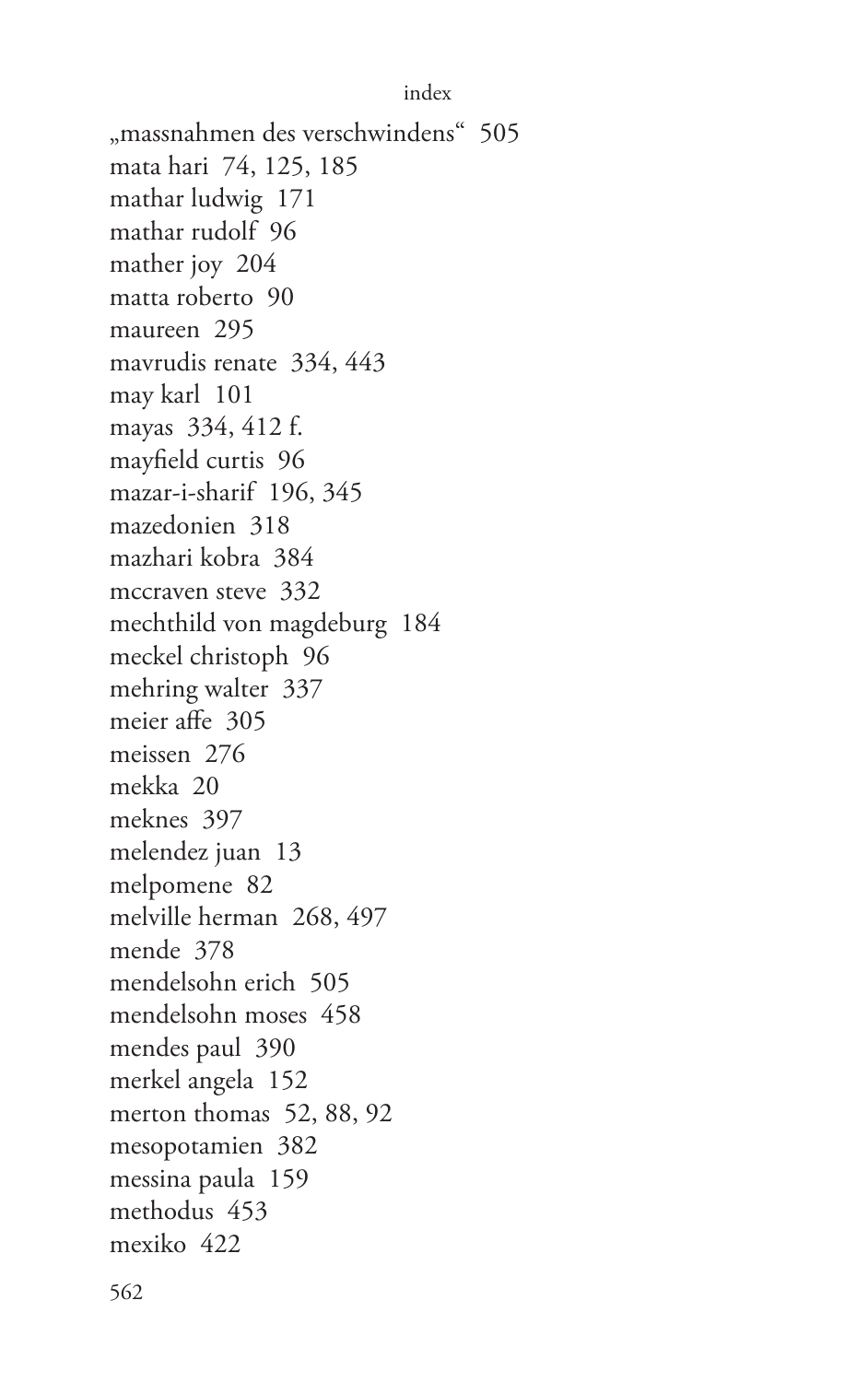```
index
```
meyrink gustav 331 middleton christopher 96 milarepa 509, 515 militärsprache 66 mingus charles 57, 96, 225, 347, 363 mir von hunza 180 mirania 376 mirko 12, 15, 52, 67, 99, 234, 239, 254, 281, 487 miro juan 461 mischa 25, 68, 103, 105-112, 119, 128, 144, 153, 160, 169 f., 208, 237, 287, 297, 364, 406, 432, 475, 498, 517 miss carvel 109 mission 109, 127, 258, 295 mister mohammad 428 mitchell roscoe 60, 225, 360, 365, 455 mittelmeergrille 193 mobley hank 230 modigliani amedeo 239 moditten 315 mohammed profet 247 mohammed 78 mokattam 10, 428, 471 molly molch 141 mombert alfred 435, 461, 463 monastirsky andrej 467  $m\ddot{o}$ ng 471 mongolei 106, 197, 350 monikowa libuše 26 monk thelonious 33, 170, 175, 229 f., 302 montaigne michel eyquem de 140 montegrotto 224 moos 26 f., 69 f., 79, 91, 103, 105, 116, 147 f., 154, 162, 187, 188, 213, 218, 231, 240, 281, 312, 315, 337, 339, 342, 363, 381, 386, 393, 409, 431, 434, 478, 490 f., 519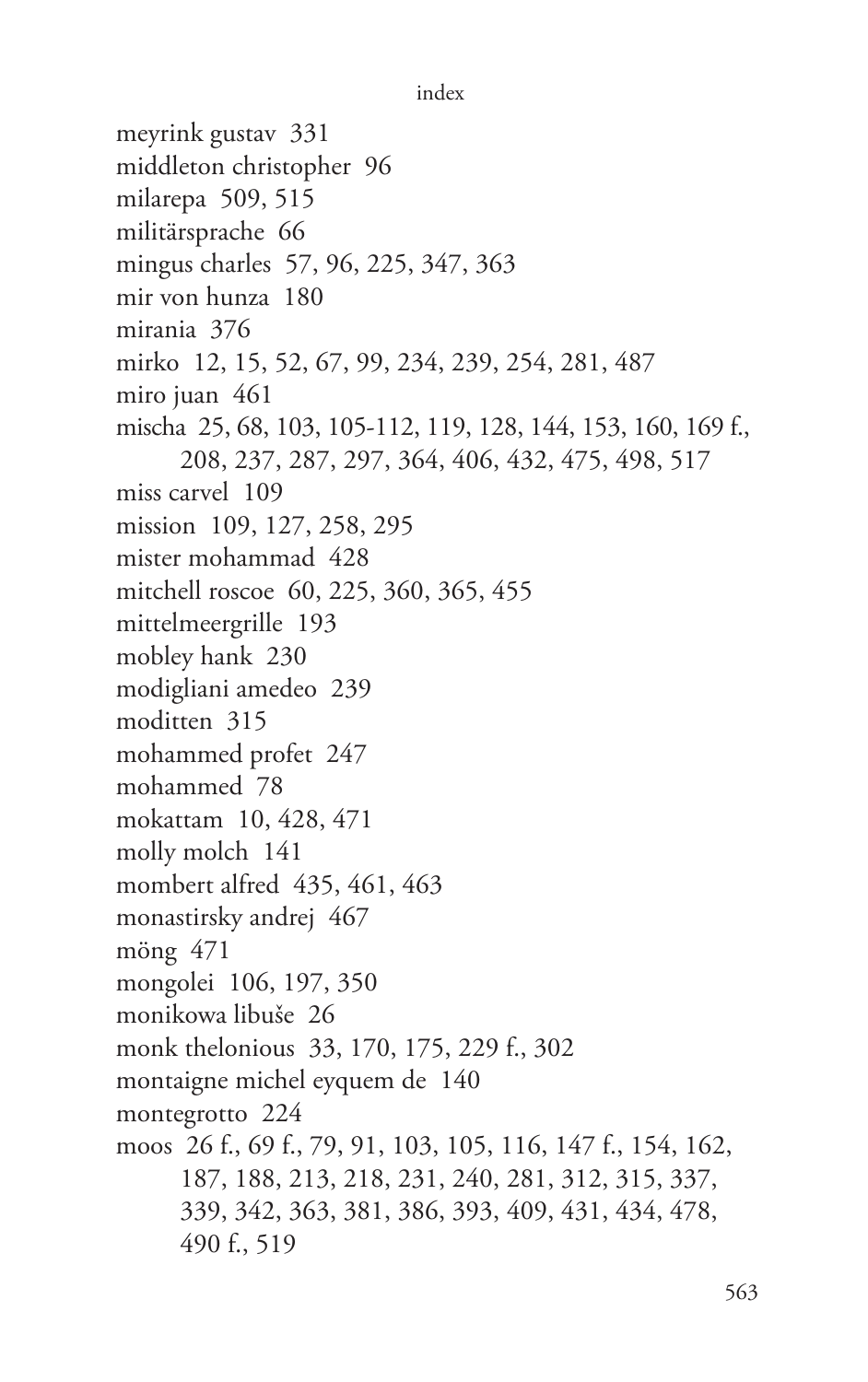```
index
```
morellet françois 60, 455 morin edgar 60 morse trudy 455 moskau 26, 37 most 105, 117, 130, 168, 217, 261, 263, 267, 306, 319, 330, 364, 370, 392, 434, 475 "motte motte motte" 320 mottl felix 71, 488 moujia 375 mounir mohammed 23, 49, 77, 243, 351, 359 moye famoudou don 24, 78, 160, 164, 233, 238, 285, 358-369, 390 ff. mozart wolfgang amadeus 196, 287 müller hans 339 müller heiner 353 müller horst h w 505 mumuiye 41, 56 f., 63, 174, 287, 291, 463 f., 478 münchen 81, 156, 168, 179, 271, 371 f., 374, 388, 390, 403, 408, 432, 460 f., 464, 499, 502, 505, 518, 524 münchner neueste nachrichten 295 "murmel" 398 murnau 174, 179, 271, 364, 432 murray david 466 murray sunny 99, 105, 164-172, 264, 347, 360, 467 mursilis 307 musaschimaro 410 musgrave curt abel 514 musil robert 190, 356 mussulli 11, 16, 105-112, 164, 193, 208, 211, 262, 296, 300, 313, 325, 368, 442, 498 mynona 13, 25, 38, 40, 45, 56, 58, 76, 93, 97, 115, 130, 137, 140, 150, 152 f., 157, 166 f., 171, 176, 218 ff., 228, 241, 252 ff., 256, 263, 265, 275, 277, 288, 295, 307, 317, 321, 326, 328, 352, 356, 361, 371, 386, 393, 416, 421, 428, 431, 461, 463, 476, 495 f., 504, 522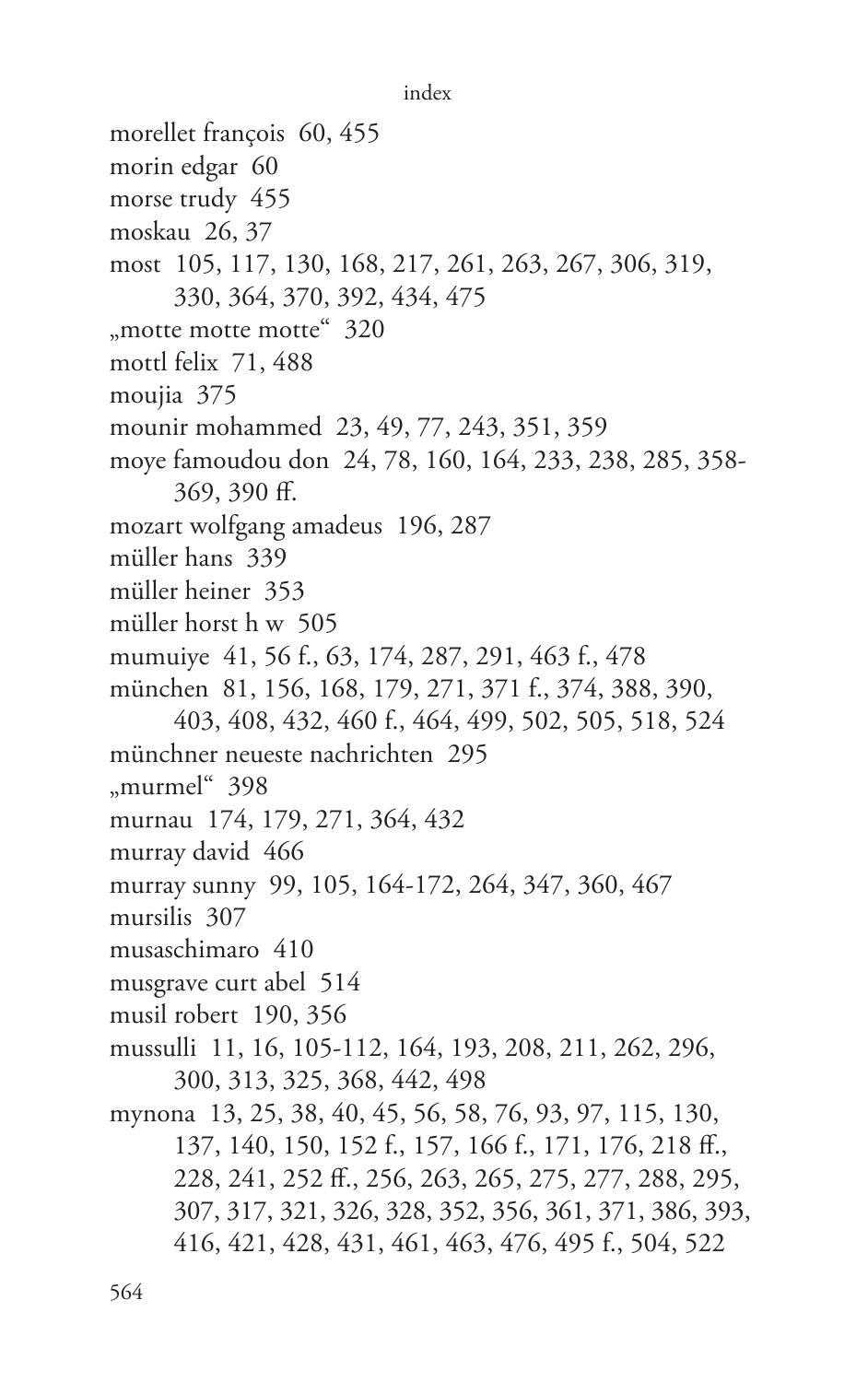"nacht aus blei" 221 nachtigaller abdul 252 nachtkerze 41 nagarjuna 455 nägele 271 nahe 234 nahtod 499 nam june paik 488 namib 220 namibia 314, 355, 357 namtchylak sainkho 360 f. nana 173 nanga parbat 136 napoleon 152 napoli 86 nascimento elson 57, 331 nasser abdel hakim abdel 209 nasser gamal abdel 209 navarrete suso 93, 468 navarro fats 290 nebra 419 neckar 436 nefeli 133 nefzawi sheikh 275 f. nehru jawaharlal 180 nepal 423 nervi 431 neubauer-da luz johanna 390 neuseeland 220 new orleans 135 new york city 229, 274 newborn phinias junior 201 niamey 375 nias 228, 268 nietzsche friedrich 140, 163, 271, 386, 495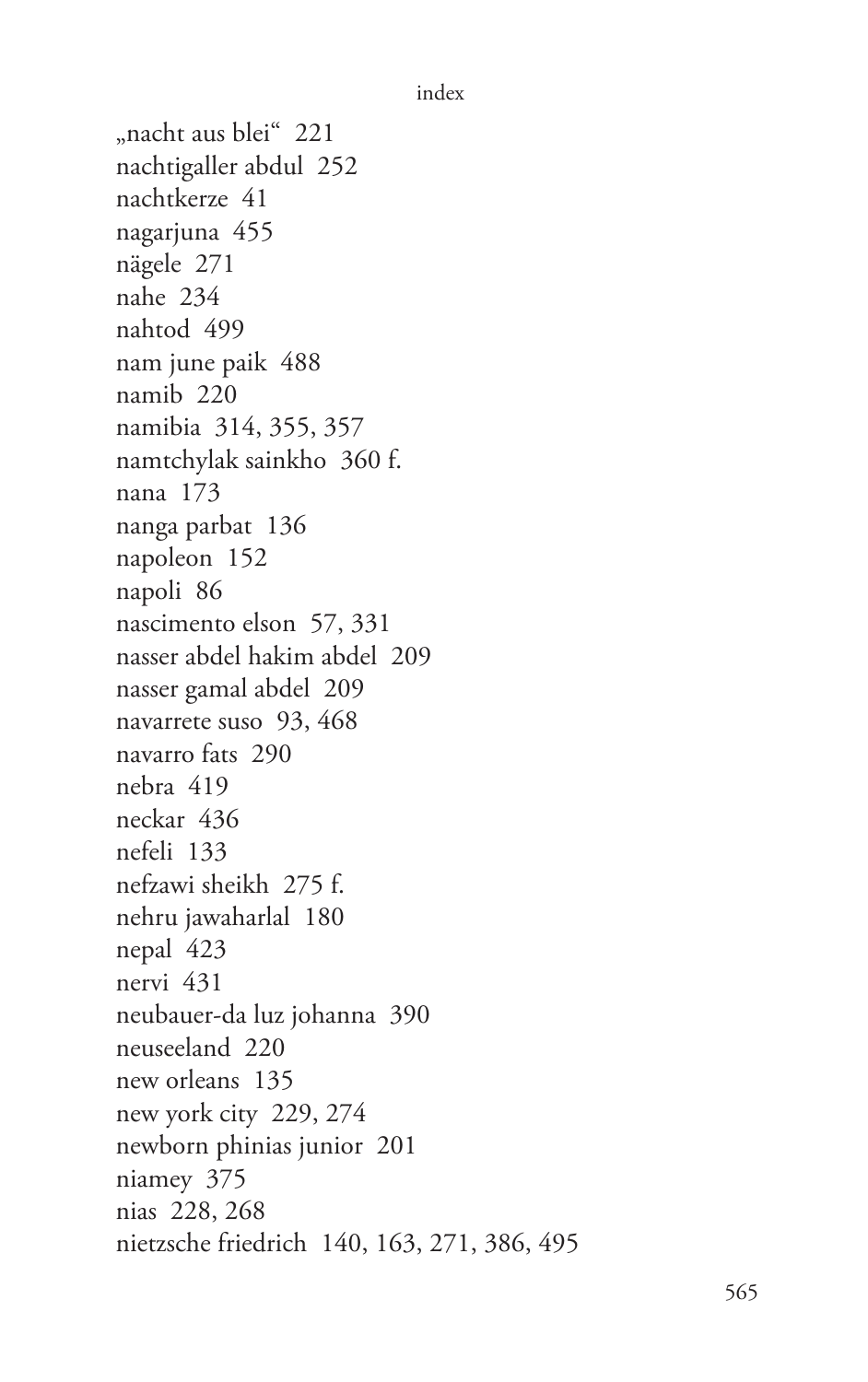```
index
```
niger 435, 465 nigeria 374 nikos 146, 392 nil 400, 443, 445 f. nkrumah kwame 180 nossack hans erich 468 notizbücher 472, 482, 489 novalis 186, 326, 429 nuba 286 nuristan 262, 265 nürnberg 449 obersalzberg 120, 499 ockham wilhelm von 285, 392 odwalla 360 oestergaard lene 81 "ogygia" 126, 154, 165, 214, 418, 447 ogygia 60, 107, 134 f., 240, 266, 359, 455, 499, 503 ohlau 449 oia 85, 110, 136, 144, 152, 170, 187, 191, 195, 197, 246 f., 268 f., 271, 355, 378, 460, 487 oktapus 188 olertz ralf 215 oliver jay 332 olson charles 425 "omniverse sun ra" 393, 457 opium 124 oppenheimer frau 165 opus postumum 165, 211, 241 oradour 354 oregon 522 orinoco 431 ortahisar 197 osama 78 osiris 382 österheld berndt 466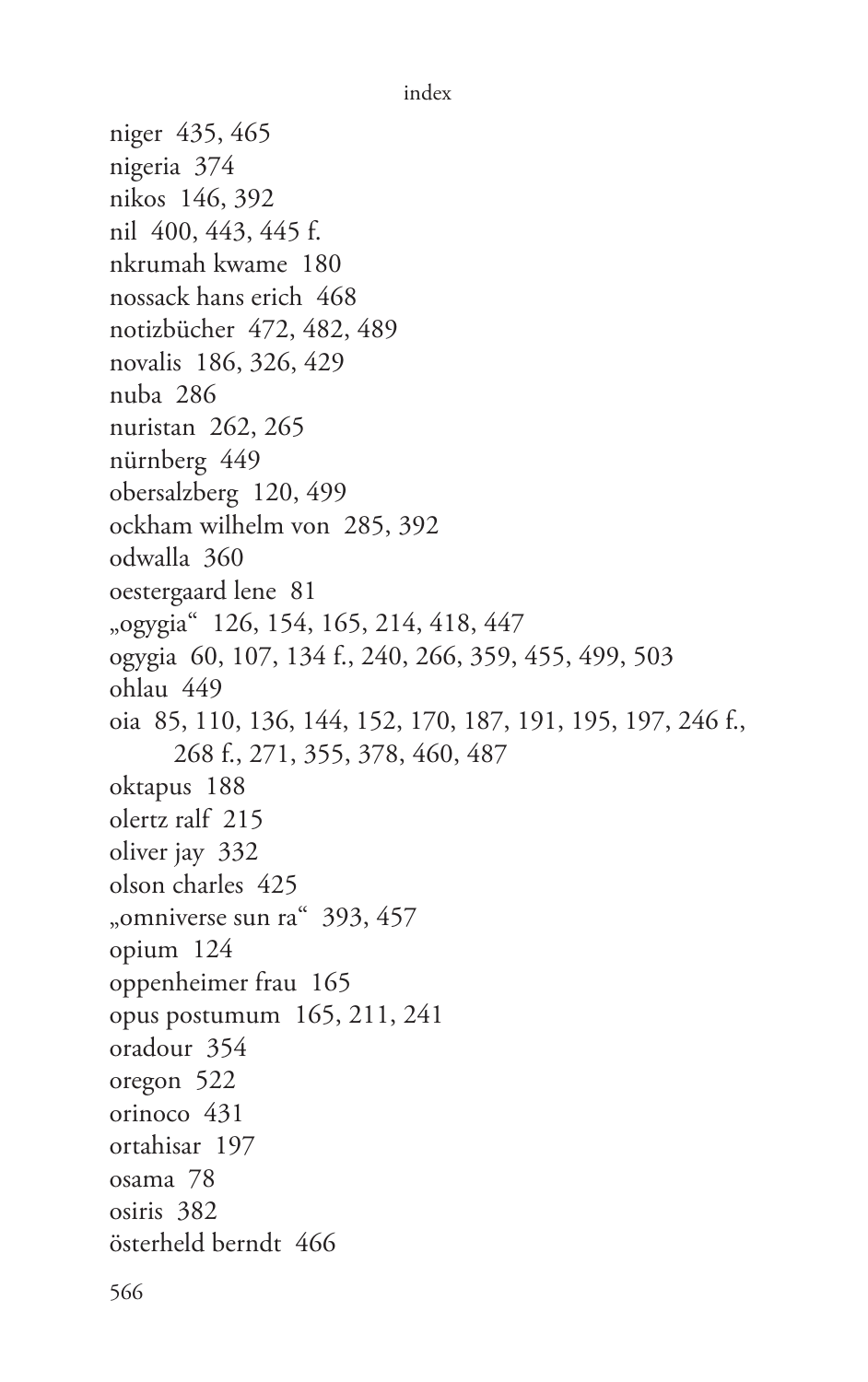```
index
```
otto eberhard 442 ouagadougou 135 outat oulad el hadsch 204 "ovale landschaft" 117 oxlex tony 387 f. özi 141 padua 77, 502 paik nam june 270 pakistan 419, 445 paleochora 98 f., 108, 115, 126, 235 f., 281, 438, 499 palm siegfried 495, 498 panizza oskar 505 pansaers clément 341 paquita alfons 461, 463 "paramykologische rundschau" 401 paris bar 235 paris 104, 157, 273, 323, 372 parker charlie 54, 521 partch harry 133 parus cristádus 217 pastior oskar 51, 60, 96, 152, 162, 391 patmos 81, 86, 92, 498 patras 248 "patriotic poem" 160 pauli wolfgang 75 pehlivan 286 penzel werner 83 f. perelman gregori 238 perelman grigori jakowlewitsch 444 pergolesi giovanni battista 271 perry lee scratch 227, 301 perseus 448 persiphonei 418 peshawar 288 peters uwe 15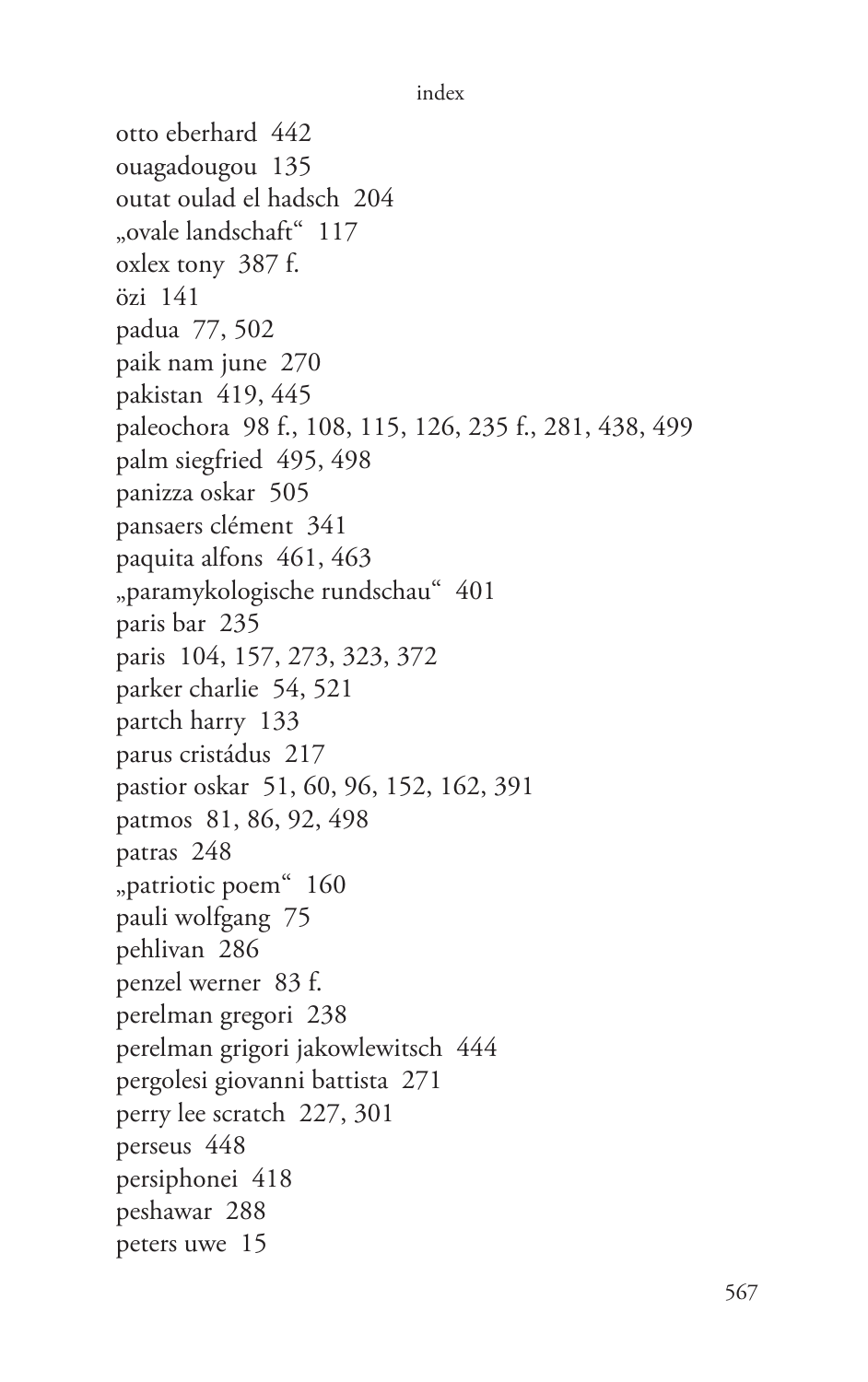```
index
```
petrarca arqua 142 pfaus 41 pfemfert franz 110, 347, 447 phaeolepiota aurea 46 phettberg thoth 333 philibert 171 philombe renée 368 "phos" 50, 84 f., 98, 108, 214, 221, 239, 260, 269, 322, 332, 396, 478 f. picabia francis 461 picasso pablo 55, 210, 461 piccoli michel 169 pilz 10, 21, 23, 28, 65, 72, 99, 118, 122, 156, 196, 198, 229, 238, 261, 267, 282, 292, 334, 337, 339, 350, 356, 390, 394 f., 399, 419, 423, 483 pinthus kurt 180, 394 pisa  $419$ plangg urs 43, 46, 85, 136 f., 159, 229, 267-270, 289, 363, 378, 438 plath sylvia 495 platon 253, 263 plejaden 301 plutarch 131 poe edgar allen 151 poincaré henri 157, 238 politeia 19, 86, 131, 265 pollock jackson 100, 137, 347, 349, 363 polyhymnia 82 polyporus 340 pomigliano 365, 369 pompej 60, 365 poppel ann 517, 521 poralla karl 135, 141, 243, 395, 451 poschiavo 58, 332, 430 "poststempel jerusalem" 189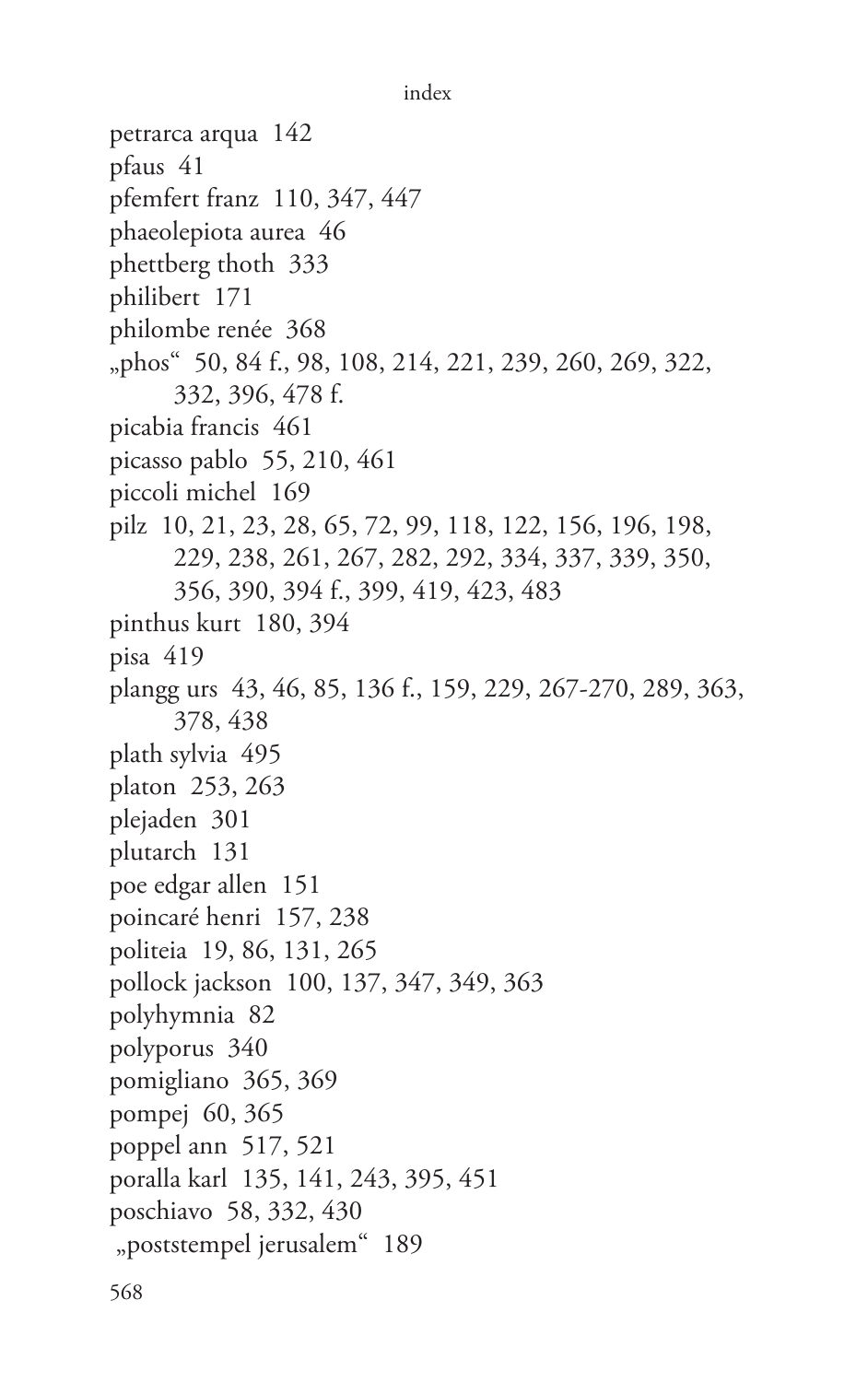potala 186 pound ezra 58, 63, 147, 151, 191, 237, 270, 282, 418-426, 453, 470, 476, 516 powell bud 169 f., 229, 231, 347 prag 93, 105, 405, 485 presley elvis 366 priessnitz rainer 25 prigogine ilya 61 prigov dmitrij 26, 467 prosen alexandra 77 proust marcel 190, 386 prt piotr 341 psalmanazar 397 psarandonis 513 ptahotep 224 ptolemäus 47 puccini giacomo 270 pullen don 171, 332 "punch drunk" 507 pygmäen 298, 477 pythagoras 295, 323 pythagoreische schule der arithmetik 131, 176, 201, 236, 258, 302, 318, 322, 325, 384, 431, 476, 481 pythisches orakel 323 qadirbahsh mia 119 quinn john 249 quipu 157 f., 291 ra 60, 185, 428, 441, 446 raab kurt 510, 512 "races places faces and asses" 370 radix auricularia 486 rafia 350, 423 ragab salah 140, 150, 200, 380, 444 ramm klaus 41, 286, 466 ramsee 511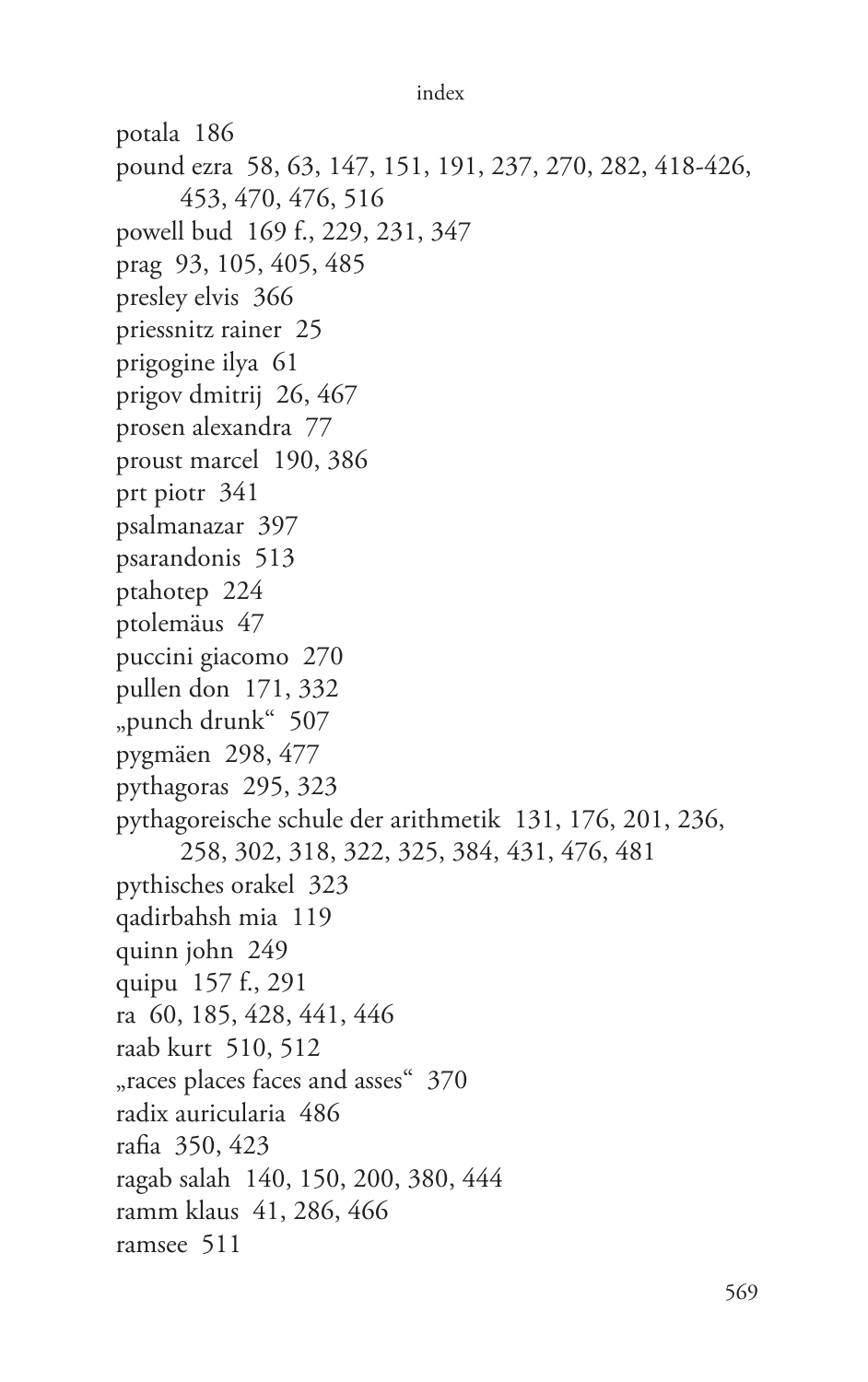```
index
```
ramses 307, 442 f. randolph lucious 283 ranta mikel 133, 155, 478 rasta 436 ray mikel 57 redford rollo 363 reester pierre de 344 "reich der sinne" 348 reichert josua 18 reich-ranitzki marcel 497 reinbek bei hamburg 44 rembetiko 487 remix 226 renner klaus 466 reutlingen 188, 247, 305, 308, 497 rhein 234, 480 ricci 355 rice condoleezza 197 richardson mareille 36, 133 ff., 186, 285, 347, 359, 487 richmond danny 332, 364 rickett sophy 64 riederer hartmut 524 riefenstahl leni 113, 149 ries adam 238 rilke rainer maria 100, 237, 271 rimbaud arthur 504 rissani 204 roach max 230 robinson 186 roentgen abraham 134 rogan dora 266 rohner-radegast wolfgang 336 rolland romain 502 rollins sonny 229 f. rom 90, 242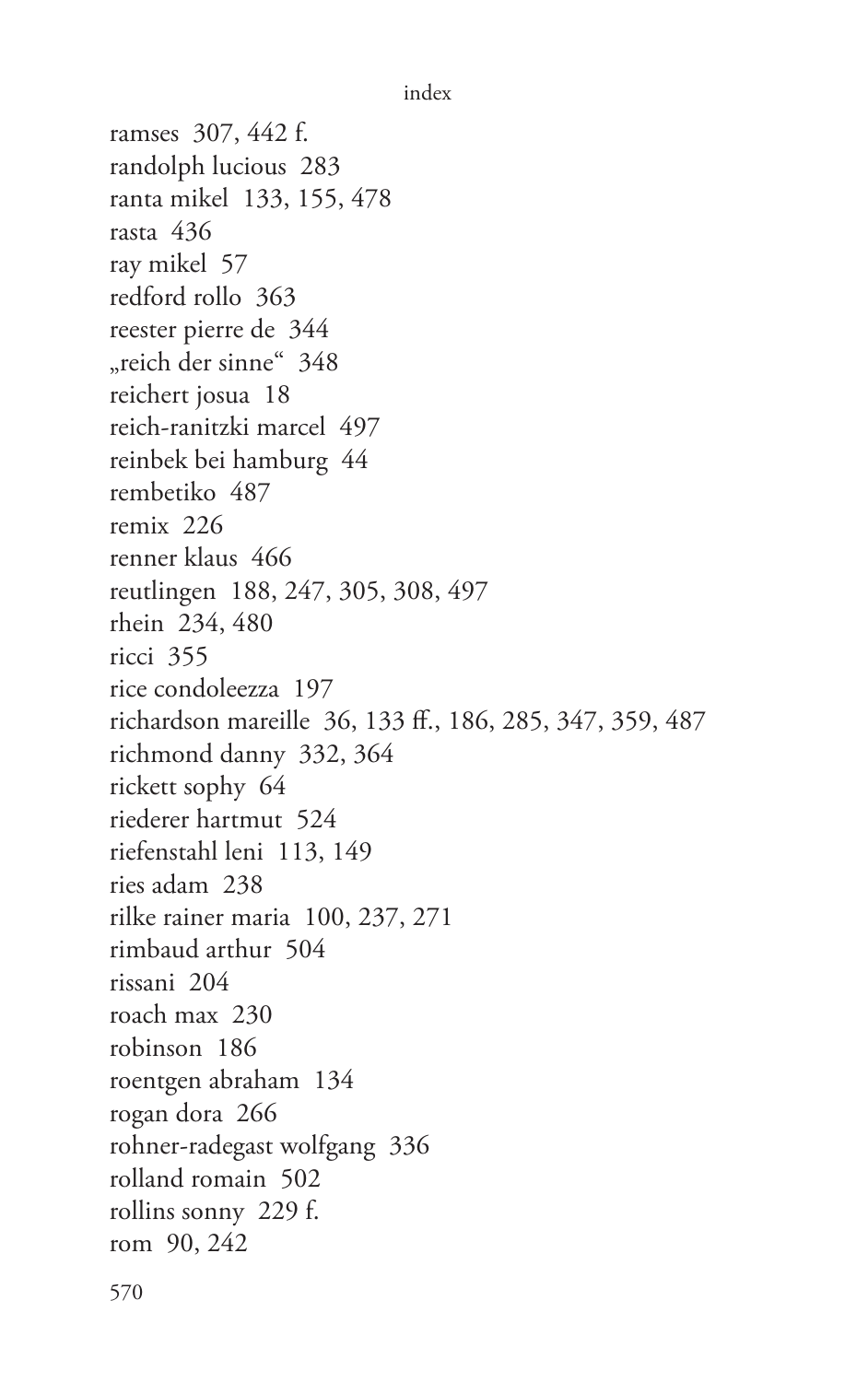```
index
```
rosa 331, 414 rosenbach otokar 465 rosenheim 114 roth joseph 16 rothhaupt wilhelm 468 rouch jean 113, 156 ff., 291, 323, 370-380, 435, 441 rouge gabriele 206, 449 rouse charlie 230 rousseau henri 240 roussel raymond 156-163, 380 roux jean paul 394 rowles jimmy 493 royer jean 133 rubinstein lew 467 ruckhäberle hans-joachim 514 rudolph enno 477 ruest anselm 93, 259, 321, 326, 328, 447 rumi dschelaleddin 80, 273, 355, 389 rushd abu l-walid muhammad ibn 477 russell georges 225 russell hal 347 sabah el cheir 81, 205 sabina maria 28 sack gustav 461, 463 sade marquis de 334 saeen marna 413 safi ata 118, 362 sala y gomez 435 salang 265 salmaise 190 salmony claude pierre 165 salo markku 49 salwa 479 salzburg 141 sampson michel 458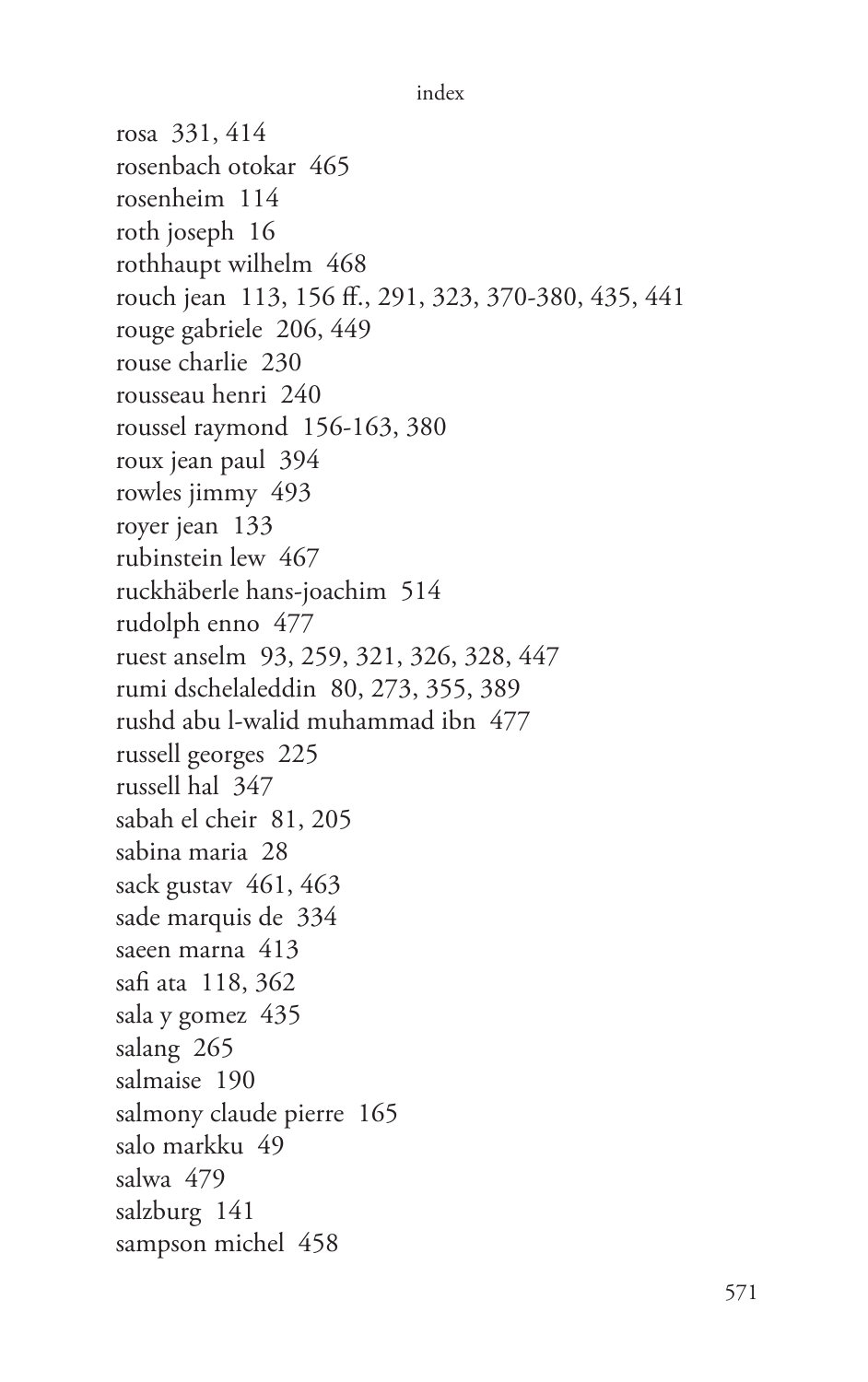```
index
```
sander otto 300 sanders pharoah 147 sankt petersburg 238 santorini 14, 37, 43, 60, 187, 228, 229, 238, 246, 266, 269, 342, 378, 406 f., 414 f., 460, 476, 524 sarahang ustad mohammed hussein khan 113-121, 130, 149, 263 sarakiniko 239 sarban 114, 119 sarihan 128 sarova diana 83 sartre jean paul 16 f., 207, 428 satori 433 sattler d e 35, 482 saudi arabien 479 saxer 518 scharlau birgit 157 schasli 129, 265 schaukal richard 13 scheerbart paul 106, 218, 224, 238, 461, 463, 508 schein johann hermann 127 f. scheler max 428 schen hui 41 schenk claus graf von stauffenberg 31 scherstjanoi valeri 9, 239, 498 schiburaschirazu 115 schild luise 523 schiller friedrich 271 schillergesellschaft 150 schimmel annemarie 98 schindler rektor 46 schlegel august wilhelm 518 schleiereule 483 schmidt arno 112, 190, 421 schmidt jochen 15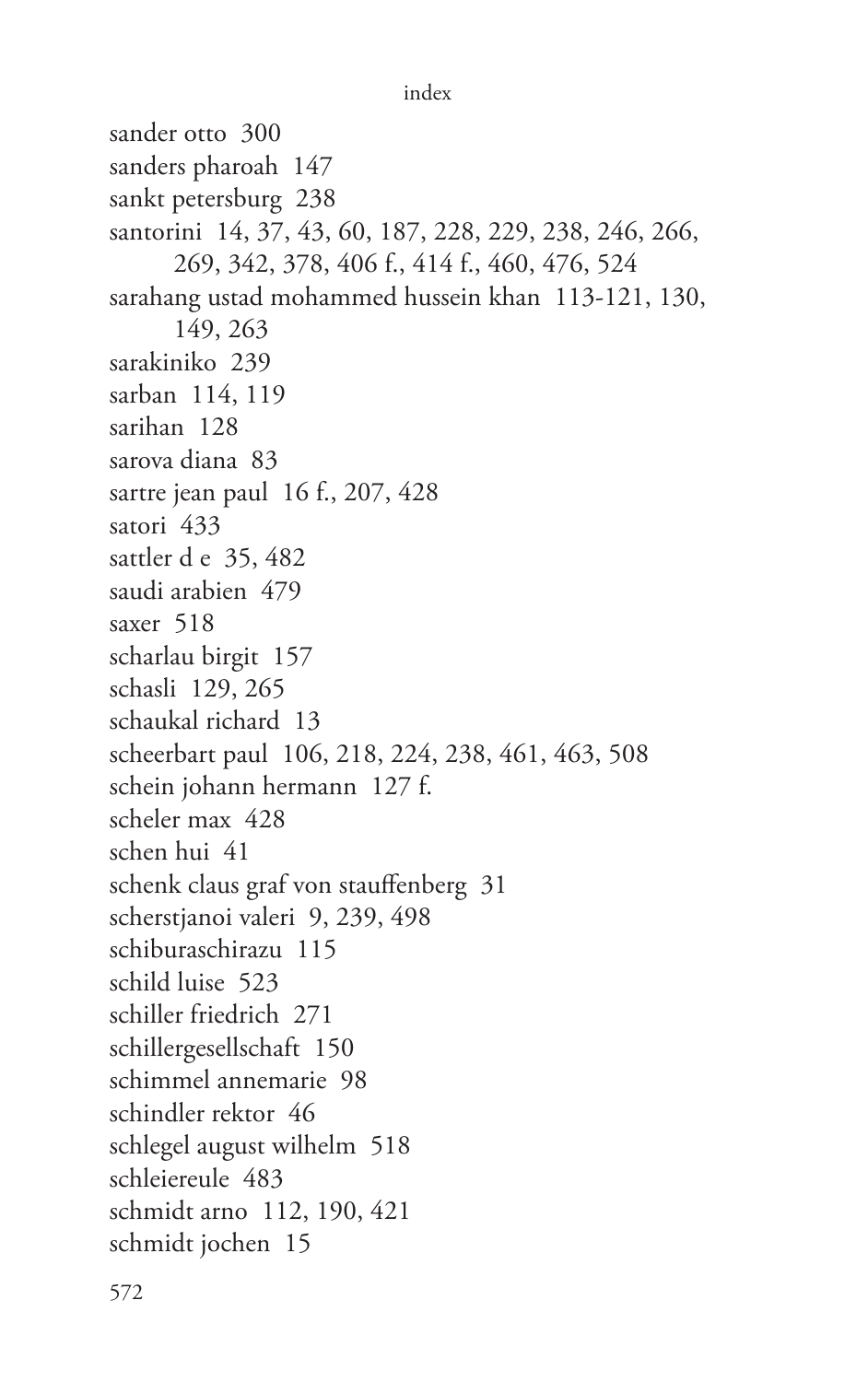```
index
```
schmitthenner hansjörg 339 schnarch david 521 schnurre wolfdietrich 461 schöck gustav 315 scholem gerschom 337 schondorf 512 schönknecht aus herrenalb 100 schopftintling 398 schrank thadäus 426 schreber daniel paul 40, 53, 64, 112, 147, 276 f., 282, 401, 406, 421, 473, 485 schreiben schrift passim schreibmaschine 97, 99, 108 f., 190, 194, 229, 233, 237, 341, 345, 359, 361, 382, 463, 465, 516 schröder rudolf alexander 339 schubart christian friedrich daniel 18, 97 schultz-severin hans 442 schulz bruno 94 schupiluliumas 135, 307, 442 schwäbisch gmünd 15, 48, 96, 99, 103, 143, 167, 385 schwanzmeise 203 schwarzer alice 121 schwarzkopf klaus 513 schwinghoff martin 253 schwitters kurt 262, 492, 507 seksenian mary 314 selaginella lepydophylla 330 sezgin fuad 98, 477 shakespeare 165 shangri la 367 shankara 313, 409-417, 460 shepp archie 21, 223, 361 sherbro poro 377 f. shiitake 434 sibirien 306, 316, 347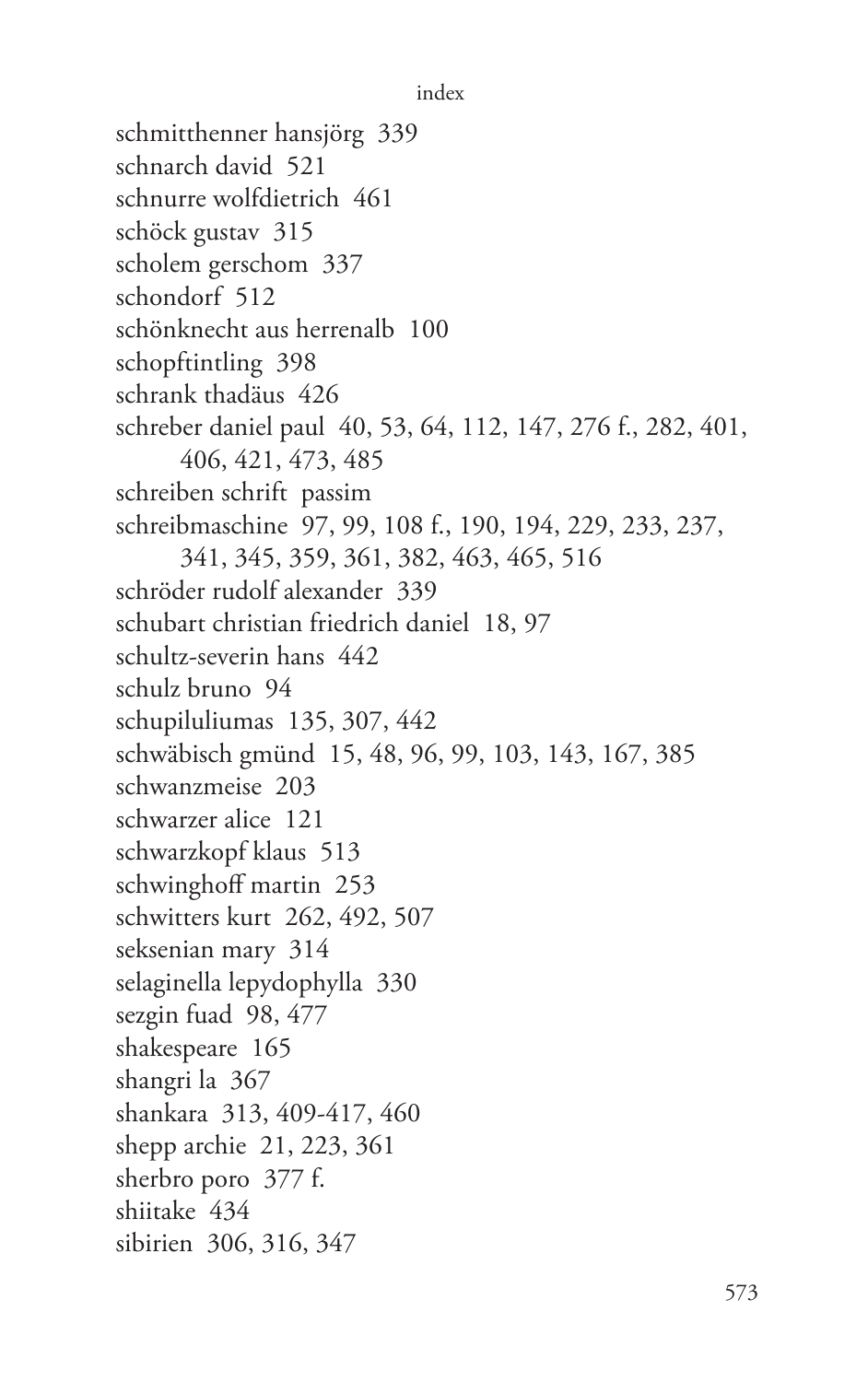```
index
```
sierra leone 49, 265, 378 sigi 46, 59 silva alan 21, 211, 264, 360, 421, 430 simbabwe 331 simmel georg 98 simocybe centunculus 72 simon claude 113, 191, 237, 270, 380-386 sinai 470 singh talvin 169 six fours 259 siyah kalem 197 sizilien 453 skala 87, 89 skrjabin alexander 58 slaughter frank g 230 sloterdijk peter 39,89 sobolewski klaus 237 sokrates 343 soma 401, 455 somedono 133 sonnenfinsternis 431 sontag susan 440 spanien 116 spedition hahn 460 speidel andreas 511 spengler oswald 460 sperr martin 509 f. spiegelneuronen 246 f., 266 spinnen 10, 48, 194, 206, 293, 312, 348, 445 spolansky mischa 200 sprache passim ssanggyesa 24, 368 stahl tilman 306 stalingrad 469 stammheim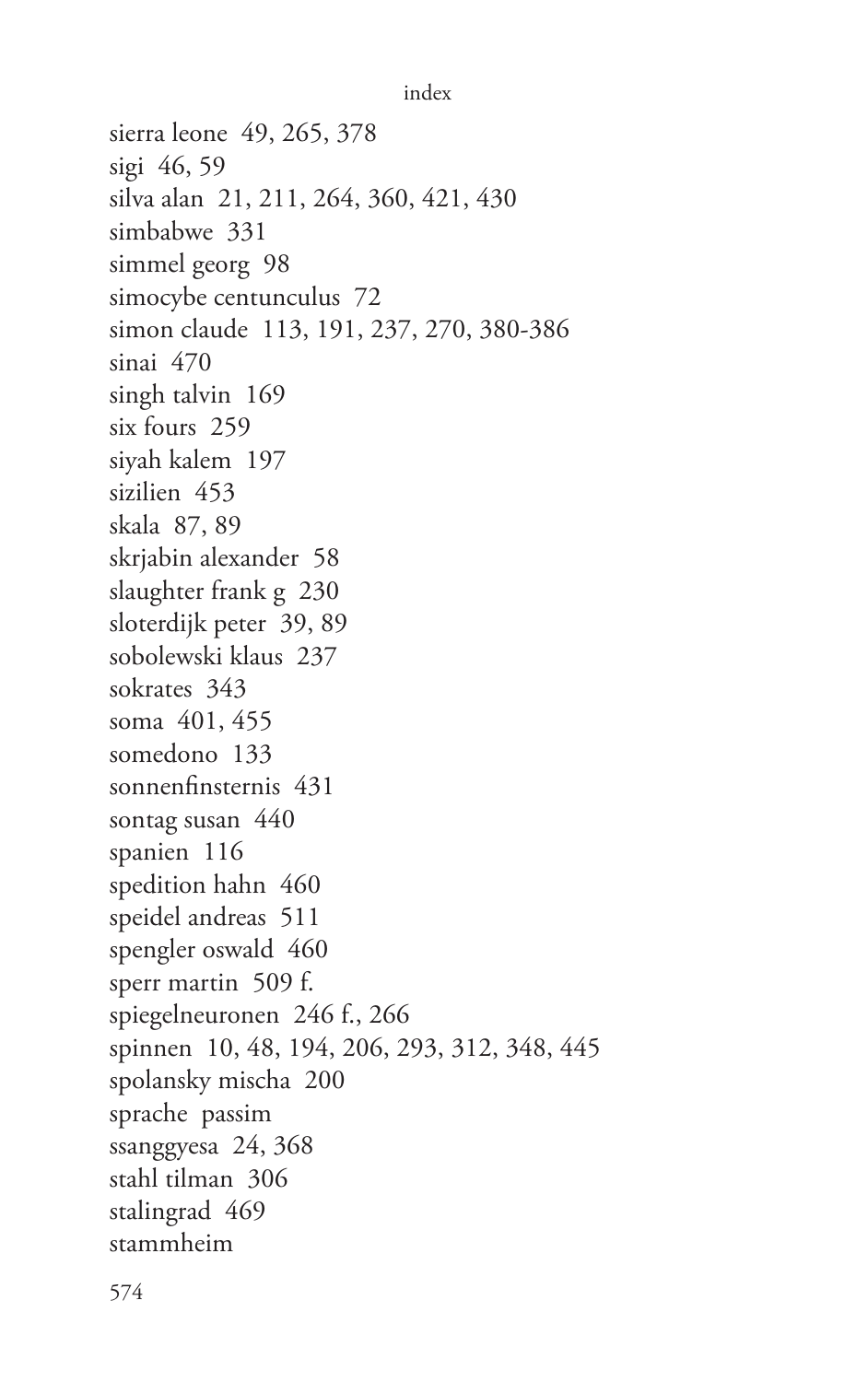```
index
```
stamos paris 145 f. steinlupf 122 steinschneider marieluise 337 stevenson robert louis 247, 268 stiegele 15 stirner max 116, 149-155, 184, 244, 260, 347 stockhausen karlheinz 498 stokar von neufora maria magdalena 165 strassburg 430 stromberg von 508 sturm der 187 stuttgart 31, 59, 118, 209, 239, 265, 297, 314, 362 f., 372, 382, 442, 468, 470, 487 stylophon 236 styx  $149$ subconscience voicings 28 südafrika 403 südamerika 152, 403 sudan 138, 148, 426 "südwärts südwärts" 364 suez 224, 441 suhrkamp verlag 184 suleiman idris 353 sun ra 25, 32 f., 38 f., 44, 55 f., 58 ff., 88, 93, 105, 118, 124, 131, 137, 140 ff., 146 ff., 150, 169, 178, 200, 211, 218, 224, 226, 238, 244, 251 f., 264, 283, 291, 297, 306, 330 f., 337 ff., 342, 347, 358 ff., 363, 373, 380, 393, 397, 405, 419, 423, 436, 452, 467, 498 sungurlu 47 "susn" 523 süssen 209 süssmayr florian 458 susu mahmoud 129, 194, 196, 228, 260-272, 335, 386, 390, 409 swat 166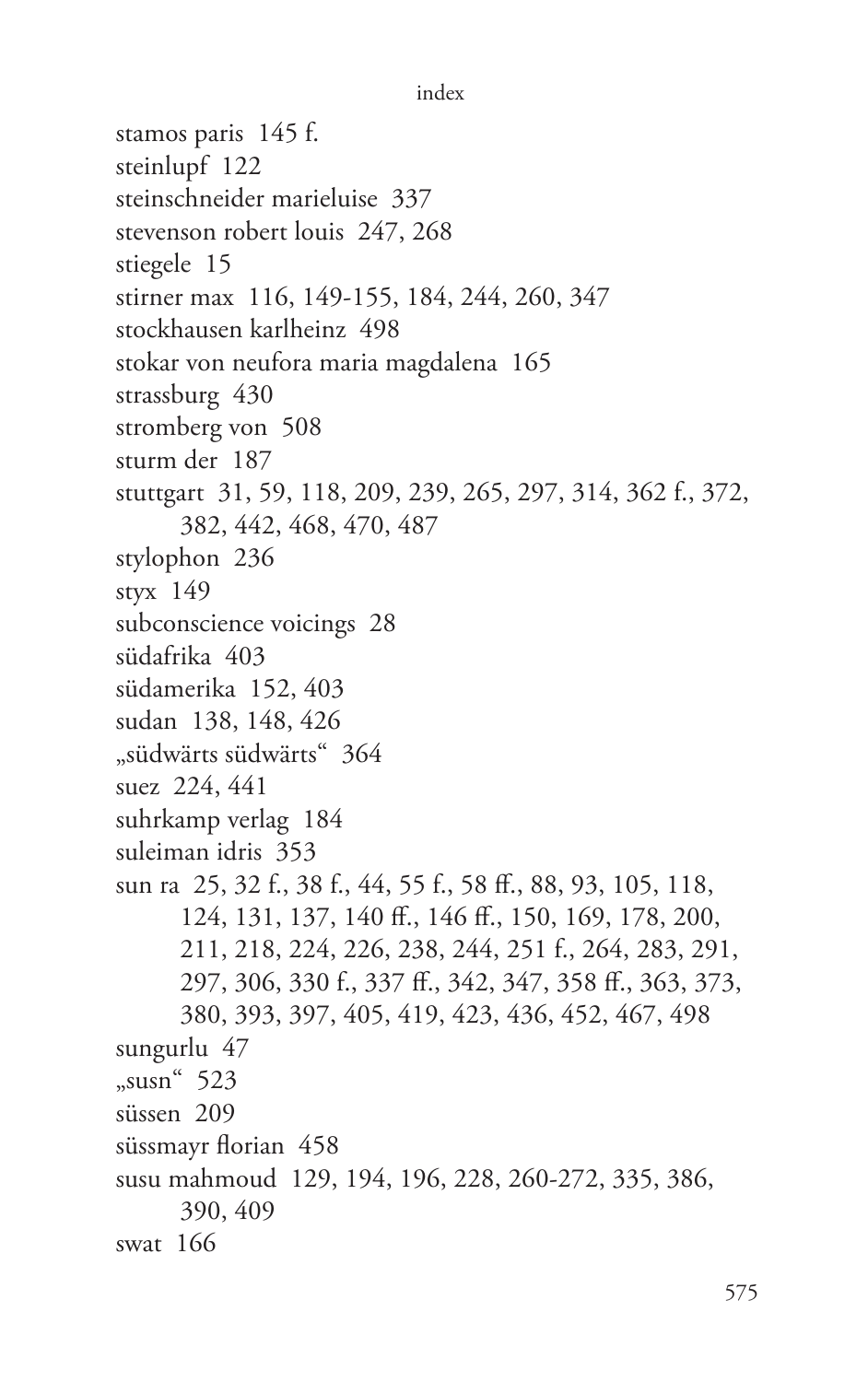swift jonathan 226, 299 ff., 396 f., 458, 463 sylvia atricapilla atricapilla 422 szittya emil 164 tabori george 231, 298, 402-408  $tafllalt$  204 tahoua 375 tai chi 272 tanger 255, 294, 353, 397, 504 tanta 10 tanz 352, 392 taouz 204 taphrina populinum 12 tarahumaras 277 taurus 492 taut bruno 19 taylor cecil 130, 140, 264, 347, 349, 360, 387-393, 439, 482, 489 tchicai john 160, 390 teheran 155, 503 teller eduard 149 temne 378 temtem djekangay 27 terfas 350 terpsichore 82 terrorismus 164 tesla nikola 311, 349 tetuan 397 thailand 422, 515 thalia 81 f. "the heliopolar egg" 155 themistokles 42, 126, 131, 165, 221, 227 f., 233, 309, 474 theorie 157 f., 160 f., 163 f., 180 theremin leon 37, 140, 349 theresienstadt 490 theweleit klaus 133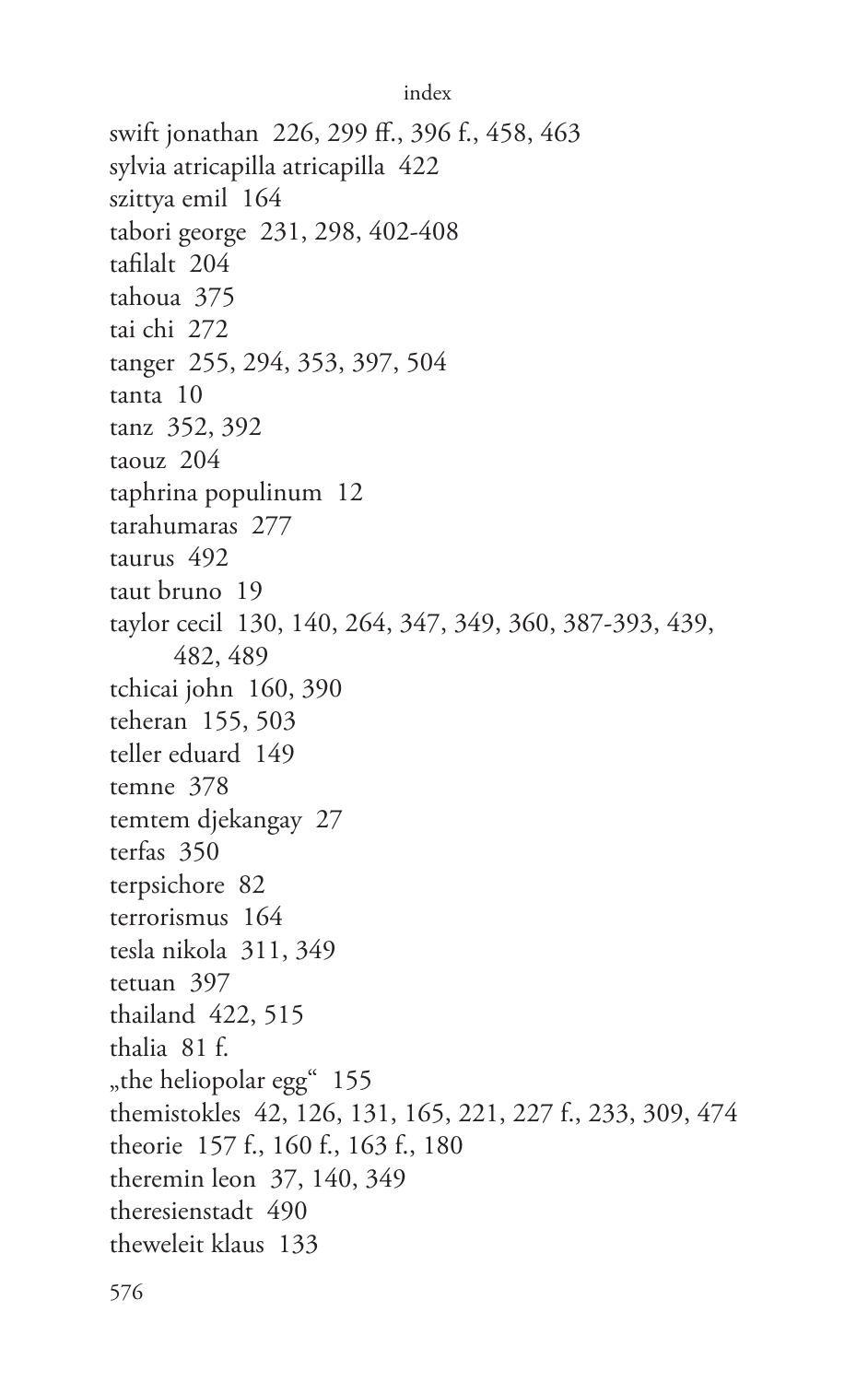thiel detlef 28, 31, 38, 41, 61, 70, 178, 203, 253, 276 f., 295, 328, 340, 356, 367, 412, 425, 429, 434, 466 thiel marie christiane 209 thimoteus 392 thira 156, 378 thomas dylan 520 f. thompson danny 59 thoreau henry david 151 thoth 382 tibet 66, 93, 113, 163, 171, 225, 228 f., 268, 331, 509 tigerschnecke 182 ff. timmermans felix 14 timna 319 tindouf 204 tinian 424 tirakwa ahmed jan 119 titikakasee 220, 344 tolstoi leo nikolajewitsch 190 toni mad 520 topinamba 213 totentrompeten 111, 153, 270, 390, 421, 469, 473 "toupé toupé" 515 traum 9 ff., 20 f., 26, 28, 32, 36, 44, 46-49, 55 f., 59 f., 67, 69, 73 ff., 80, 82 f., 87 ff., 99 f., 104 f., 107, 109 ff., 114, 128, 134, 135-138, 143-147, 156, 169, 175-179, 192, 198, 205 ff., 209, 212 f., 215, 220, 223, 228 f., 231 f., 236 ff., 240, 242 f., 245, 247, 251, 255 ff., 260, 262, 269 ff., 273 ff., 277, 279 f., 284, 286, 288 f., 293 f., 296, 303, 306-309, 313, 318 f., 322 f., 327, 332, 353, 355 f., 363, 366 f., 371 f., 381, 388, 390, 394, 402, 408-411, 414, 416, 420, 423, 427 ff., 435 f., 445, 449 f., 453, 459, 478, 484, 487, 491, 496 f., 503, 506, 511, 523 treppensturz von wartaweil 272, 439, 453, 476, 489

tristan da cunha 403 f.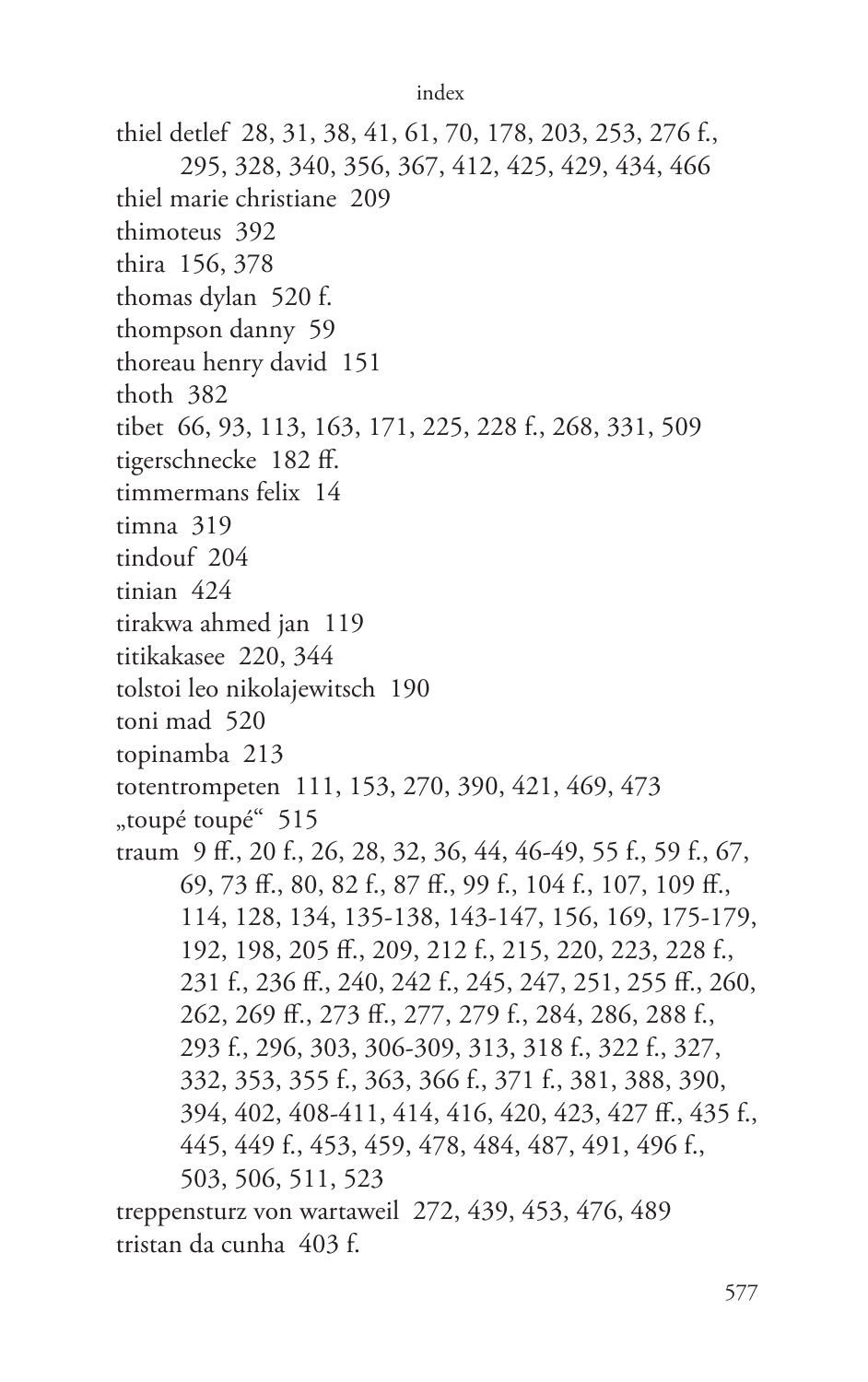```
index
```

```
tschernobyl 71, 136
tschita 306
tsewang tetong 268
tsunami 348, 366
tsurezuregusa 189, 302, 339, 361
tübingen 17, 77, 143, 148, 191, 197 f., 228, 265, 268, 289,
     308, 380, 442, 461, 493, 500
tucholsky kurt 428
tudor frederic 410
tunesien 224, 252, 263
"tunguska guska" 171
tunguska 311, 340
turin 158
türkei 117, 206, 213, 216, 250, 467
turkestan 158
tutankhamun 42
tutzing 310 f.
tyson june 140-148, 402
tyson mike 194, 521
uiguren 141
um kalsoum 120, 263, 336, 440-446
unseld siegfried 496
urania 82
ürgüp 268
urkal oktay 20
urton gary 436usa 32, 37, 42, 51, 63, 76, 109, 127, 151, 160, 187, 196,
     203, 209, 214, 218, 231, 245, 260, 289, 303, 306,
     316, 318, 329, 347, 366, 370, 422, 424 f., 432, 452,
     486, 489
ustinov peter 184
uta von naumburg 296
vaihinger hans 403
vais 378
valencia 468
578
```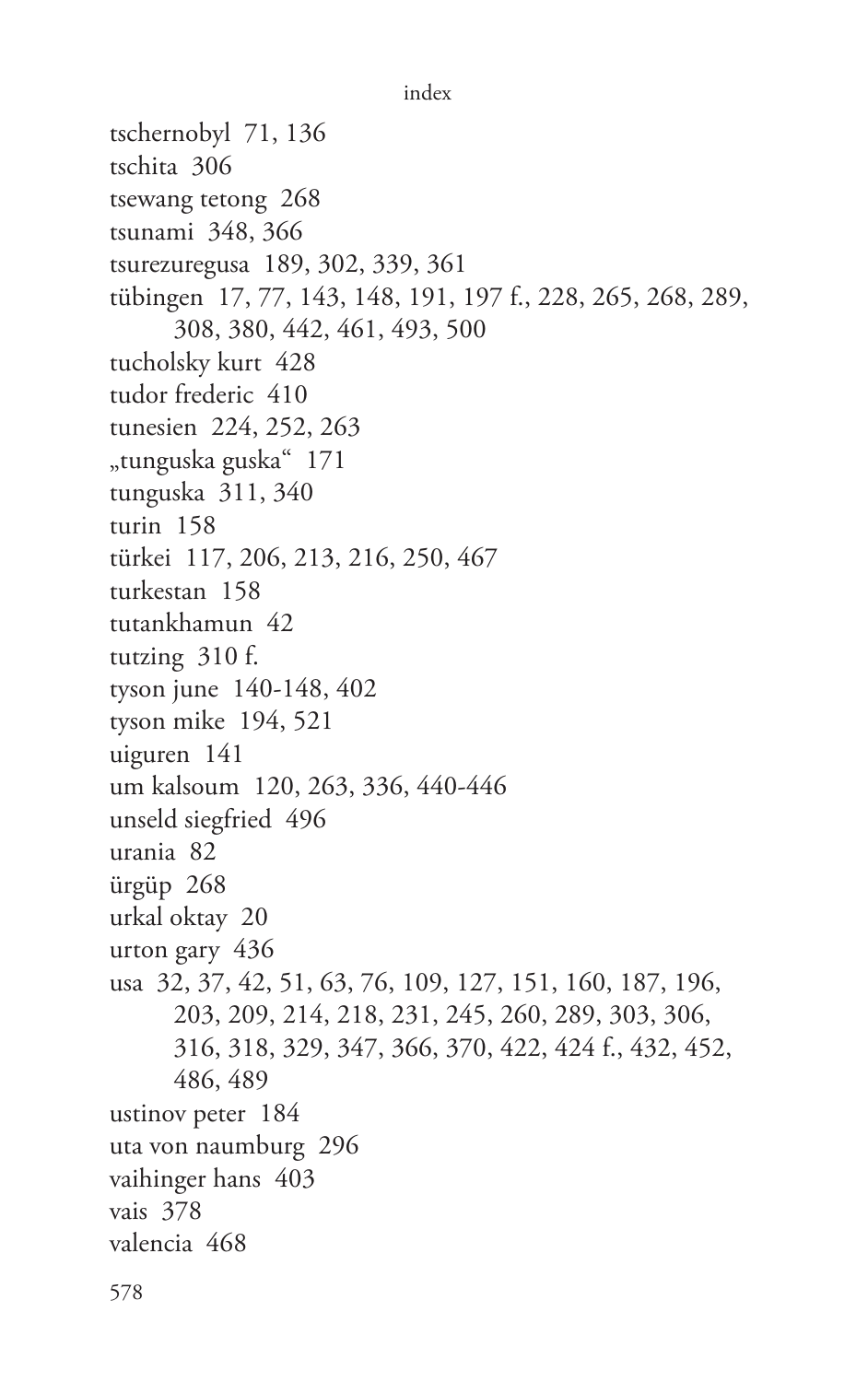```
index
```
vanzan david 154 vatikan 242, 438 velloudios thanos alexander dimitri 131-139, 394 ventadorn bemart von 110 ventura charlie 115 venus von willendorf 354 verger pierre fatumbi 24 vermon 390 vesper will 13 vetter heide 64 vetterlein athene 67 f. vichy 373 vietnam 521 villard maria 170, 187, 269, 407 vilshofen 31, 37 vincennes 185 vischer melchior 13, 215, 319, 374 vogt michael 41, 116, 466, 510 voltaire françois-marie arouet 97 volwahsen herbert 276 vorfelder des todes 265 f. vortex 422, 453 voss 278 vostell wolf 270 voynich wilfried michael 136, 373, 392, 419, 475 vries herman de 11, 169, 239, 260, 318 vries susanne de 465 f. vryssis 455 wachau 478 wachsmann 514 wagner christian 95, 140, 185, 219, 420 wagner richard 354, 423, 465 wahl walter 218 waikiki heach 490 waitawhile 186, 235, 329, 340, 343, 363, 364, 367, 409,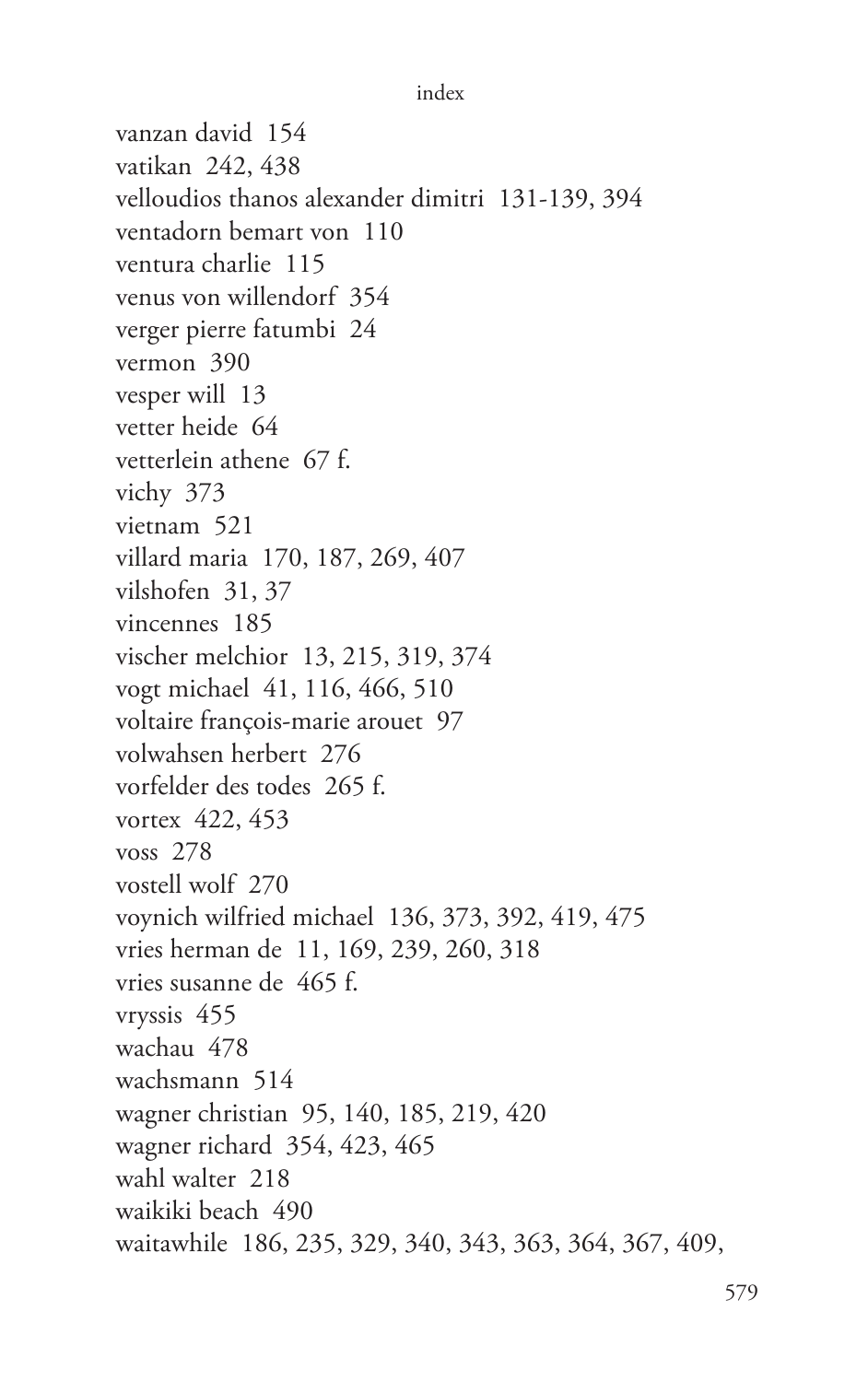```
index
```
452, 496, 513, 524 walden herwarth 151 waldenfelsen bernhard 477 waldkirch beat wilhelm von 165 waldkirch catharina von 165 walhalla 490 wali mohammed 428 wallmoden thedel von 466 walser martin 53, 461 walser robert 162 walton cedar 230 warschau 459 wartaweil 28, 44, 56, 66, 77, 85, 101, 173, 231, 315, 421, 466, 480, 496, 504, 511 wasson gordon 131, 394-401 waterford goffredo di 376 webb chick 165 weber max 417 weber sibylle 109 webern anton 517 wedel frau 508 wegner armin t 226, 299, 344 wegner michele 227, 344 wegner ulli 434 weidenholzer anna 507 wein jutta 297 weiss christina 178 weiss ernst 16 weiss peter 15 f. weisser wiesenellerling 483 welwitschia mirabilis 281 wenger susanne 424 wense hans jürgen von der 67, 110, 122-130, 160, 169, 187, 190, 222, 238, 326 f., 452 werden 70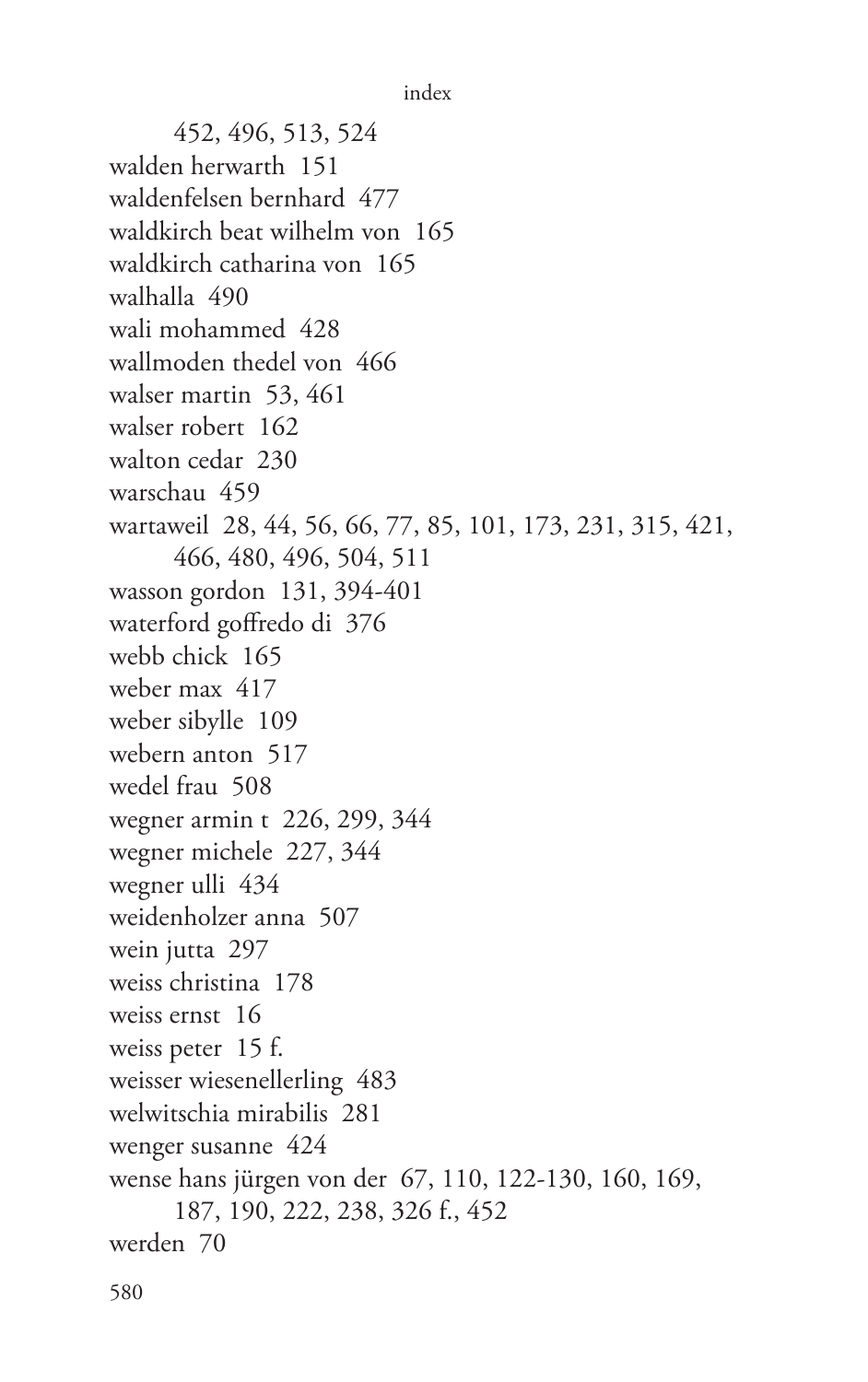```
index
```
westermarck edward alex 511 weyl hermann 288 whitewalls 452 whitman walt 151, 295, 358 wiechert ernst 13 wien 403 wiener gruppe 476 wiener oswald 114, 159, 308, 464 wilde oscar 418 wilhelm II könig von württemberg 31 wille 173 williams cootie 368 williams emmett 88 williams mary lou 230 wilson john a 382 winz 25, 52, 88, 107 f., 177, 272, 326, 341, 345, 350, 439, 467 wirtschaftsoberschule 305, 308 wittgenstein ludwig 353, 428, 496 "wohin" 515 wolf w 118 wolfe virginia 316 wolfenstein alfred 324 "wolken" 515 wong suzie 505 wörgl 325 worgull grete 304 workman reggie 360 world trade center 358 woyth janna 215, 319, 375 wühr paul 365 wuppertal 184, 227, 344, 468 wurzelrübling 335 wüst inge 415 wüst julius 65, 415